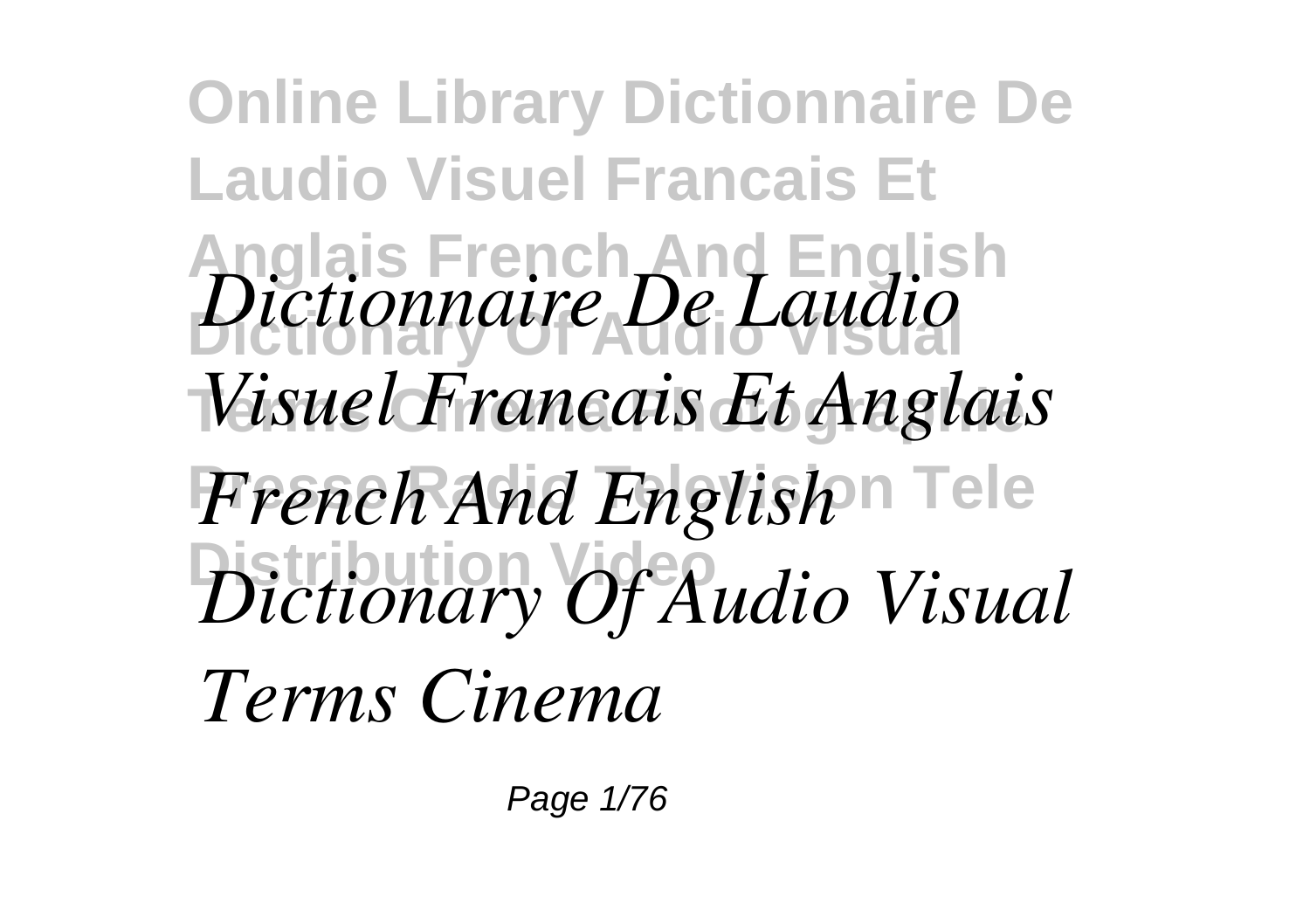**Online Library Dictionnaire De Laudio Visuel Francais Et Anglais French And English** *Photographie Presse Radio* **Dictionary Of Audio Visual** *Television Tele Distribution*  $\overline{Video}$ Cinema Photographie **Presse Radio Television Tele** *Le Dictionnaire de la* **Distribution Video** *Littérature française du*

Page 2/76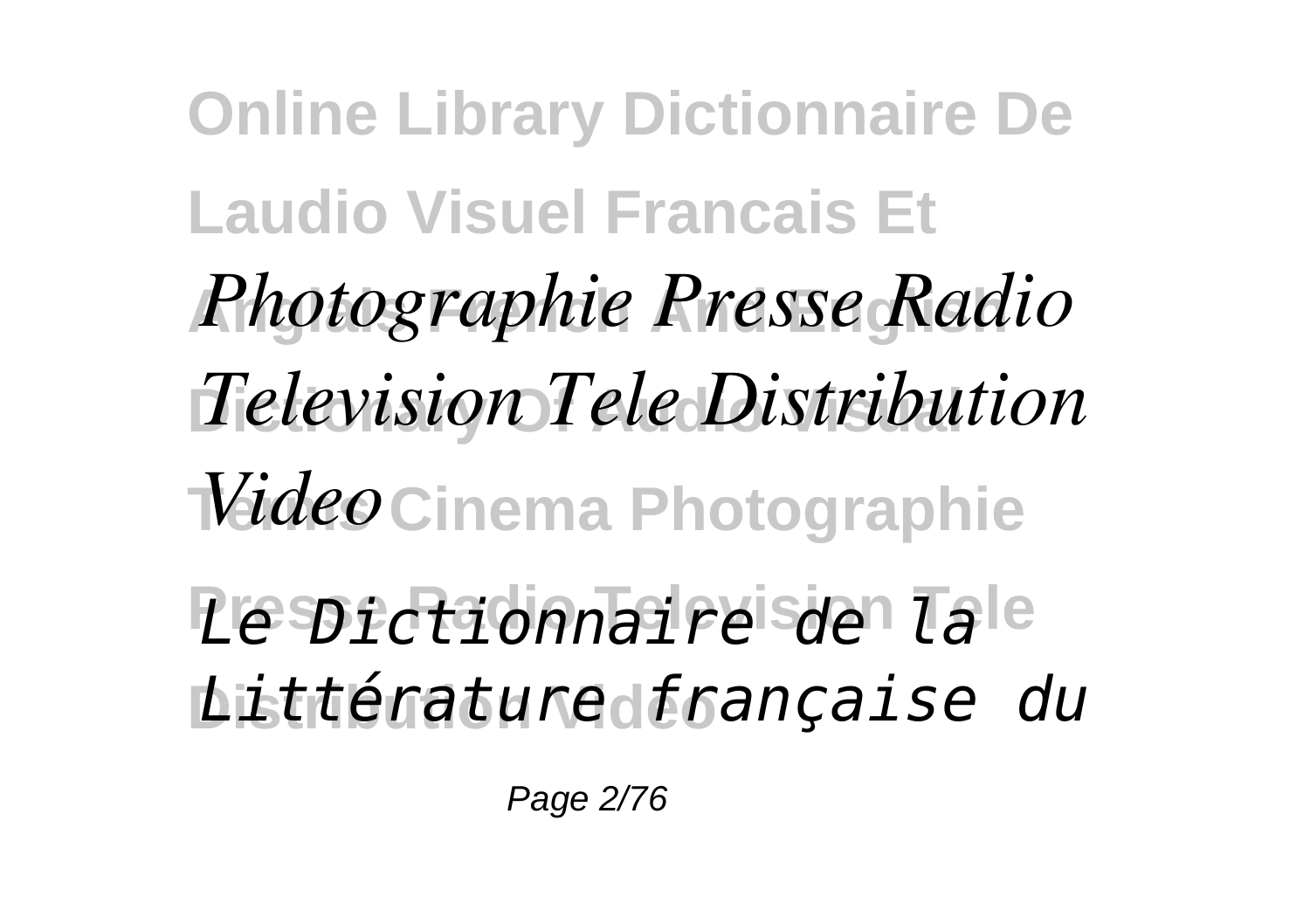**Online Library Dictionnaire De Laudio Visuel Francais Et Anglais French And English** *XXe siècle réunit près* **Dictionary Of Audio Visual** *de cinq cents articles* **Terms Cinema Photographie** *empruntés au fonds de* **Presse Radio Television Tele** *l'Encyclopaedia* **Distribution Video** *Universalis, dressant un panorama de la littérature de langue* Page 3/76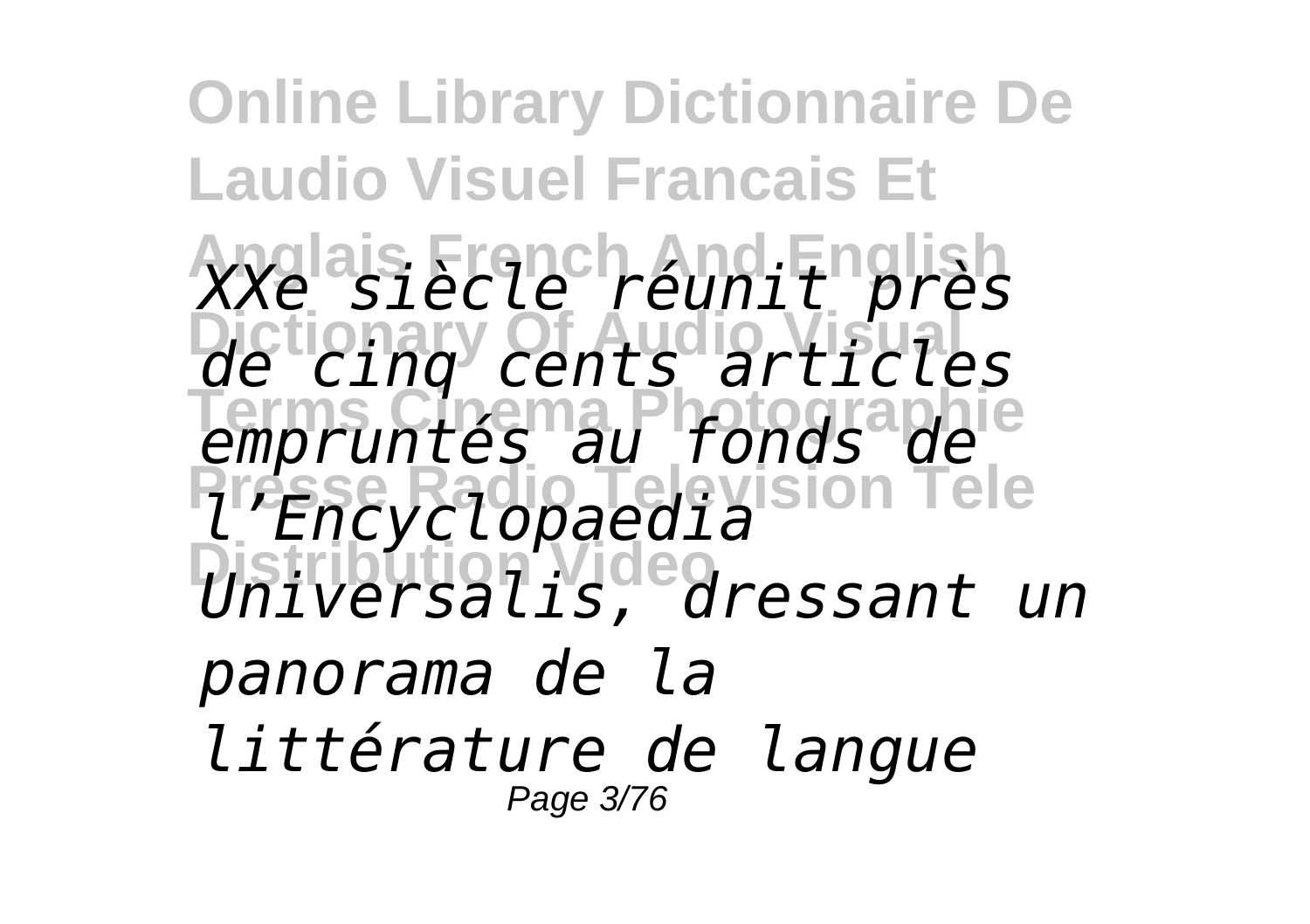**Online Library Dictionnaire De Laudio Visuel Francais Et Anglais French And English** *française du XXe siècle,* **Dictionary Of Audio Visual** *en France et dans les* différents pays **Presse Radio Television Tele** *francophones. De Raymond* **Distribution Video** *Abellio à Paul Zumthor, on trouvera donc la présentation de la vie* Page 4/76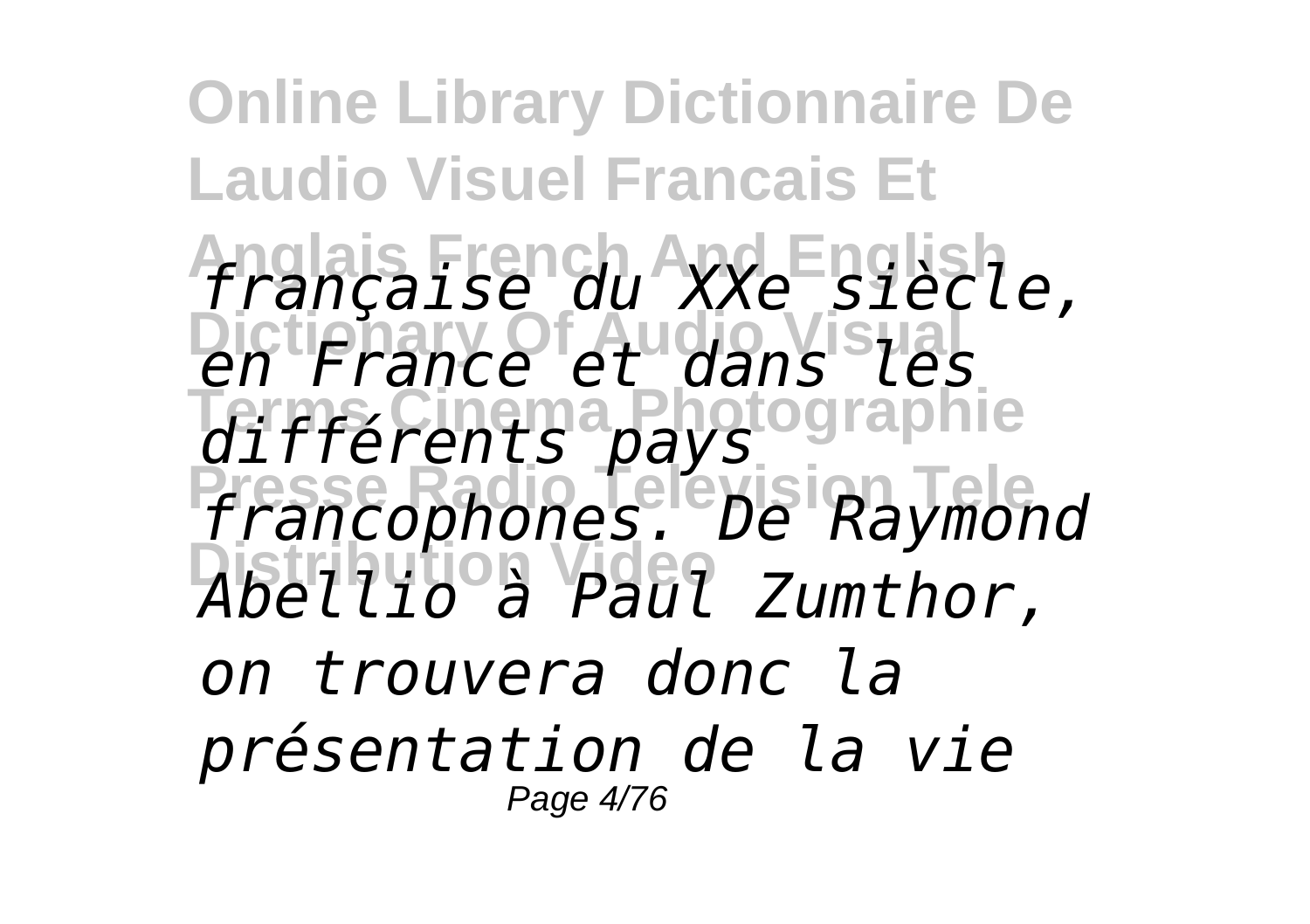**Online Library Dictionnaire De Laudio Visuel Francais Et Anglais French And English** *et de l'œuvre* **Dictionary Of Audio Visual** *d'écrivains tels que* **Terms Cinema Photographie** *Louis Aragon, Roland* **Presse Radio Television Tele** *Barthes, Hervé Bazin,* **Distribution Video** *Simone de Beauvoir, Samuel Beckett, Albert Camus, Aimé Césaire,* Page 5/76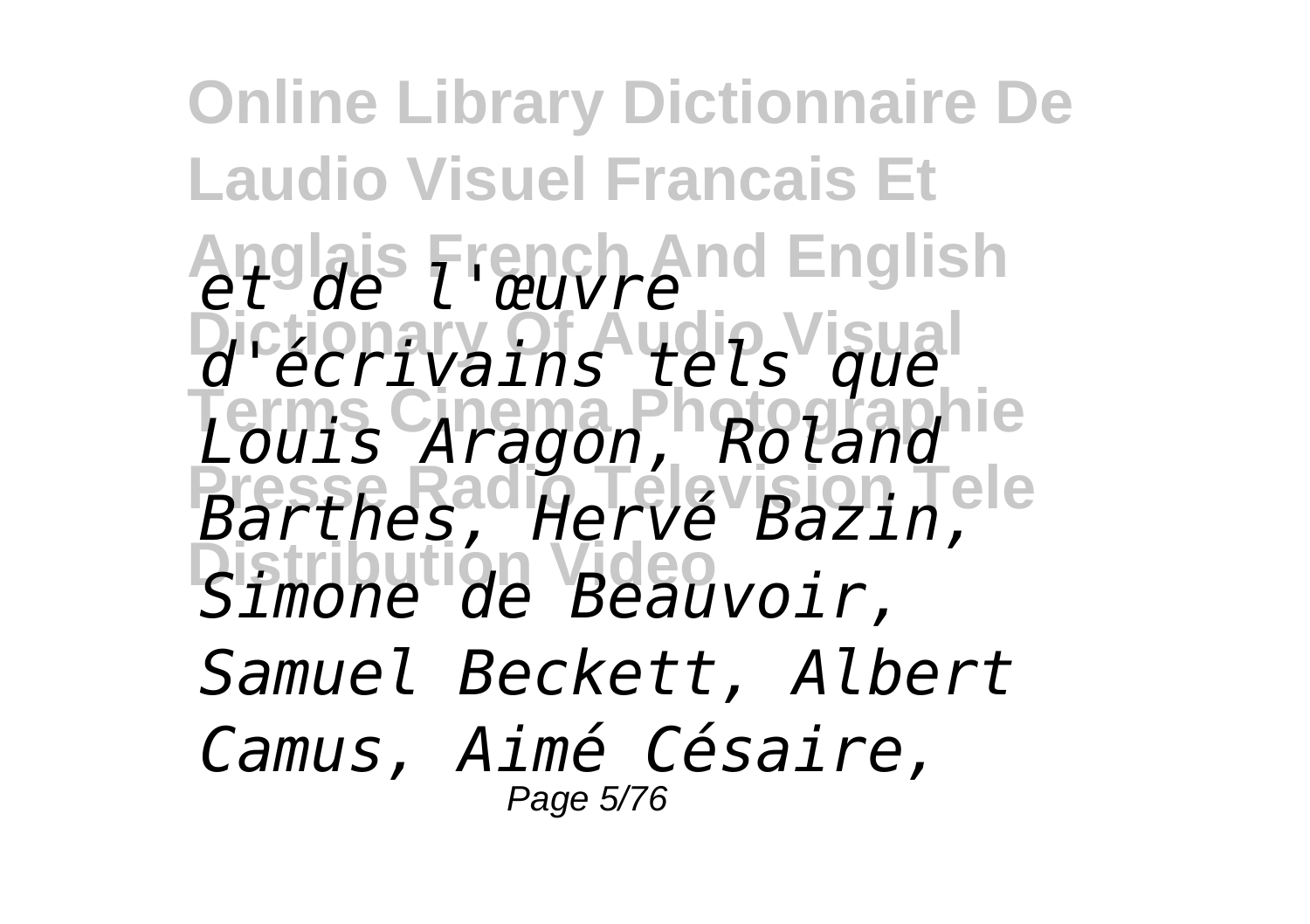**Online Library Dictionnaire De Laudio Visuel Francais Et Anglais French And English** *Hélène Cixous, Colette,* **Dictionary Of Audio Visual** *Marguerite Duras, Jean* **Terms Cinema Photographie** *Echenoz, Annie Ernaux,* **Presse Radio Television Tele** *Jean Giraudoux, Édouard* **Distribution Video** *Glissant, Julien Gracq, Hervé Guibert, Michel Houellebecq, Eugène* Page 6/76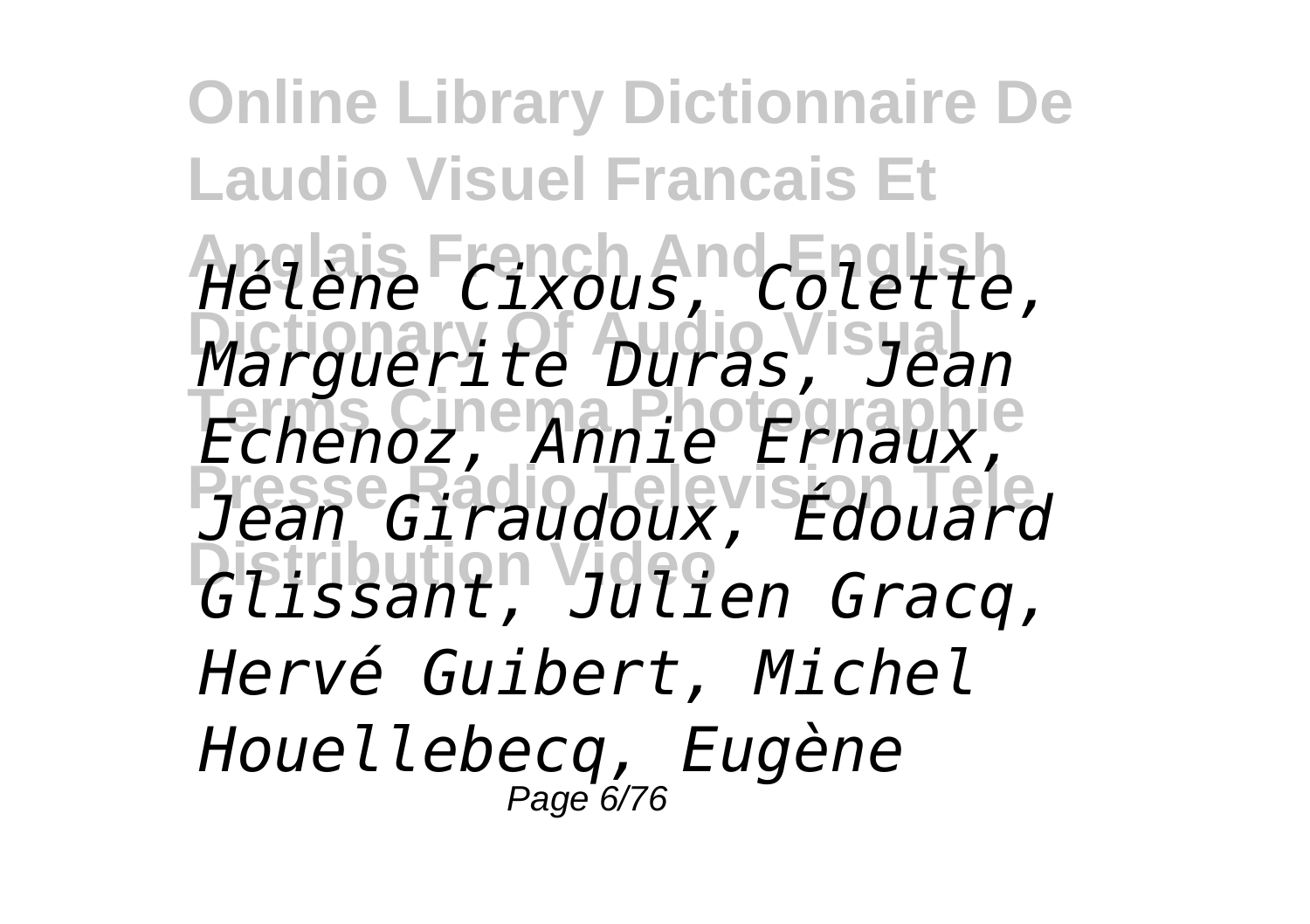**Online Library Dictionnaire De Laudio Visuel Francais Et Anglais French And English** *Ionesco, André Malraux,* **Dictionary Of Audio Visual** *Patrick Modiano, Francis* **Terms Cinema Photographie** *Ponge, Marcel Proust,* **Presse Radio Television Tele** *Raymond Queneau, Jacques* **Distribution Video** *Réda, Nathalie Sarraute, Jean-Paul Sartre, Léopold Sédar Senghor,* Page 7/76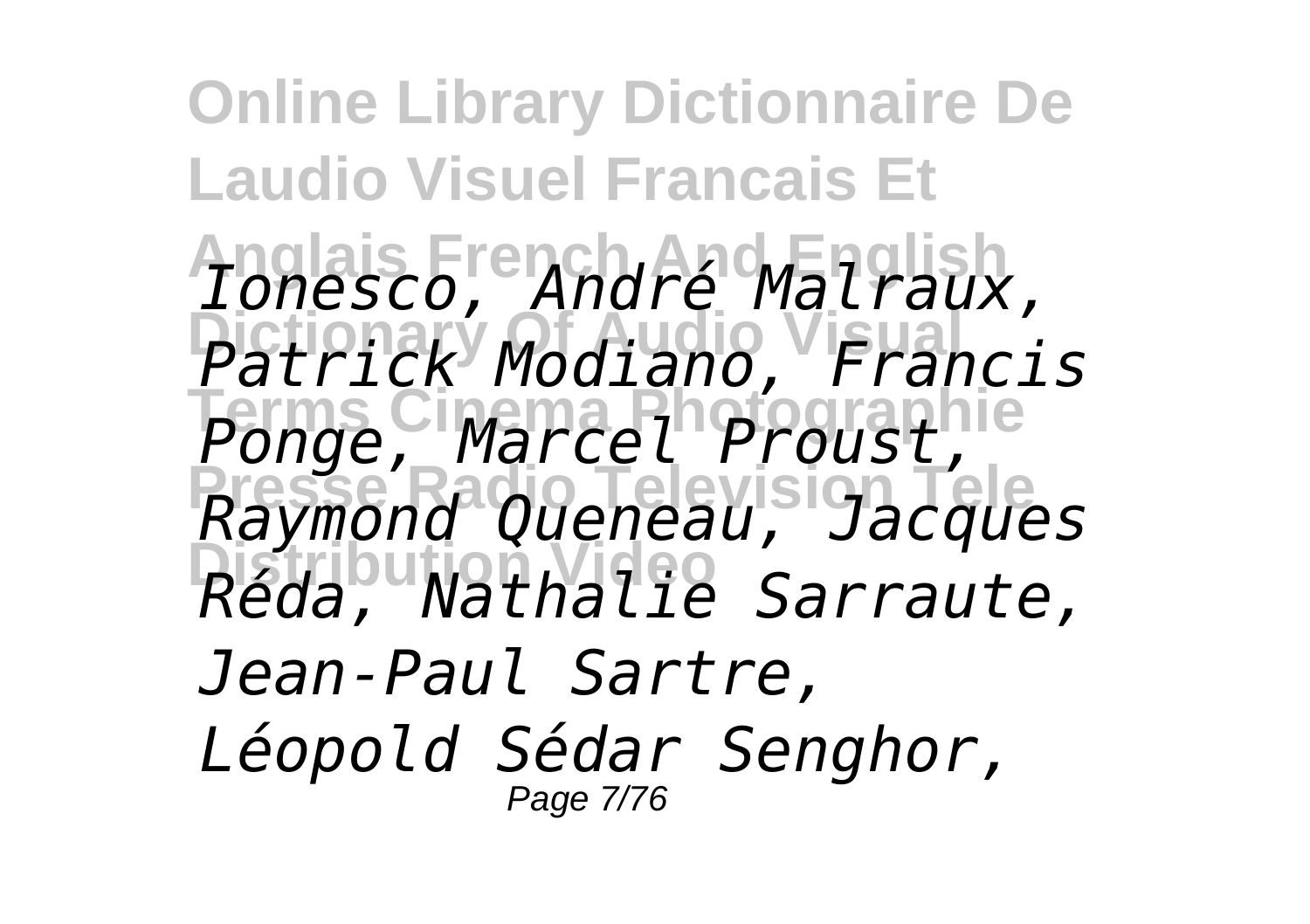**Online Library Dictionnaire De Laudio Visuel Francais Et Anglais French And English** *Georges Simenon, Claude* Simon, Élie Wiesel, **Terms Cinema Photographie** *Marguerite Yourcenar, et* **Presse Radio Television Tele** *bien d'autres. Des* **Distribution Video** *articles sont également consacrés à des revues littéraires telles* Page 8/76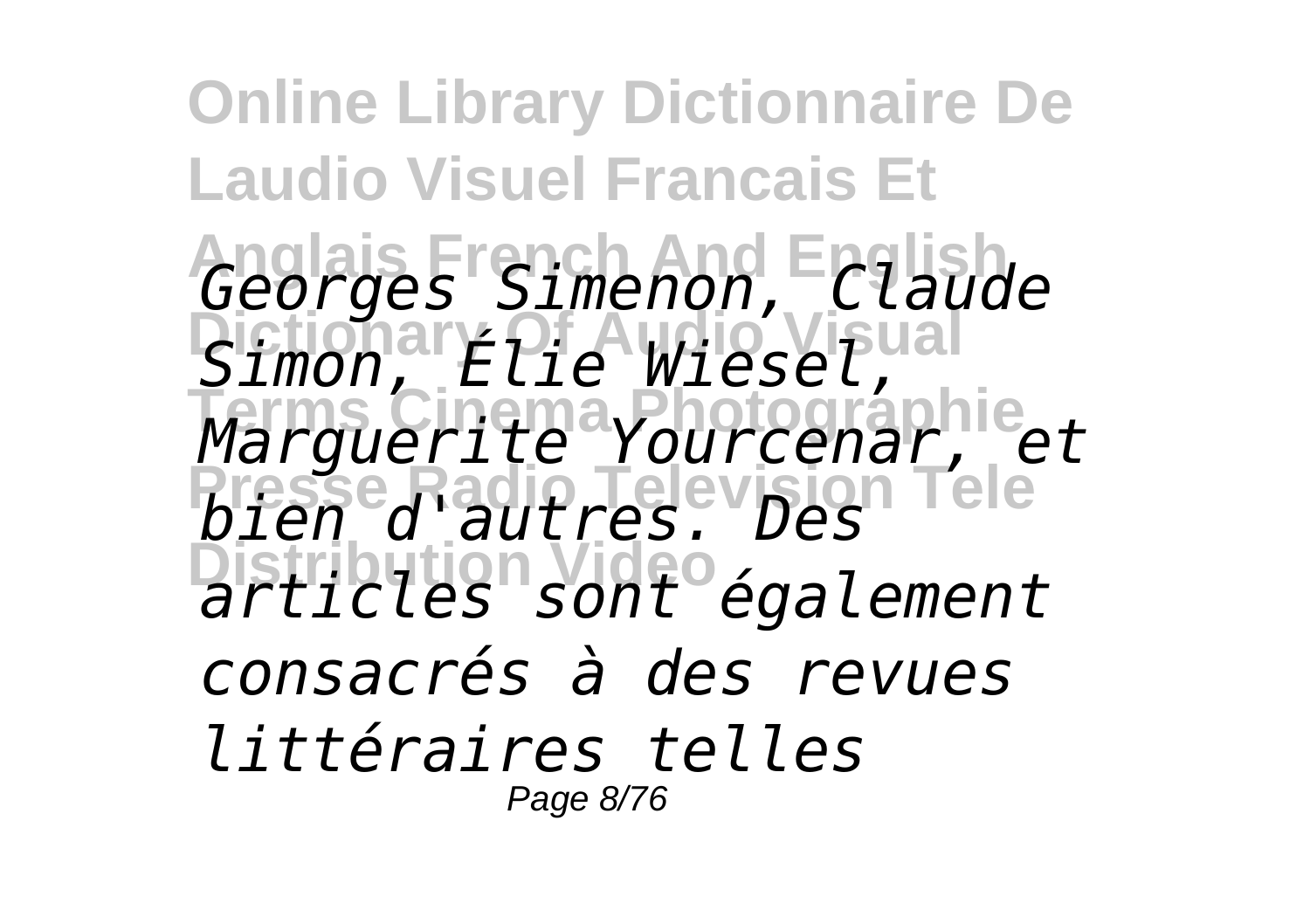**Online Library Dictionnaire De Laudio Visuel Francais Et Anglais French And English** *qu'Acéphale, les Cahiers* **Dictionary Of Audio Visual** *du Sud, Critique, la* **Terms Cinema Photographie** *N.R.F. ou Tel Quel, au* **Presse Radio Television Tele** *surréalisme ou à* **Distribution Video** *l'évolution du roman français. Un index facilite la consultation* Page 9/76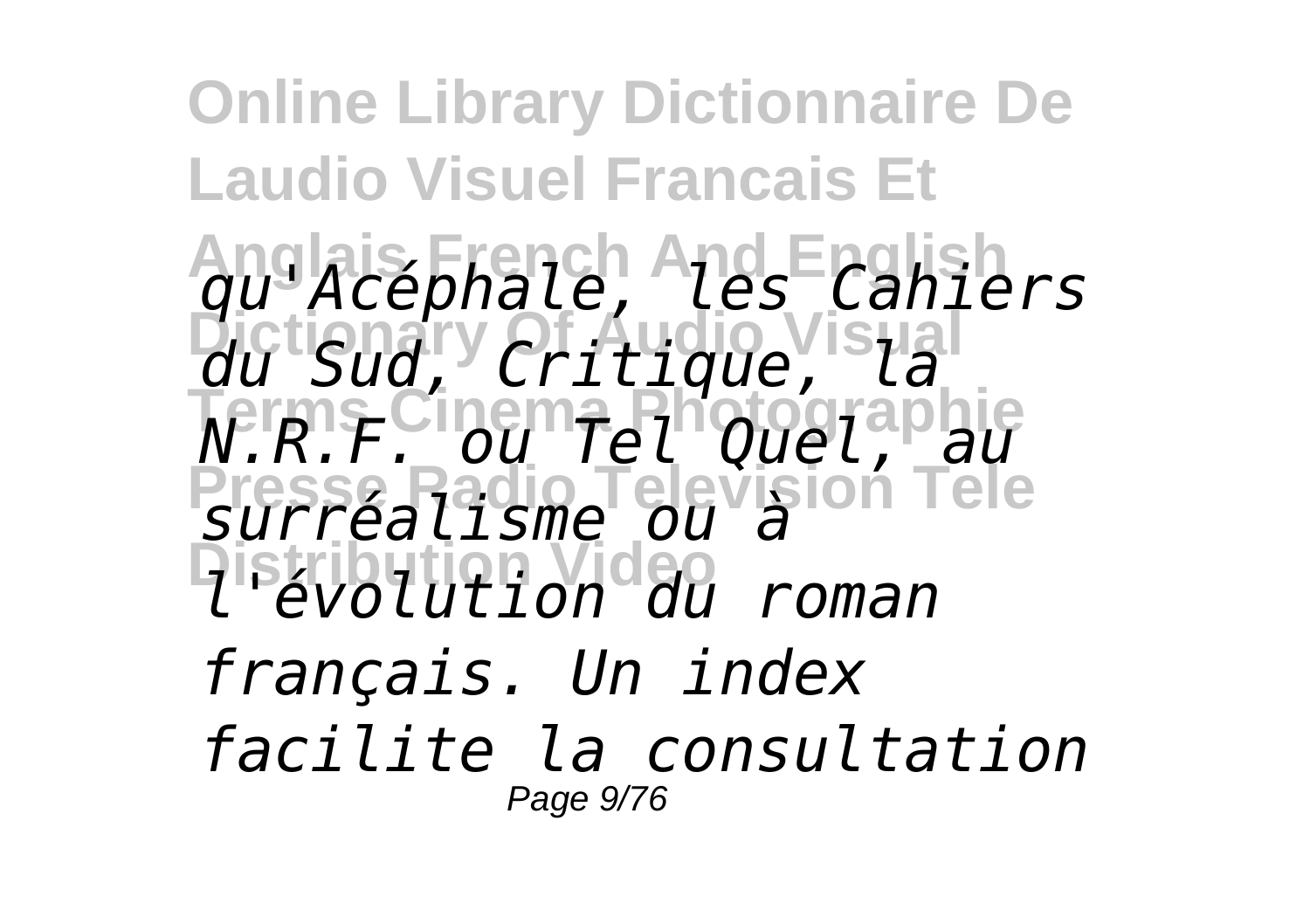**Online Library Dictionnaire De Laudio Visuel Francais Et Anglais French And English** *du Dictionnaire de la* **Dictionary Of Audio Visual** *Littérature française du* **Terms Cinema Photographie** *XXe siècle, auquel ont* **Presse Radio Television Tele** *collaboré près de 200* **Distribution Video** *auteurs, parmi lesquels Antoine Compagnon, Jean-Louis Joubert, Jacques* Page 10/76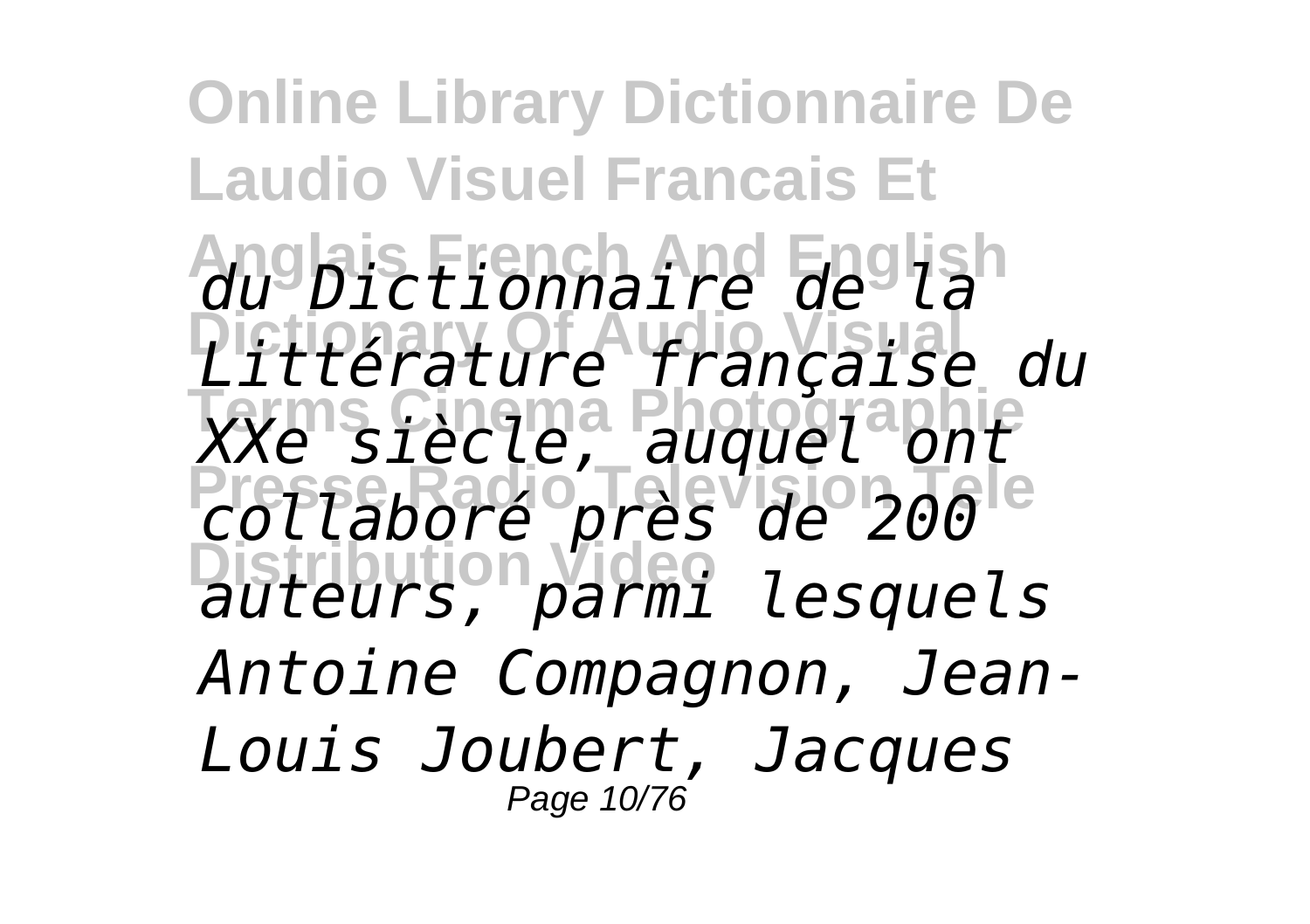**Online Library Dictionnaire De Laudio Visuel Francais Et Anglais French And English** *Lecarme, Daniel Oster,* **Dictionary Of Audio Visual** *Michel P. Schmitt, Jean-***Terms Cinema Photographie** *Yves Tadié.* **Presse Radio Television Tele** *First published in 1993.* **Distribution Video** *Routledge is an imprint of Taylor & Francis, an informa company.* Page 11/76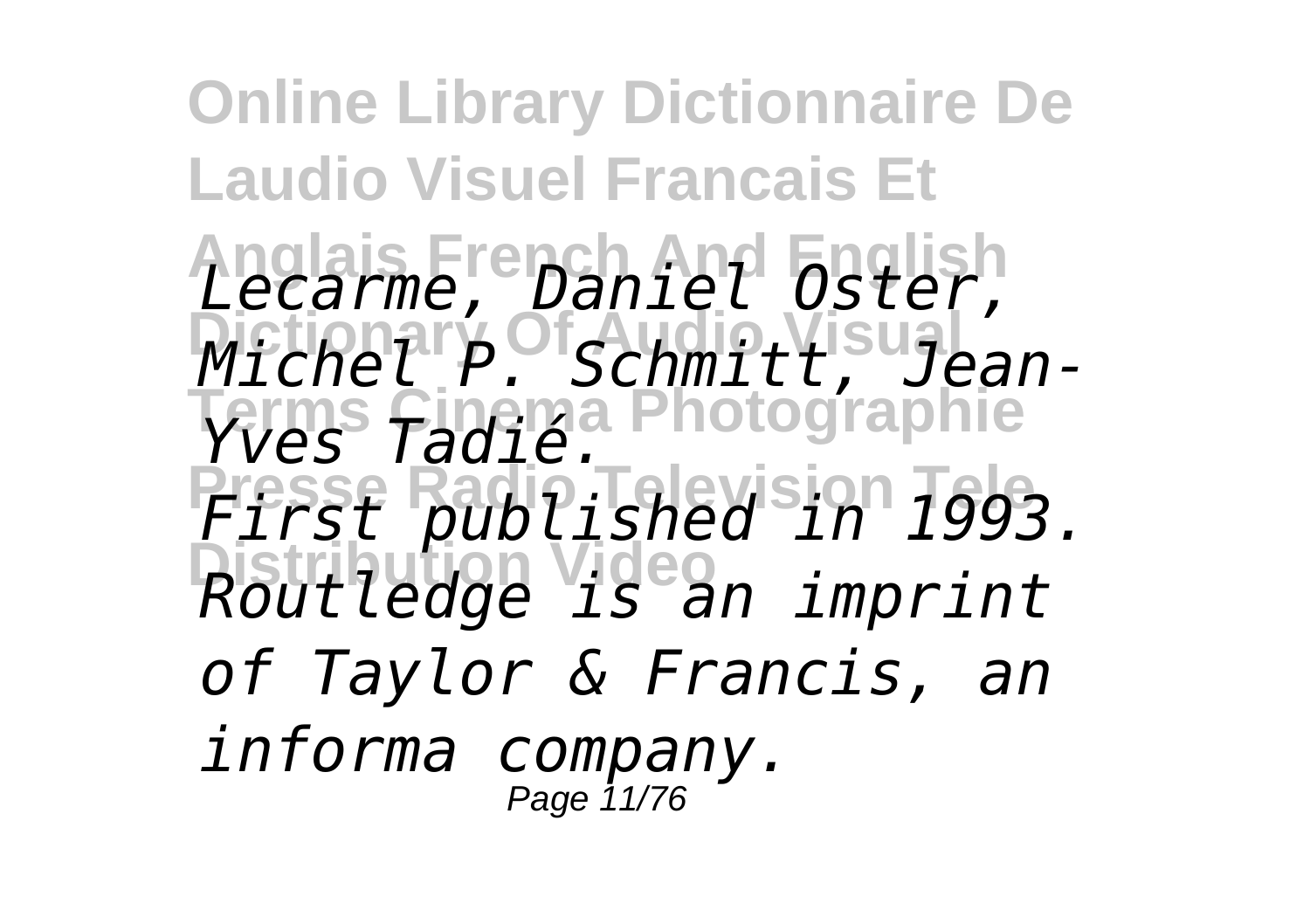**Online Library Dictionnaire De Laudio Visuel Francais Et Anglais French And English** *This series of bibliographical* Visual **Terms Cinema Photographie** *references is one of the* **Presse Radio Television Tele** *most important tools for* **Distribution Video** *research in modern and contemporary French literature. No other* Page 12/76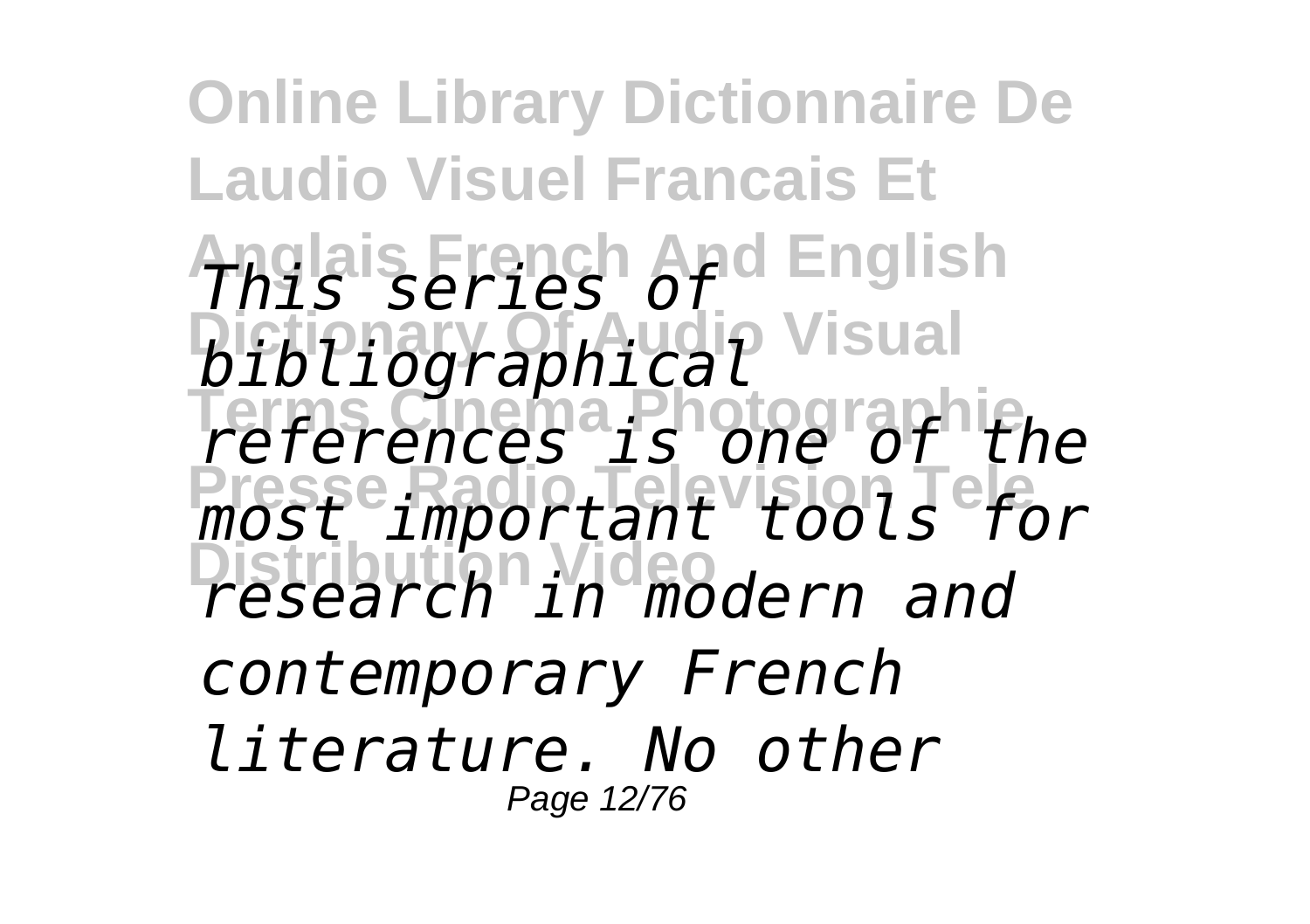**Online Library Dictionnaire De Laudio Visuel Francais Et Anglais French And English** *bibliography represents* **Dictionary Of Audio Visual** *the scholarly activities* **Terms Cinema Photographie** *and publications of* **Presse Radio Television Tele** *these fields as* **Completely**. *cinq études d'implantation* Page 13/76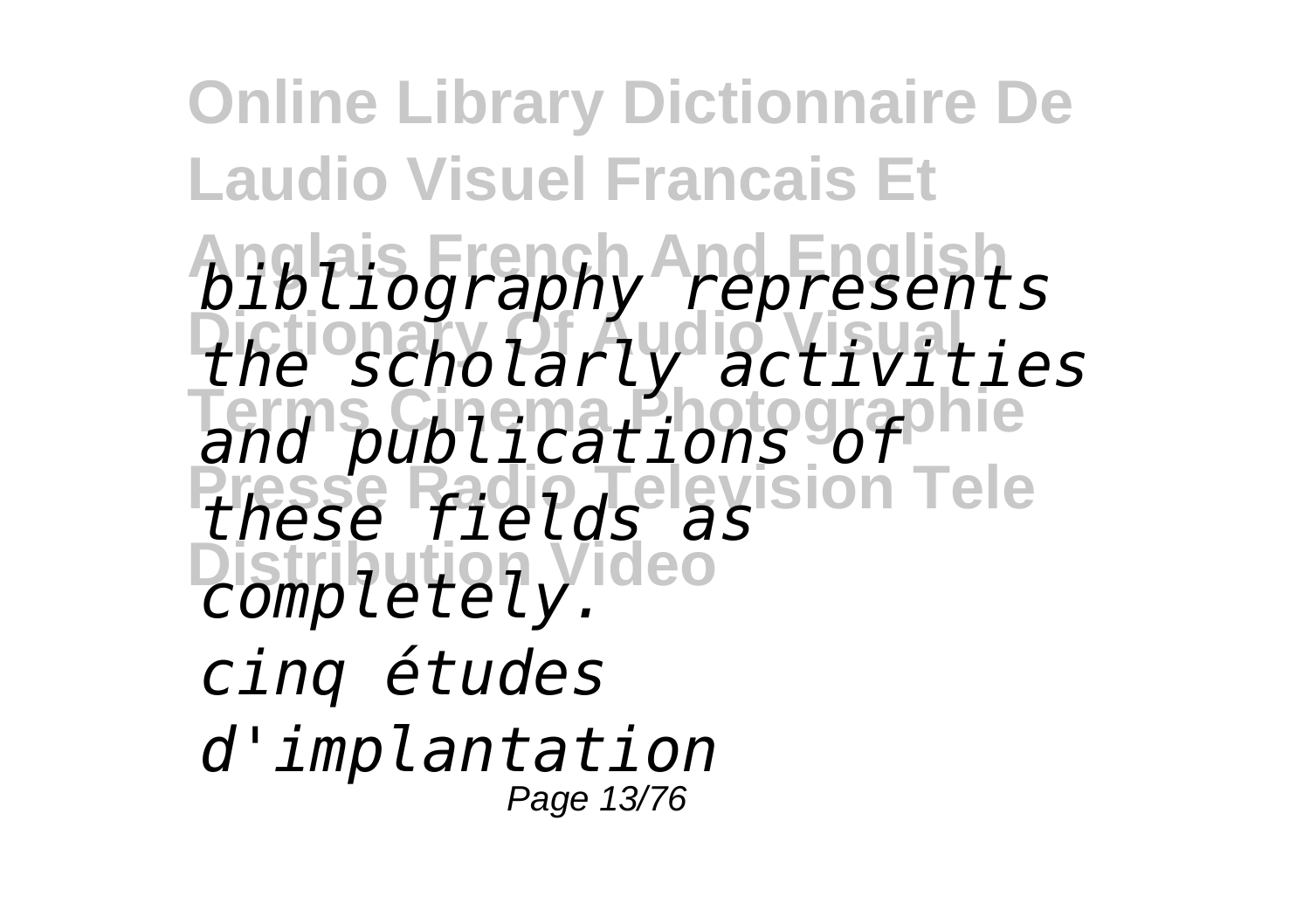**Online Library Dictionnaire De Laudio Visuel Francais Et Anglais French And English** *terminologique* **Dictionary Of Audio Visual** *Communication et médias* **Terms Cinema Photographie** *du cinématographe à* **Presse Radio Television Tele** *Internet : art,* **Distribution Video** *technique, industrie Dictionnaire françaisanglais, anglais-*Page 14/76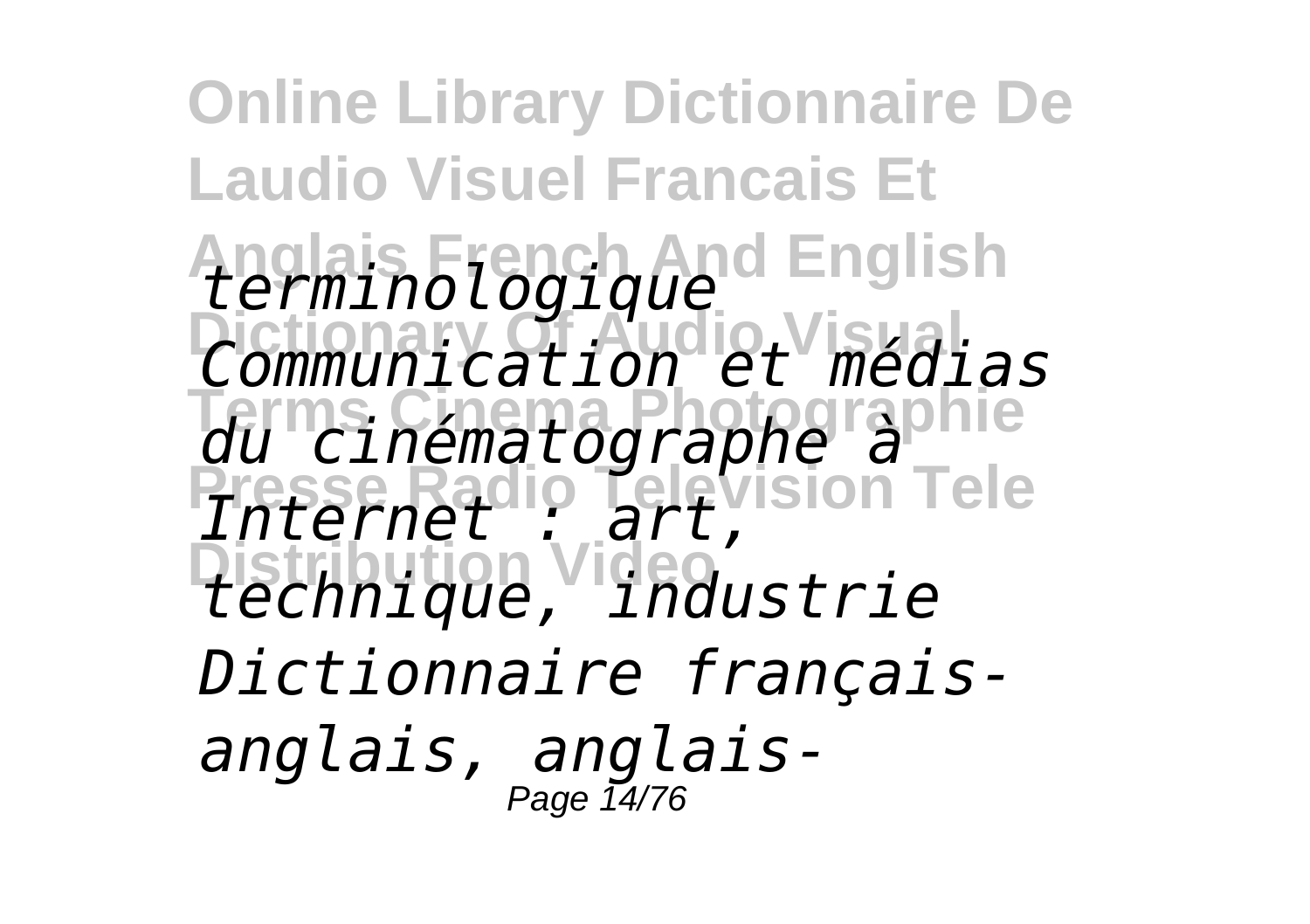**Online Library Dictionnaire De Laudio Visuel Francais Et Anglais French And English** *français* **Dictionary Of Audio Visual** *Patrimoine sonore et* **Terms Cinema Photographie** *audiovisuel français:* **Presse Radio Television Tele** *L'audiovisuel et les* **Distribution Video** *sciences sociales Books in Print* Les mots sont-ils susceptibles de Page 15/76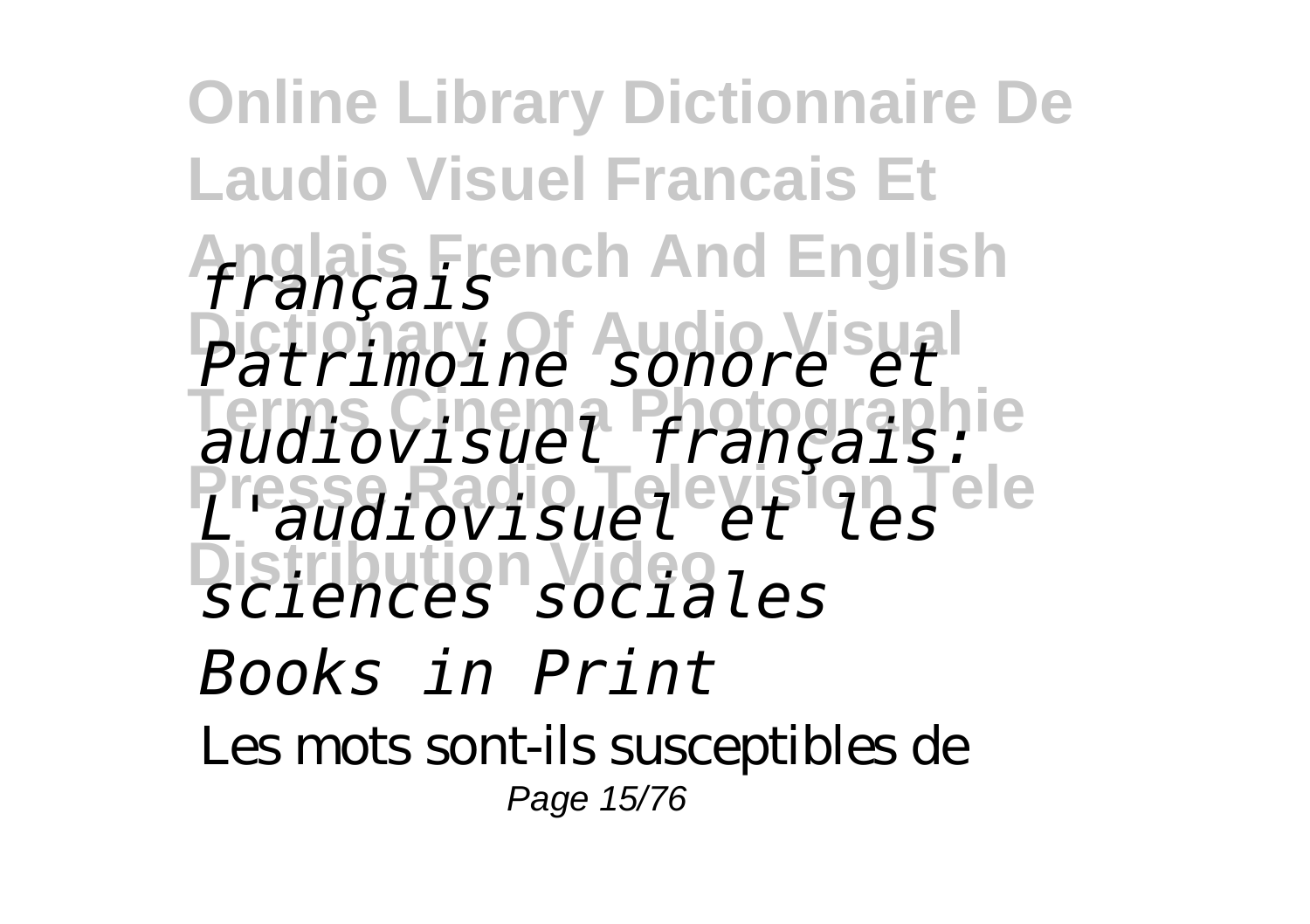**Online Library Dictionnaire De Laudio Visuel Francais Et Anglais French And English** mesures ? Peut-on calculer leurs degrés d'utilisation, leur implantation dans l'usage, pour tout dire leur le vitalité? C'est à ces questions que cet ouvrage, qui regroupe cinq études sur un sujet inédit, tente de répondre. In France during the 1960s and 1970s, popular music became a key Page 16/76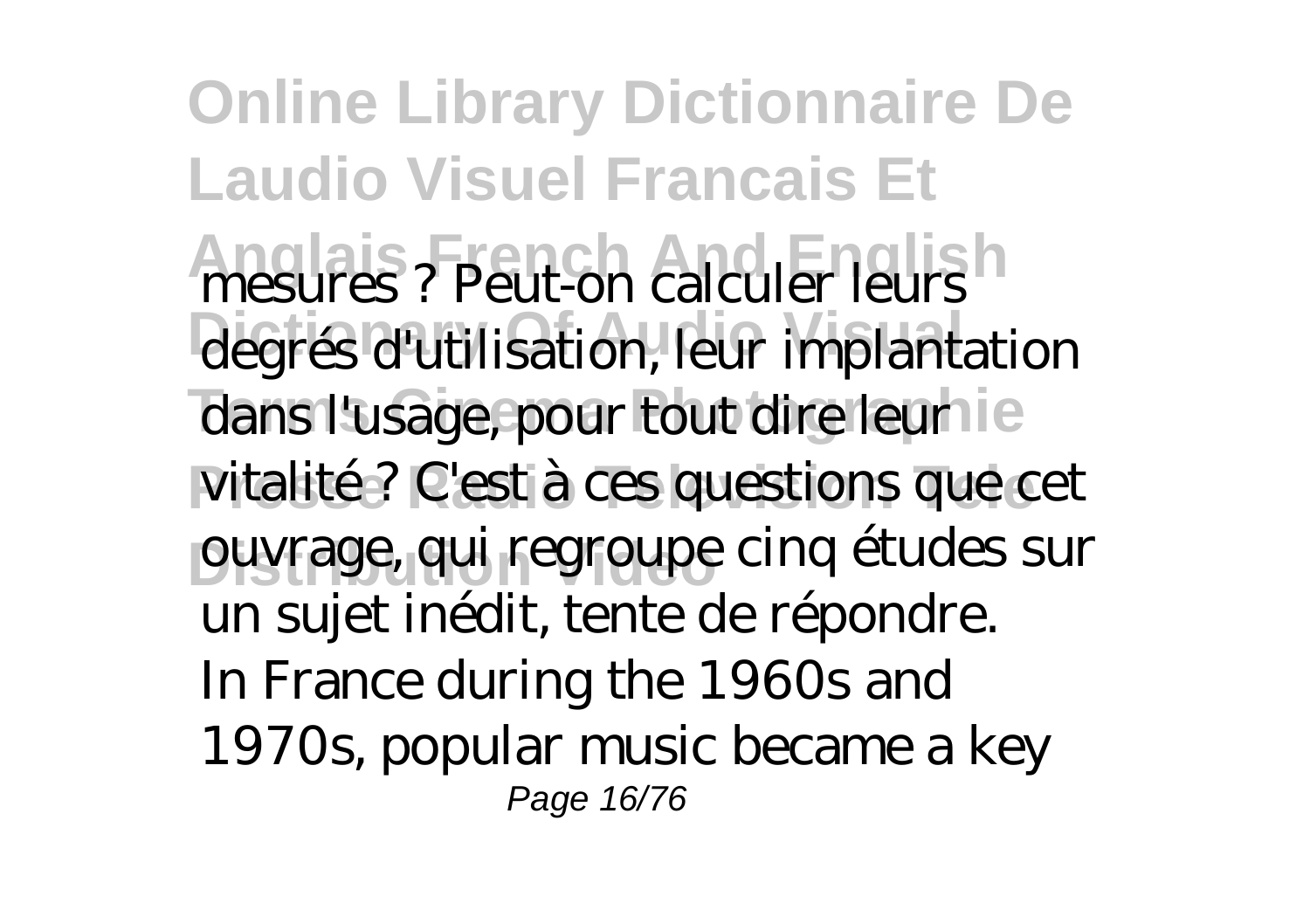**Online Library Dictionnaire De Laudio Visuel Francais Et** Ann and **French And Transferrench And Transferrench And Transferrench And Transferrench And Transferrench And Transferrench And Transferrench Andrew School and Transferrench Andrew School and Transferrench Andrew School an** modernisation as the music/record industry became increasingly phie important in both economic and le cultural terms in response to demographic changes and the rise of the modern media. As France began questioning traditional ways of Page 17/76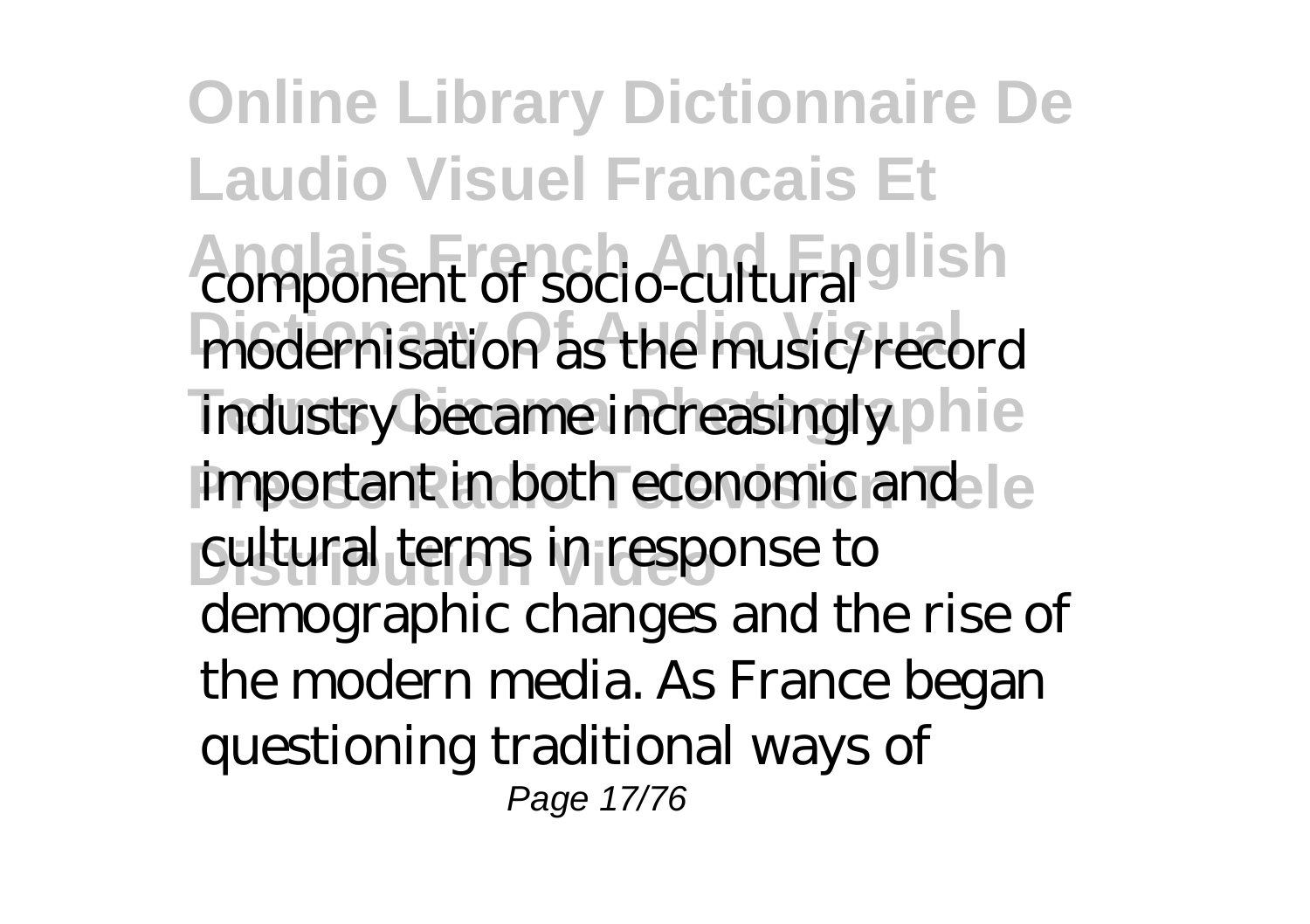**Online Library Dictionnaire De Laudio Visuel Francais Et** understanding politics and culture before and after May 1968, music as popular culture became an integral part of burgeoning media activity.e Press, radio and television developed free from de Gaulle's state domination of information, and political activism shifted its concerns to the use of Page 18/76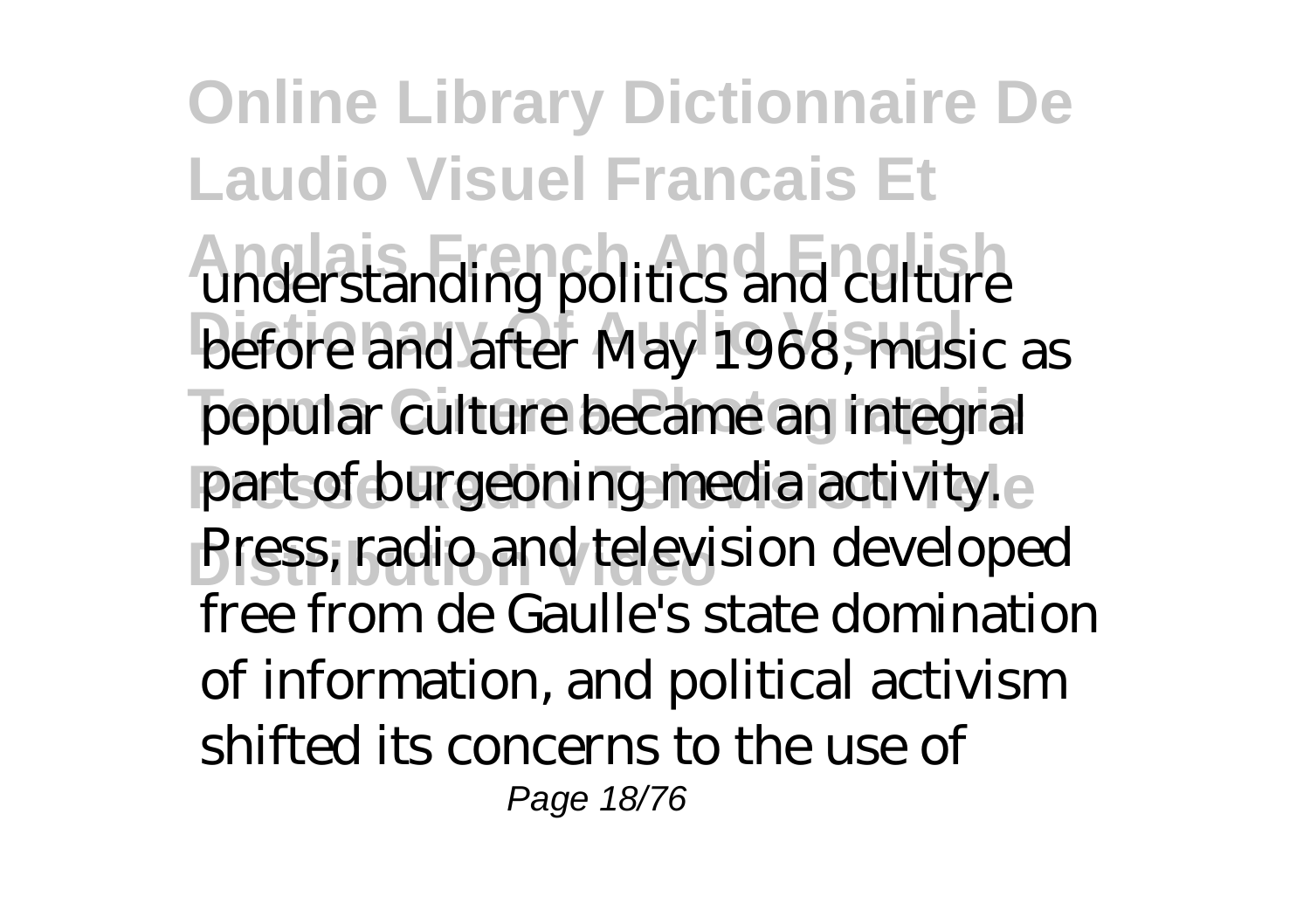**Online Library Dictionnaire De Laudio Visuel Francais Et Anglais French And English** regional languages and regional cultures, including the safeguard of traditional popular music against the centralising tendencies of the Tele **Distribution Video** Republican state. The cultural and political significance of French music was again revealed in the 1990s, as French-language music became a Page 19/76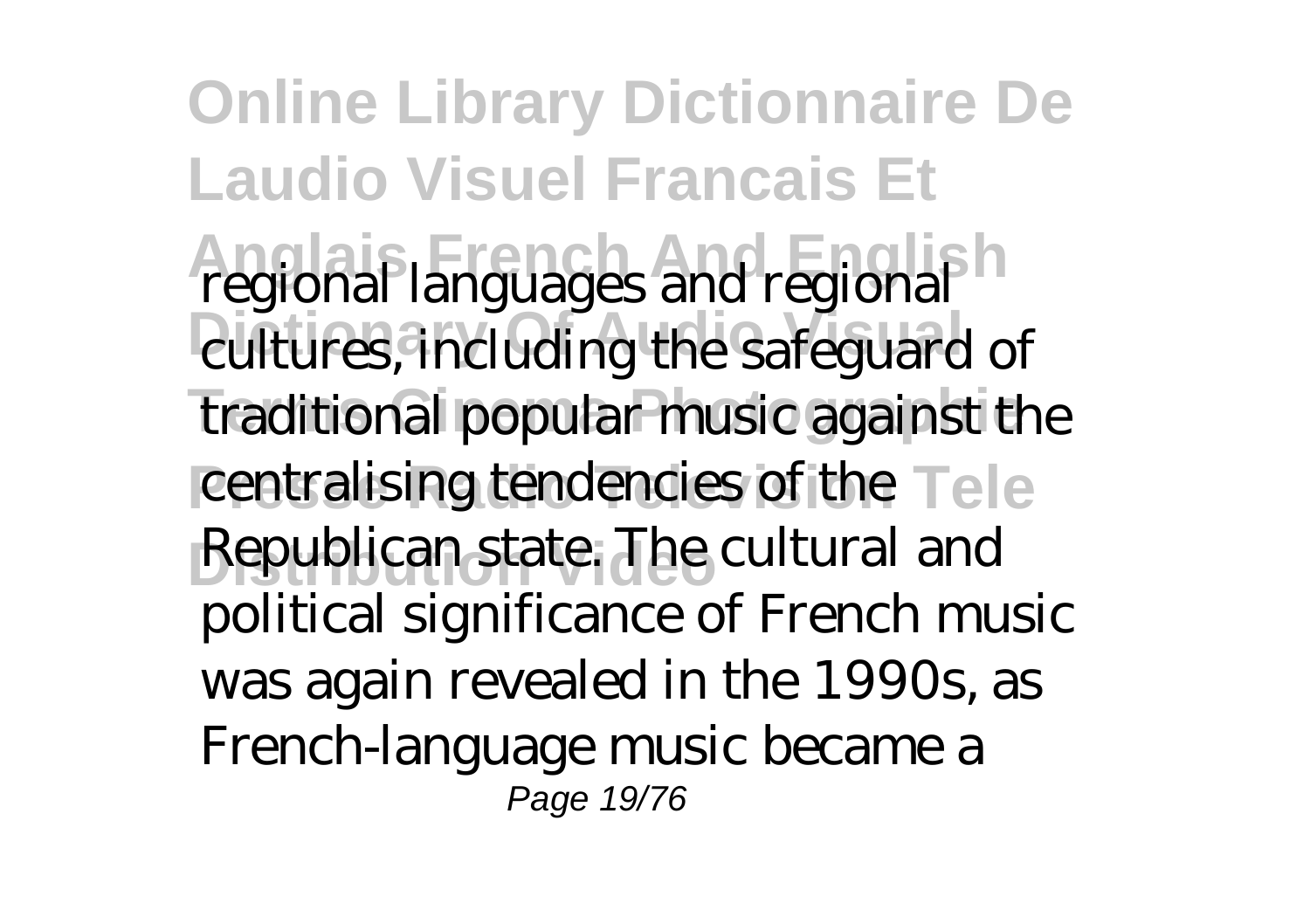**Online Library Dictionnaire De Laudio Visuel Francais Et** highly visible example of France's quest to maintain her cultural al lexceptionalism' in the face of the perceived globalising hegemony of **Distribution Video** English and US business and cultural imperialism. Laws were passed instituting minimum quotas of Frenchlanguage music. The 1980s and Page 20/76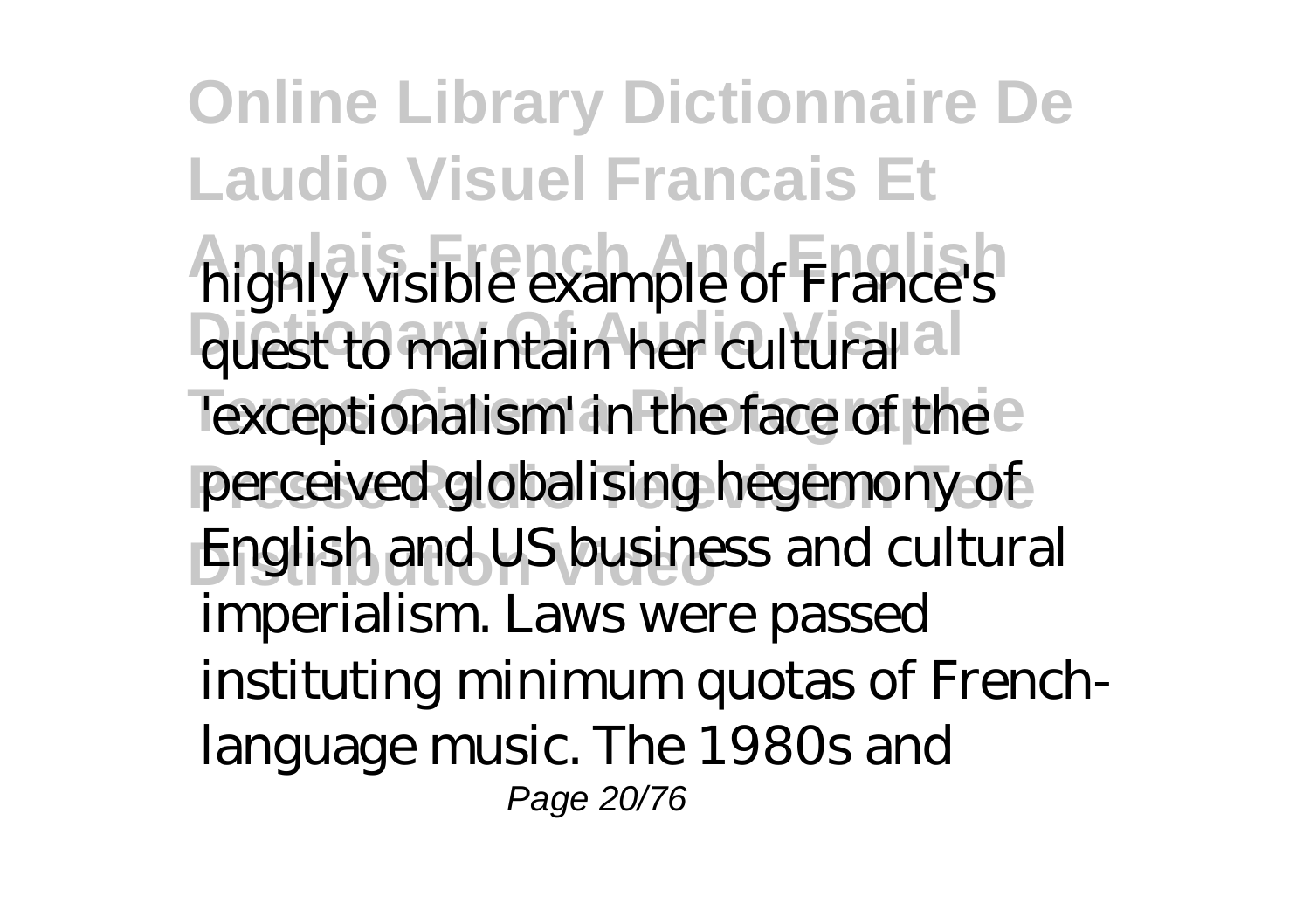**Online Library Dictionnaire De Laudio Visuel Francais Et Anglais French And English** 1990s witnessed developing issues raised by new technologies, as all compact discs, the minitel telematics system, the internet and other Tele innovations in radio and television broadcasting posed new challenges to musicians and the music industry. These trends and developments are Page 21/76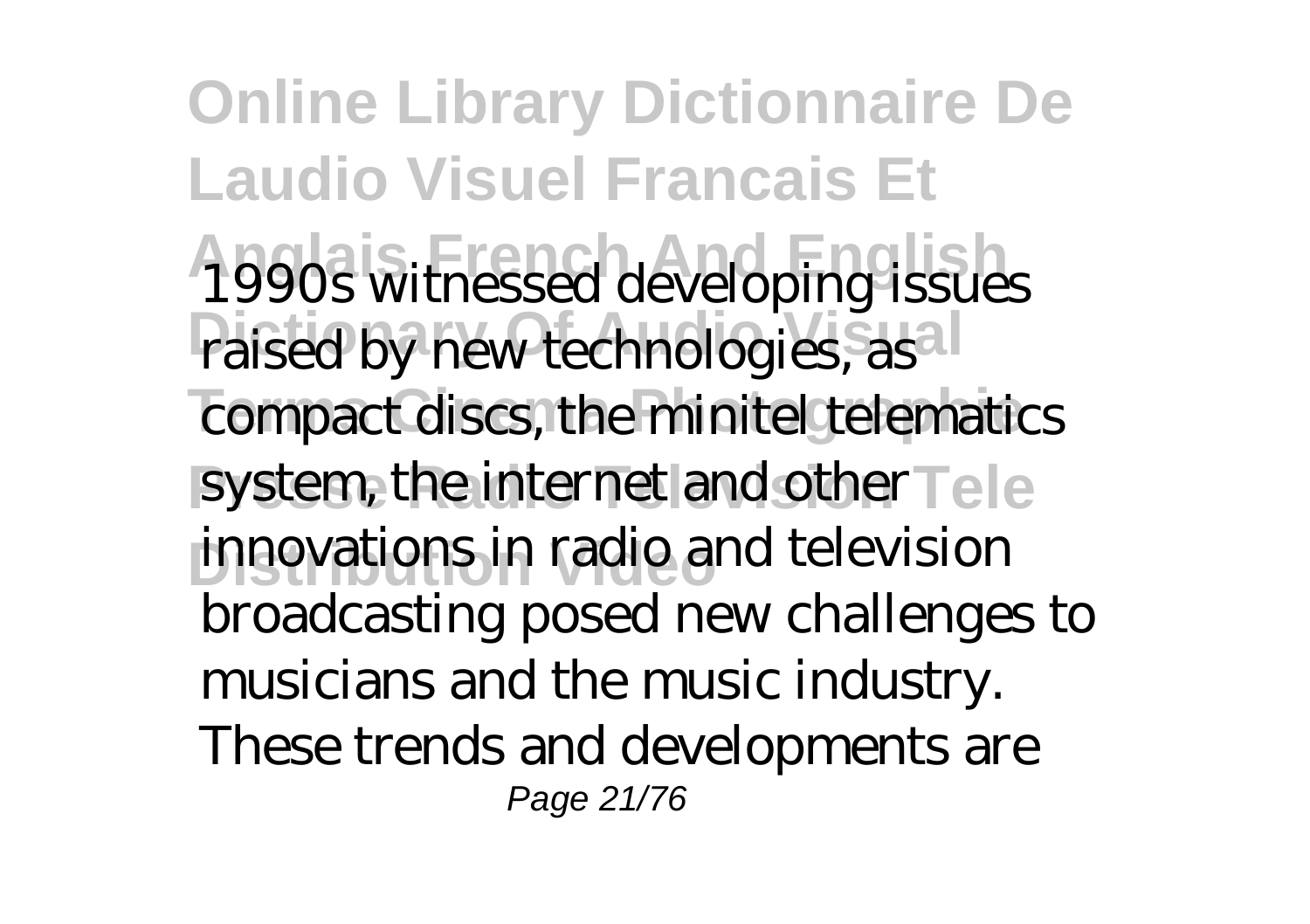**Online Library Dictionnaire De Laudio Visuel Francais Et** the subject of this volume of essays by leading scholars across a range of disciplines including French studies, musicology, cultural and media ele studies and film studies. It constitutes the first attempt to provide a complete and up-to-date overview of the place of popular music in modern France Page 22/76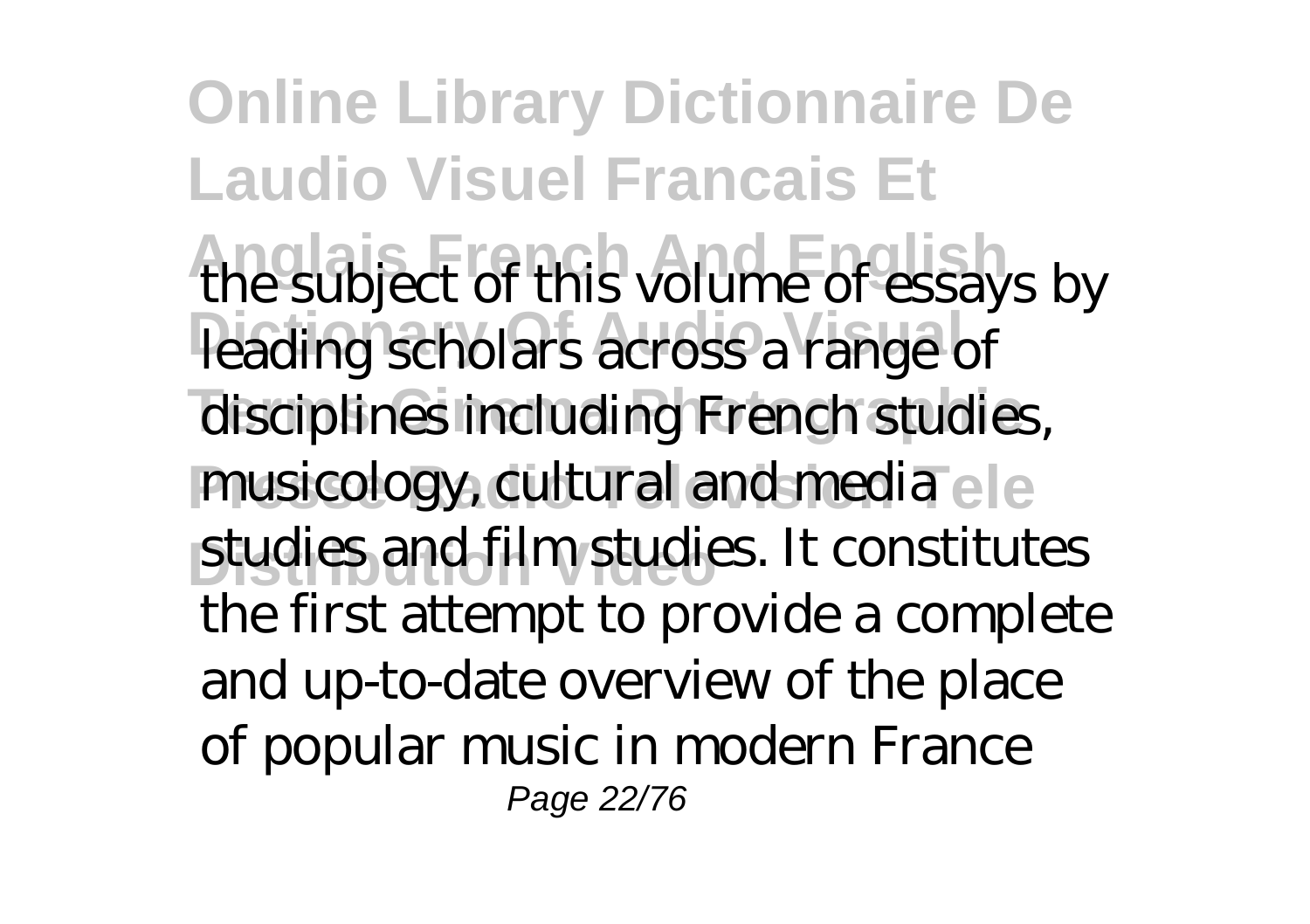**Online Library Dictionnaire De Laudio Visuel Francais Et Anglais French And English Digionary Of Audio Visual** Dictionnaire de l'audiovisuel et des nouvelles technologiesfrançais - e le **Distribution Video** anglais, anglais - françaisDictionnaire and the reception of French popular music abroad. de l'audiovisuel et des nouvelles technologiesfrançais-anglais, anglaisfrançaisDictionnaire Francais-Anglais, Page 23/76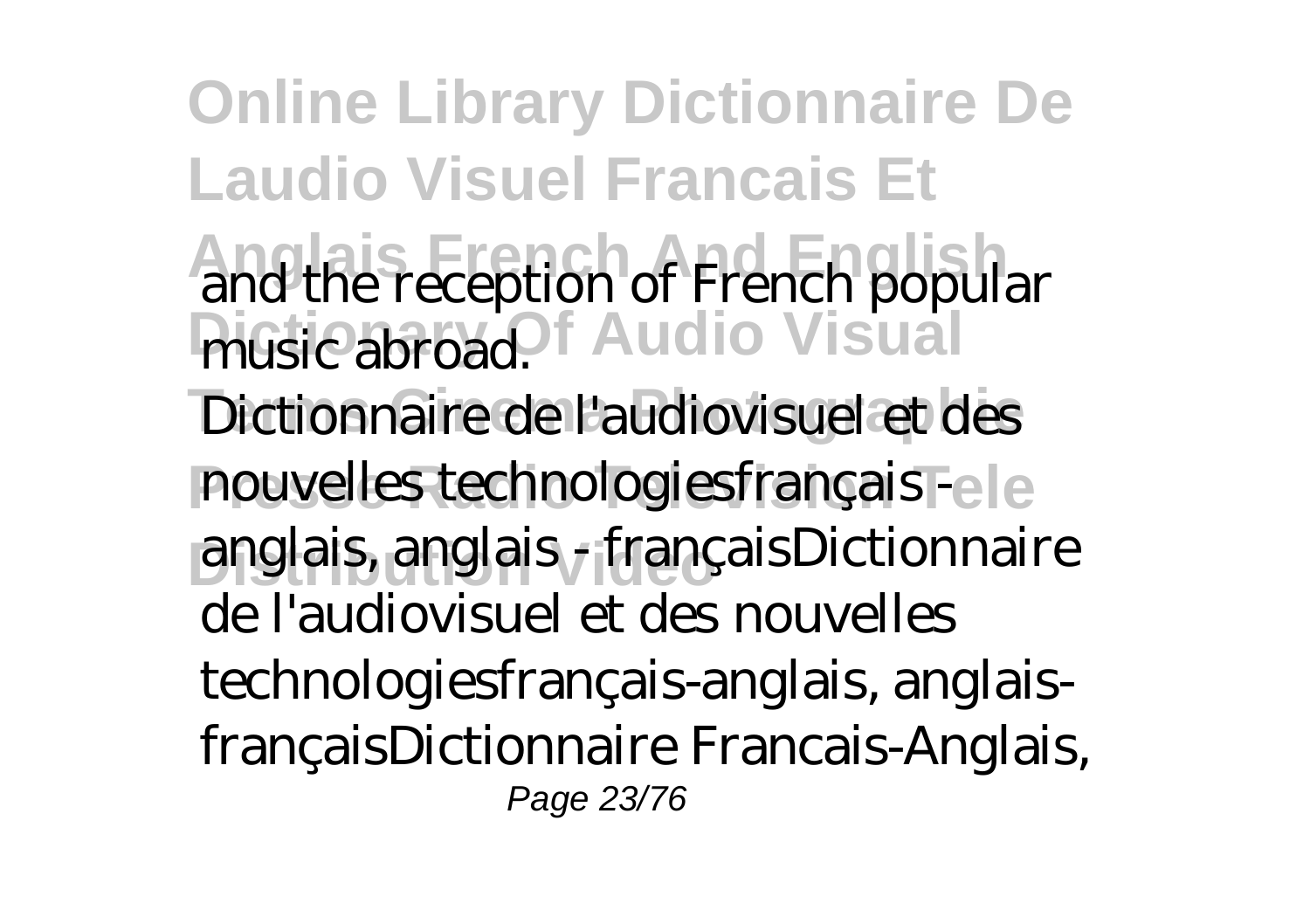**Online Library Dictionnaire De Laudio Visuel Francais Et Anglais French And English** Anglais-Francais de l'AudiovisuelDictionnaire françaisanglais/anglais-français de raphie l'audiovisuel et des nouvelles Tele technologiesCatalog of Copyright Entries. Third Series1976: January-June: IndexCopyright Office, Library of CongressDictionnaire français-Page 24/76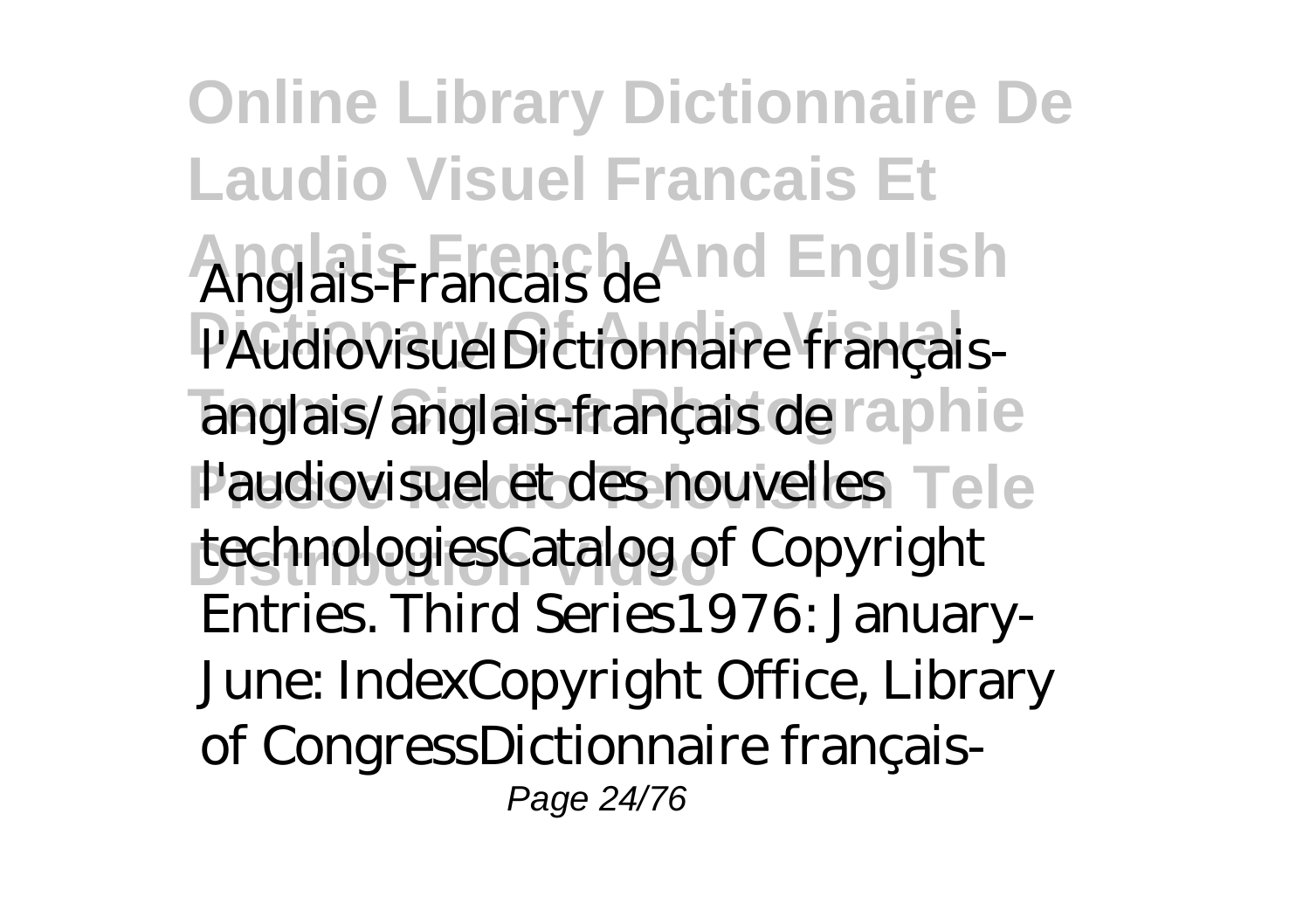**Online Library Dictionnaire De Laudio Visuel Francais Et Anglais French And English** anglais, anglais-françaiscinéma, audio-**Visuel, son, multimedia, Visual** réseauxDictionnaire général du lie cinémadu cinématographe à Internet : **Distribution Video** art, technique, industrieLes Editions Fides Lexicologie anglaise et comparée

Dictionnaire des Musiciens

Page 25/76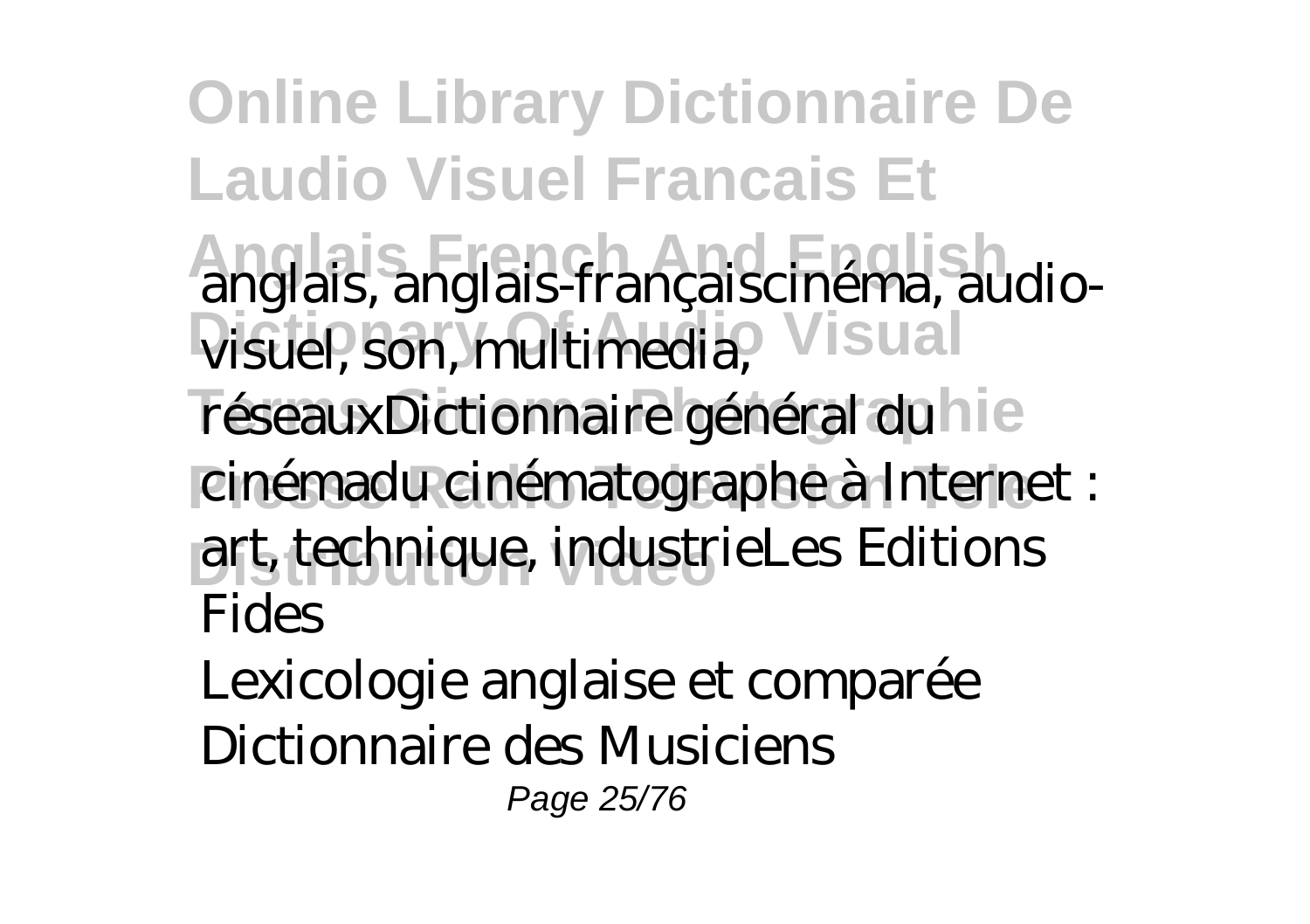**Online Library Dictionnaire De Laudio Visuel Francais Et Anglais French And English** Dictionnaire du Cinéma français 1976: January-June: Index sual Dictionnaire technique du cinéma - 3e **Fedesse Radio Television Tele** Catalog of Copyright Entries. Third Series

**Le Dictionnaire des Musiciens réunit près de 2 000 articles (un record !)** Page 26/76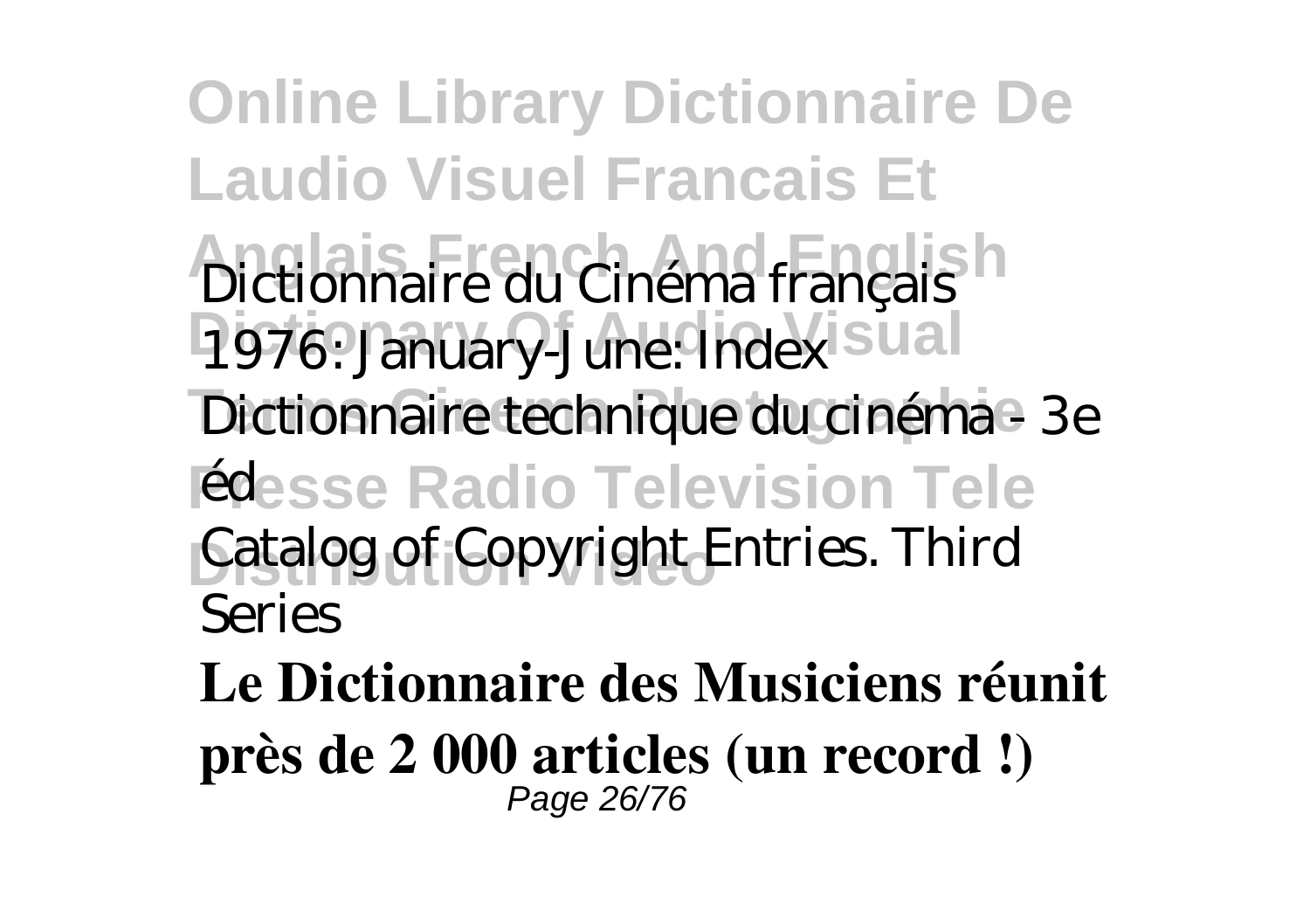**Online Library Dictionnaire De Laudio Visuel Francais Et Anglais French And English empruntés au fonds de** l'Encyclopaedia Universalis. De l'Antiquité à nos jours, de la phie **Presse Radio Television Tele musique classique au jazz, à la pop Distribution Video et à la world music, d'ABBADO (Claudio) à ZUMSTEEG (Johann Rudolf), tous les acteurs de la**

Page 27/76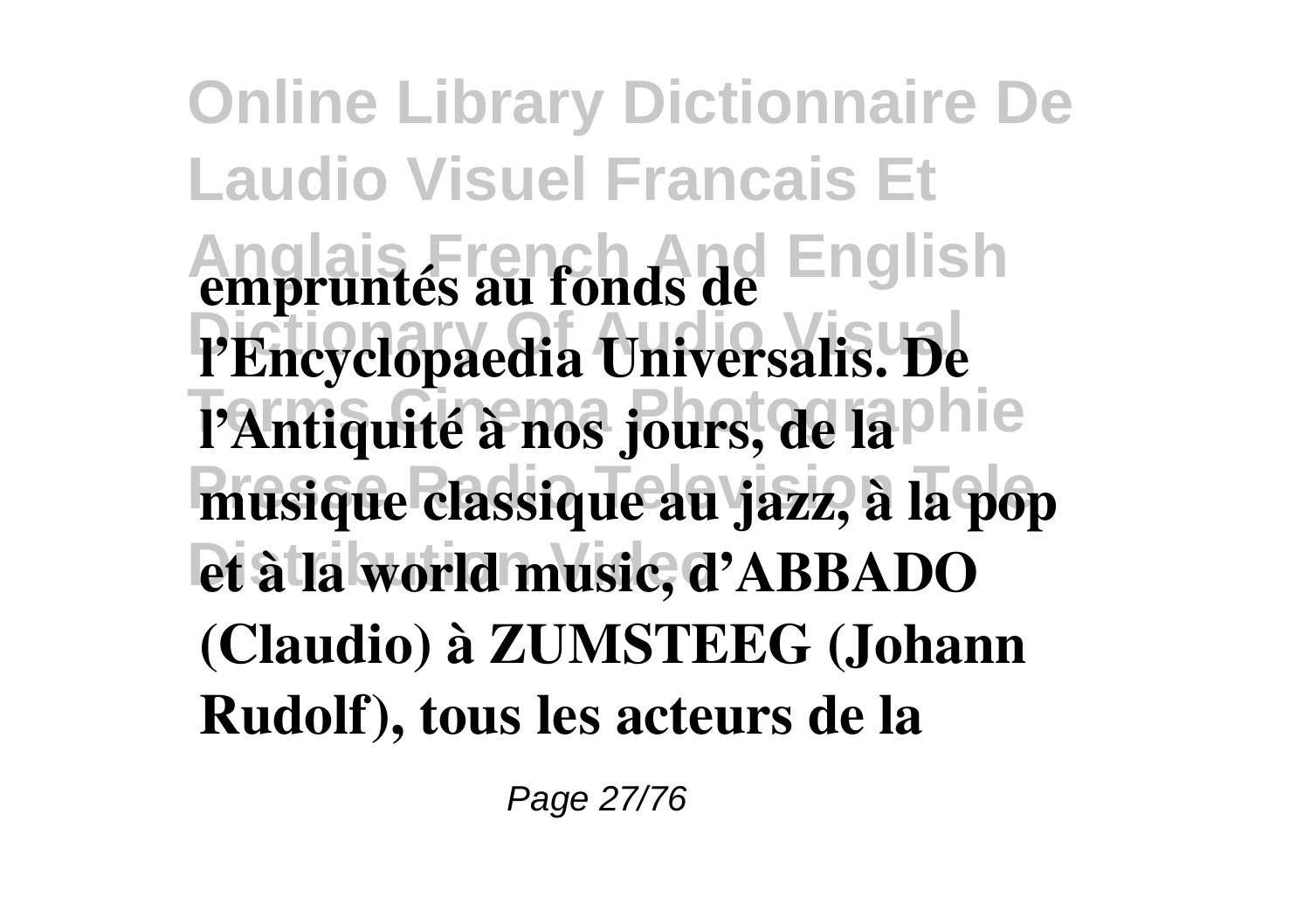**Online Library Dictionnaire De Laudio Visuel Francais Et Anglais French And English création musicale sont de la fête. En Dictionary Of Audio Visual premier lieu les compositeurs et les Terms Cinema Photographie interprètes, bien sûr, mais aussi les Presse Radio Television Tele musicologues, les producteurs, les** directeurs de troupe : bref, tous ceux **qui font de la musique le plus divers et le plus vivant des arts. Un coup**

Page 28/76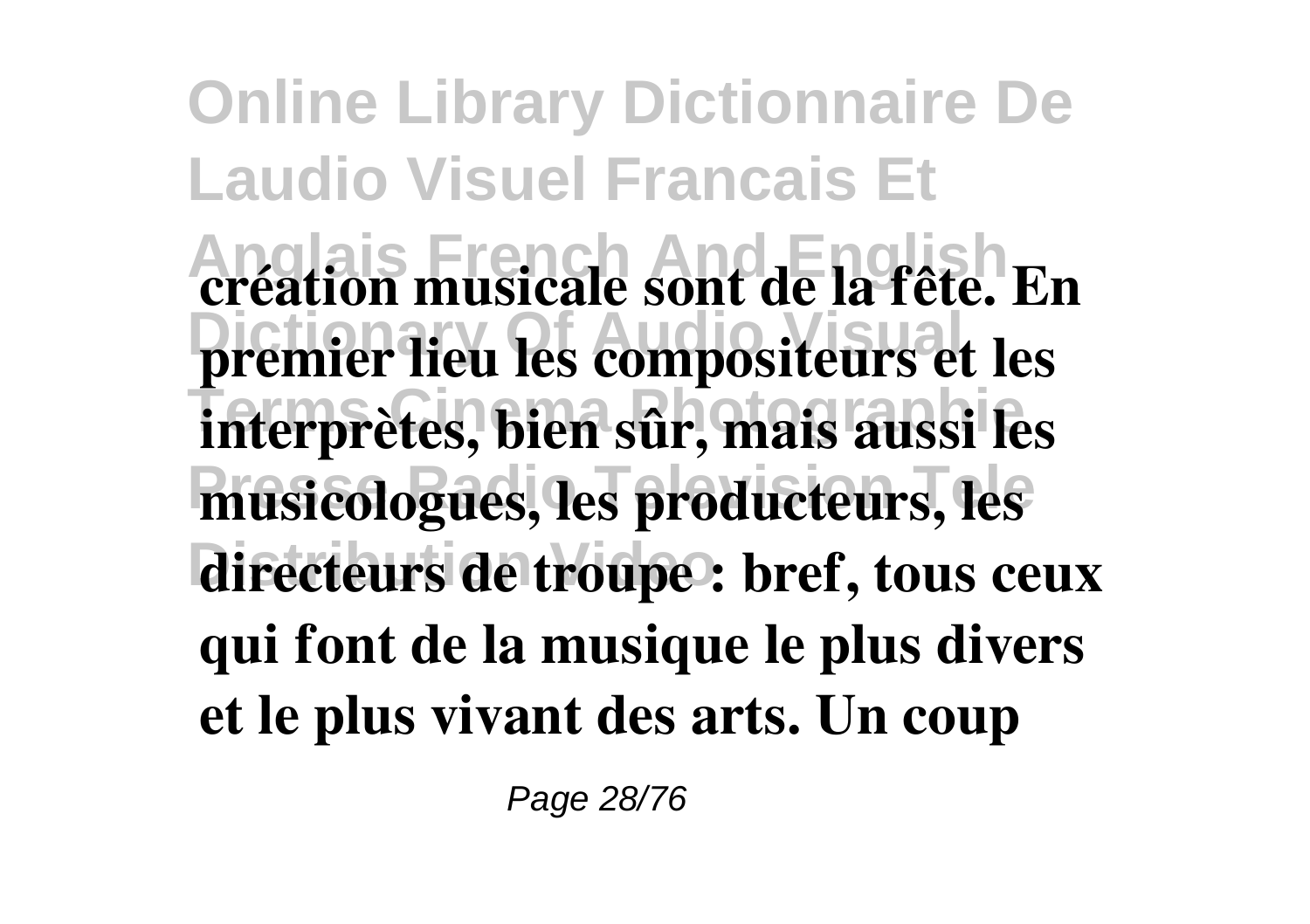**Online Library Dictionnaire De Laudio Visuel Francais Et Anglais French And English d'œil à la liste des entrées donne une Dictionary Of Audio Visual idée de l'inépuisable diversité du Terms Cinema Photographie sommaire : 150 chefs d'orchestre, Presse Radio Television Tele 300 instrumentistes, 250 auteurs et interprètes de jazz et de blues, 100 auteurs et interprètes de chansons, 200 chanteurs et chanteuses d'opéra,**

Page 29/76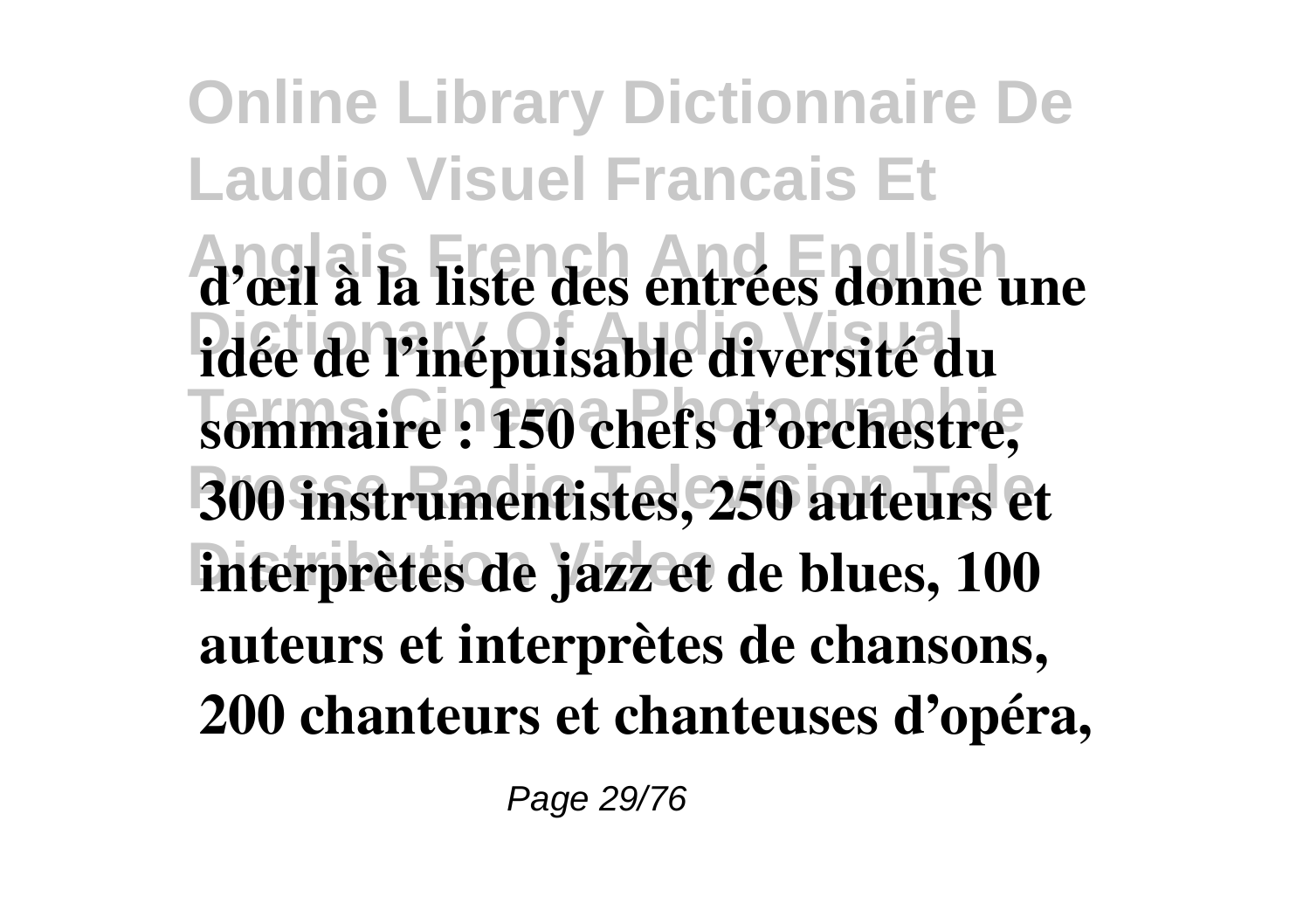**Online Library Dictionnaire De Laudio Visuel Francais Et Anglais French And English près de 1 000 compositeurs... Toute** la musique déployée pour vous sous **La conduite des guides les plus** hie **compétents. Un index facilite la** e **Distribution Video consultation du Dictionnaire des Musiciens, auquel ont collaboré 200 auteurs, parmi lesquels Philippe**

Page 30/76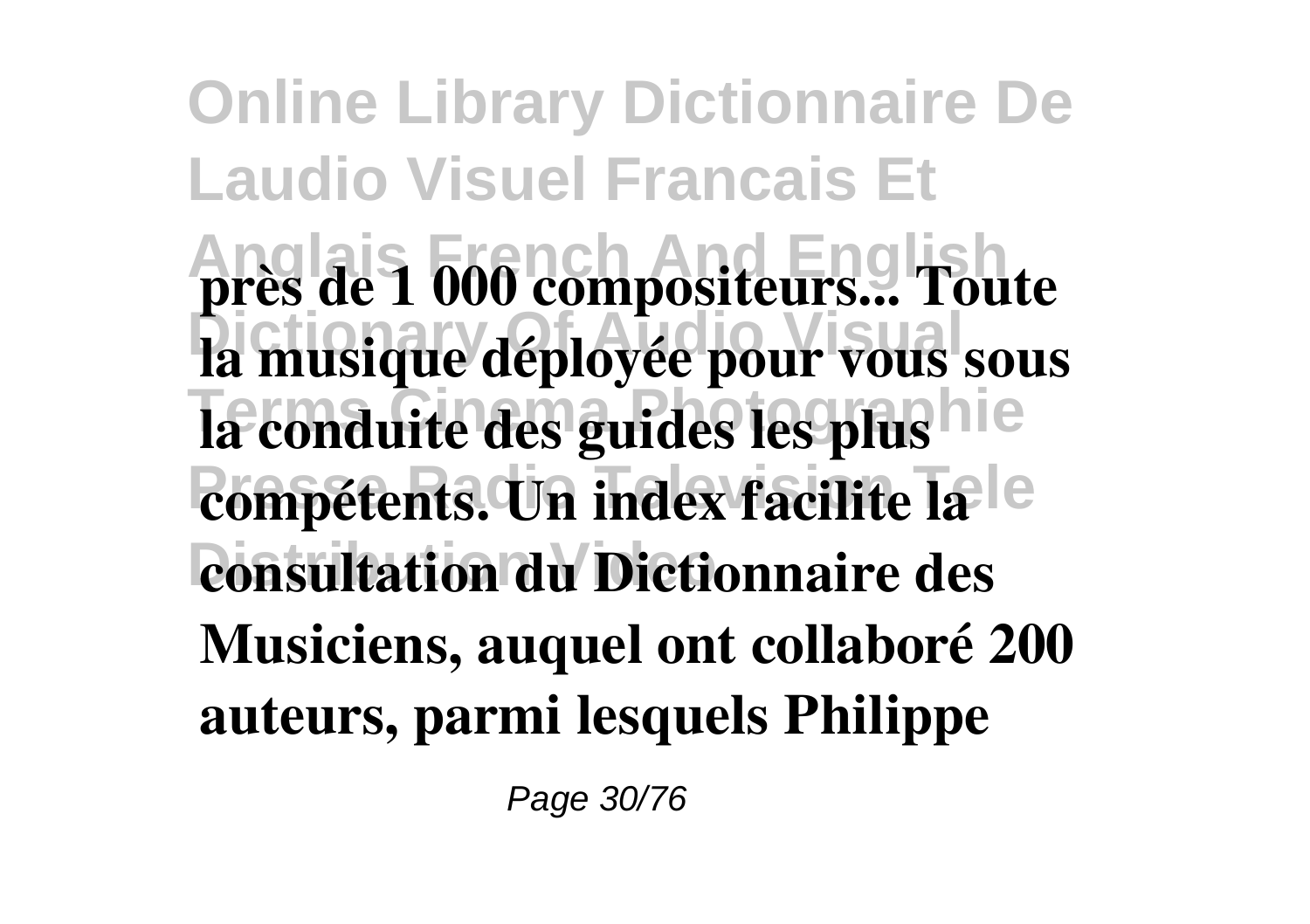**Online Library Dictionnaire De Laudio Visuel Francais Et Anglais French And English Beaussant, Alain Duault, Alain** Gerber, Dominique Jameux, Michel Philippot, André Tubeuf, Alain<sup>ie</sup> Pâris, Marc Vignal.evision Tele **Distribution Video Plus de 4500 mots reliés à la technique, à l'industrie, à l'histoire et à la culture cinématographiques**

Page 31/76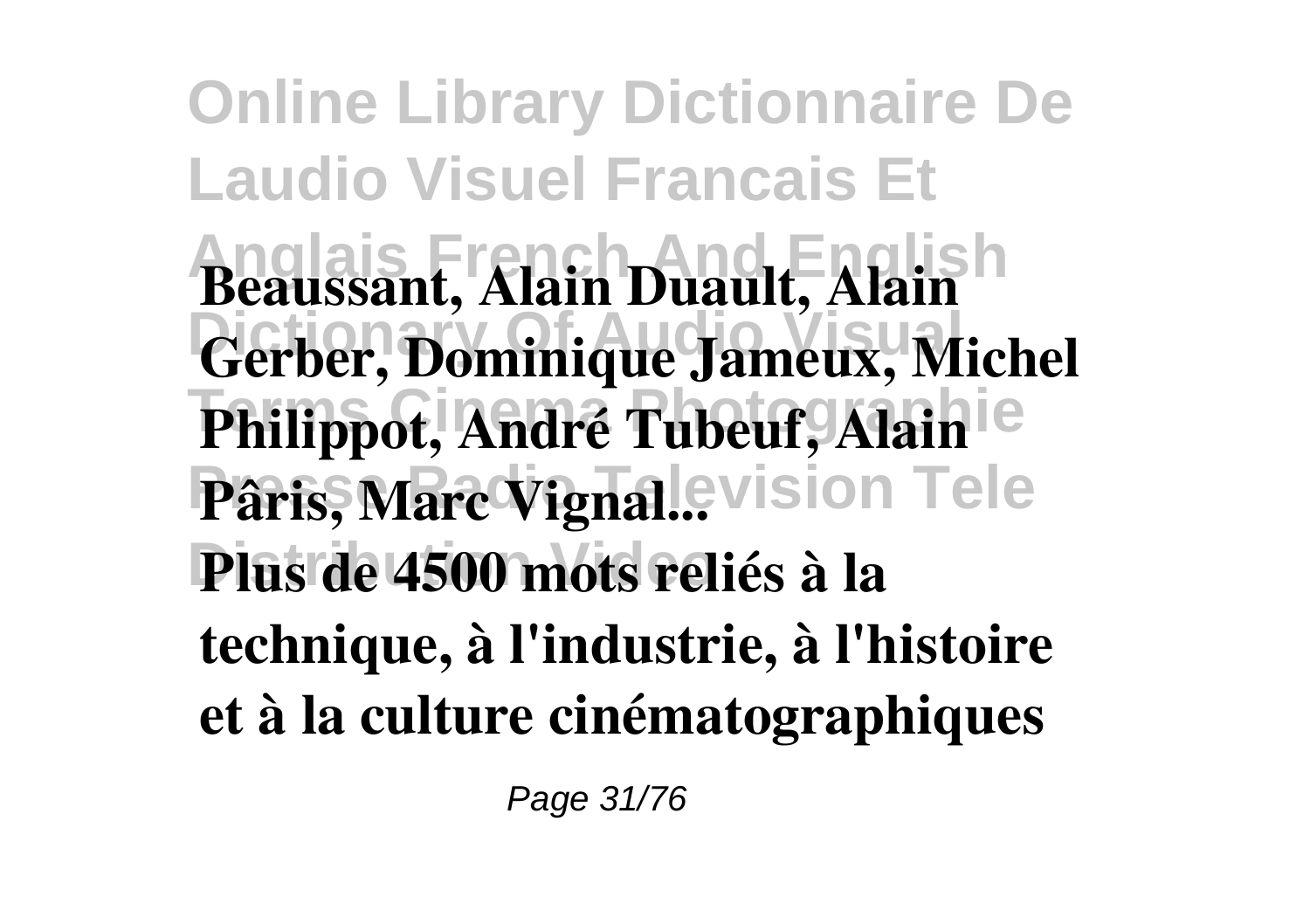**Online Library Dictionnaire De Laudio Visuel Francais Et Anglais French And English s'offrent à tous les passionnés du septième art. Les artisans de al l'industrie des médias, les raphie** professeurs, les étudiants, les <sup>Tele</sup> amateurs des nouvelles technologies **du cinéma, les cinéphiles de tout acabit, professionnels ou non, y**

Page 32/76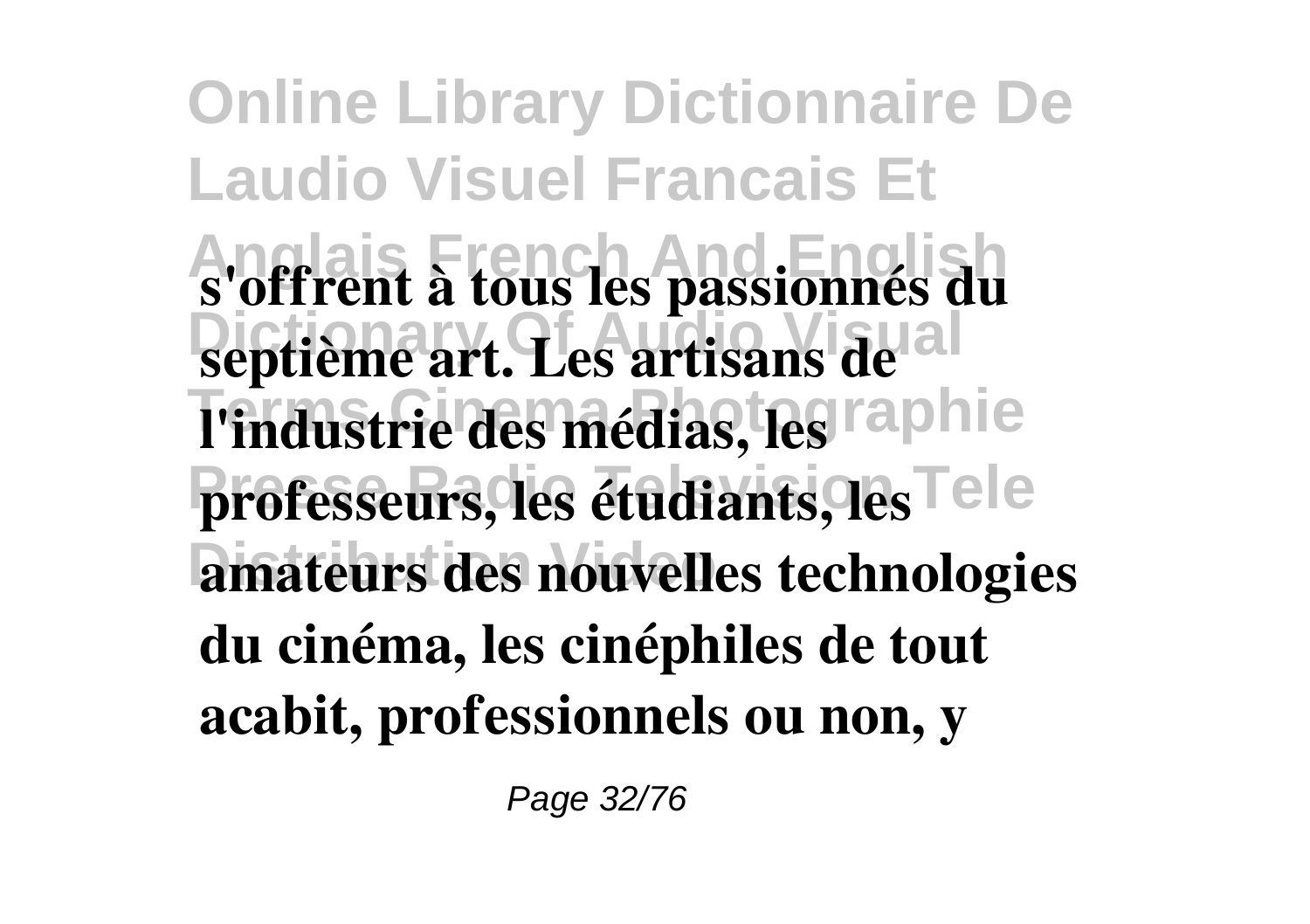**Online Library Dictionnaire De Laudio Visuel Francais Et Anglais French And English trouveront: le vocabulaire de la** technologie, de la réalisation, de la **Terms Cinema Photographie production, de la distribution et de Presse Radio Television Tele l'exploitation du film ; les mots de** Pesthétisme et de la culture **cinématographique, que ce soit pour les genres, les sous-genres, les**

Page 33/76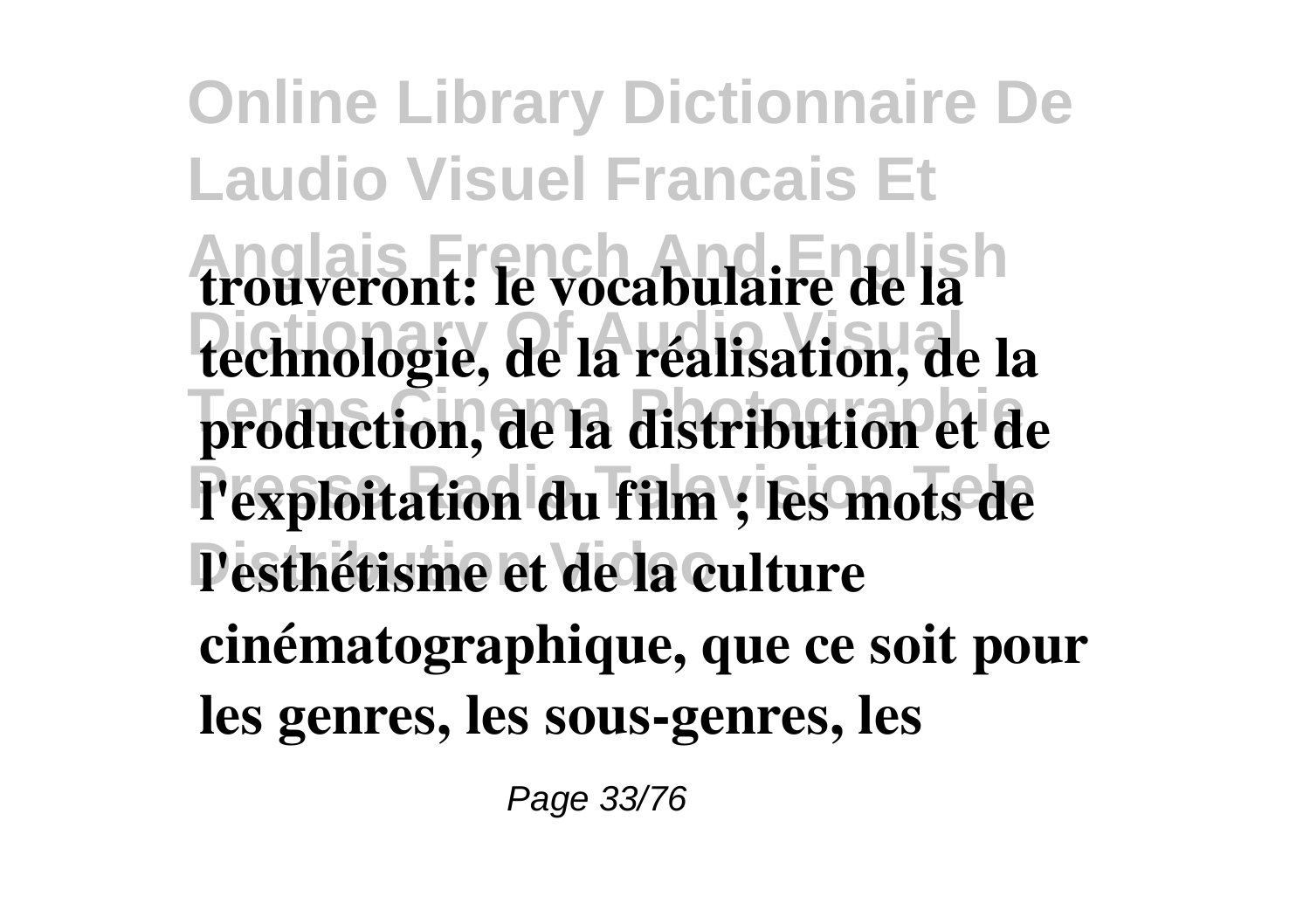**Online Library Dictionnaire De Laudio Visuel Francais Et Anglais French And English mouvements artistiques, les écoles et** les courants d'hier et d'aujourd'hui ; **Les expressions familières et termes Presse Radio Television Tele argotiques courants dans les divers Distribution Video métiers ; le lexique des moyens et procédés audiovisuels, du numérique et de l'Internet ; le langage de la**

Page 34/76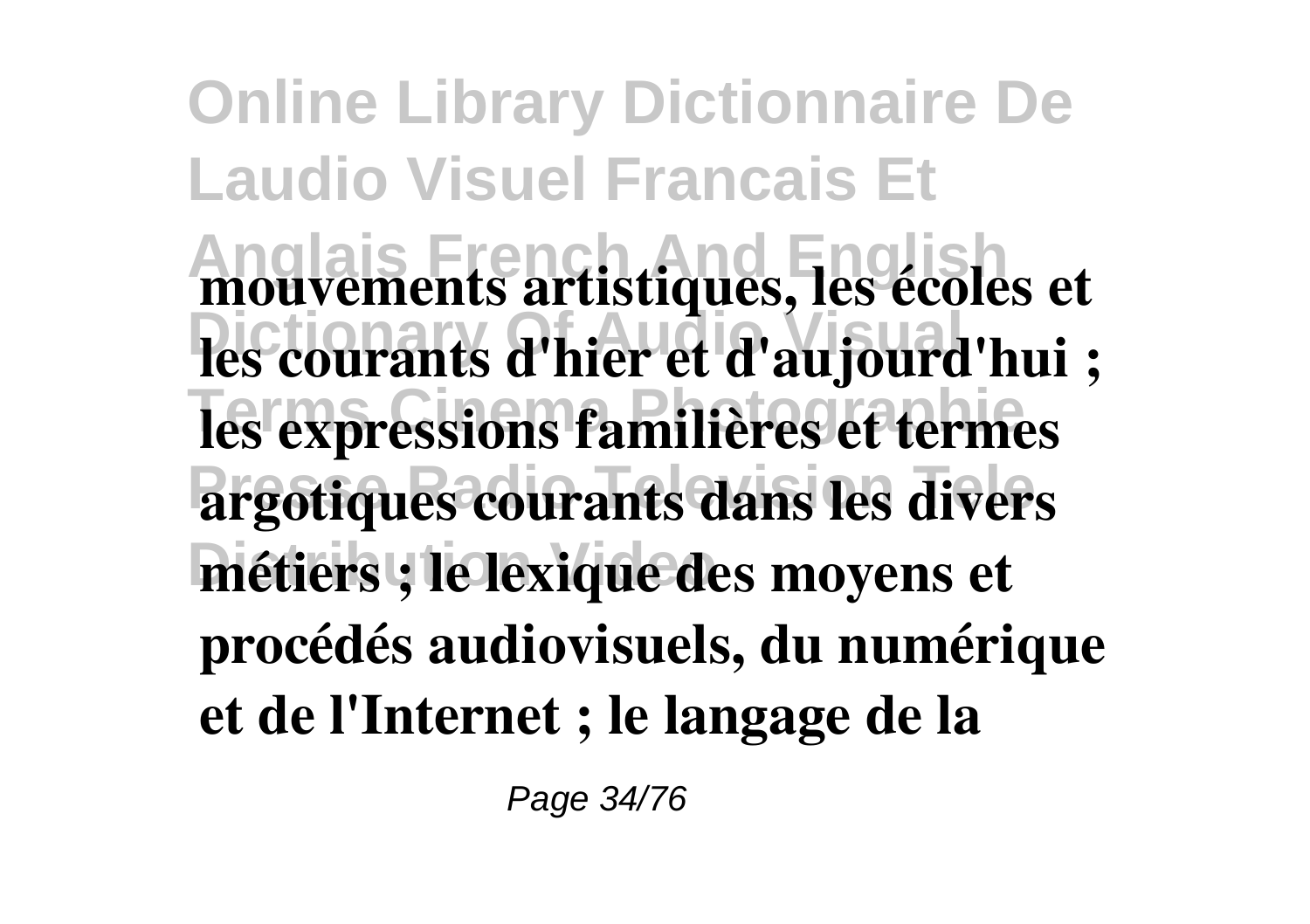**Online Library Dictionnaire De Laudio Visuel Francais Et Anglais French And English théorie et de la critique ; un glossaire Dictionary Of Audio Visual anglais-français pour utiliser à bon Tescient les termes exacts dans les** deux langues. Couvrant toutes les **innovations et mutations survenues au cinéma depuis sa naissance en 1895, ce dictionnaire tient également**

Page 35/76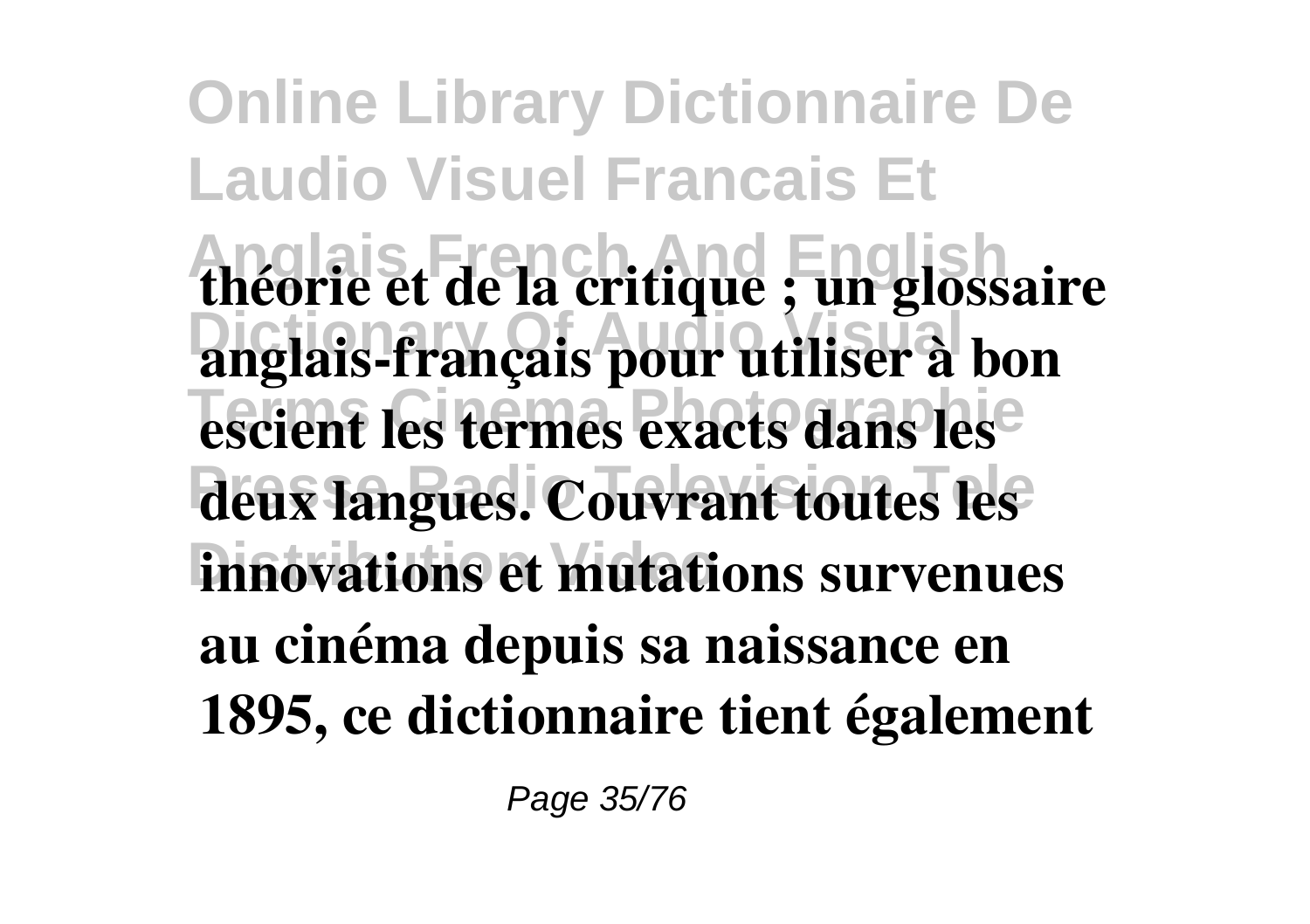**Online Library Dictionnaire De Laudio Visuel Francais Et Anglais French And English compte des dernières avancées** techniques et de l'impact de la révolution numérique, tant sur le plan de la production et den Tele **Distribution Video l'économie que de la création The French-English volume of this highly acclaimed set consists of some**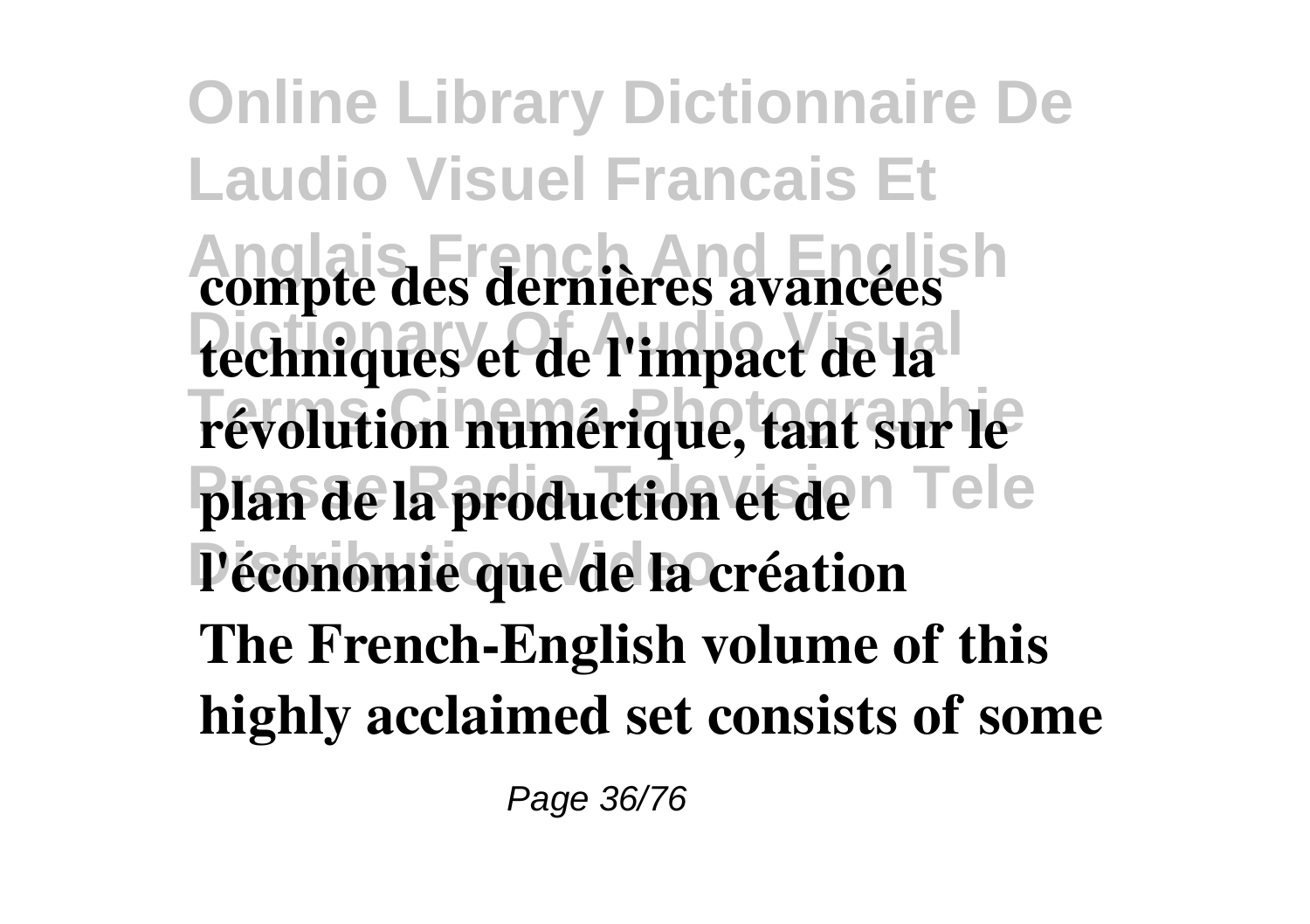**Online Library Dictionnaire De Laudio Visuel Francais Et Anglais French And English 100,000 keywords in both French** and English, drawn from the whole **Terms Cinema Photographie range of modern applied science and technical terminology. Covers over Distribution Video 70 subject areas, from engineering and chemistry to packaging, transportation, data processing and**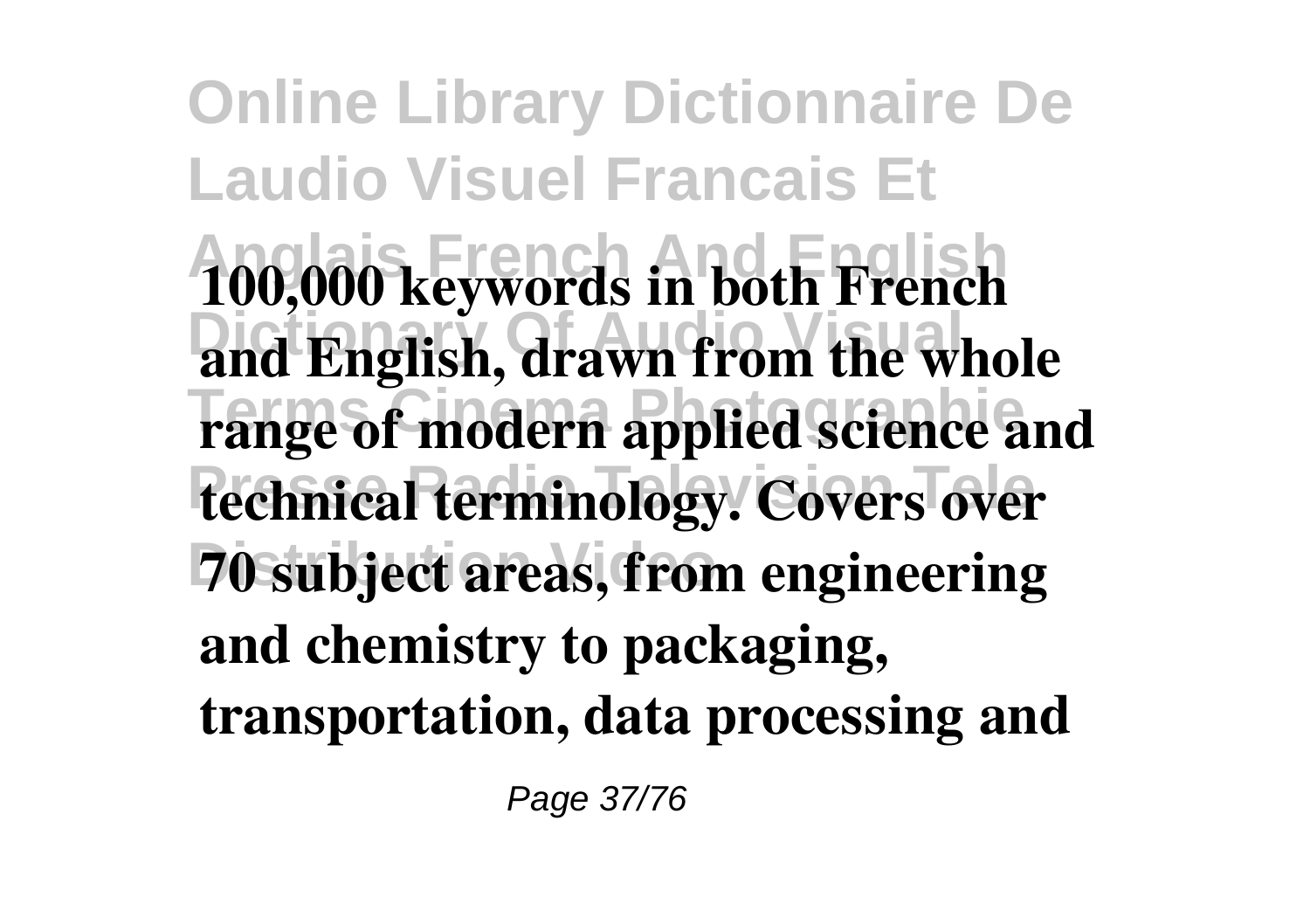**Online Library Dictionnaire De Laudio Visuel Francais Et Anglais French And English much more.** Livres, documents officiels, publications en série. Partie Phie Les dictionnaires spécialisés et<sup>ele</sup> **Distribution Video l'analyse de la valeur Routledge French Technical Dictionary Dictionnaire technique**

Page 38/76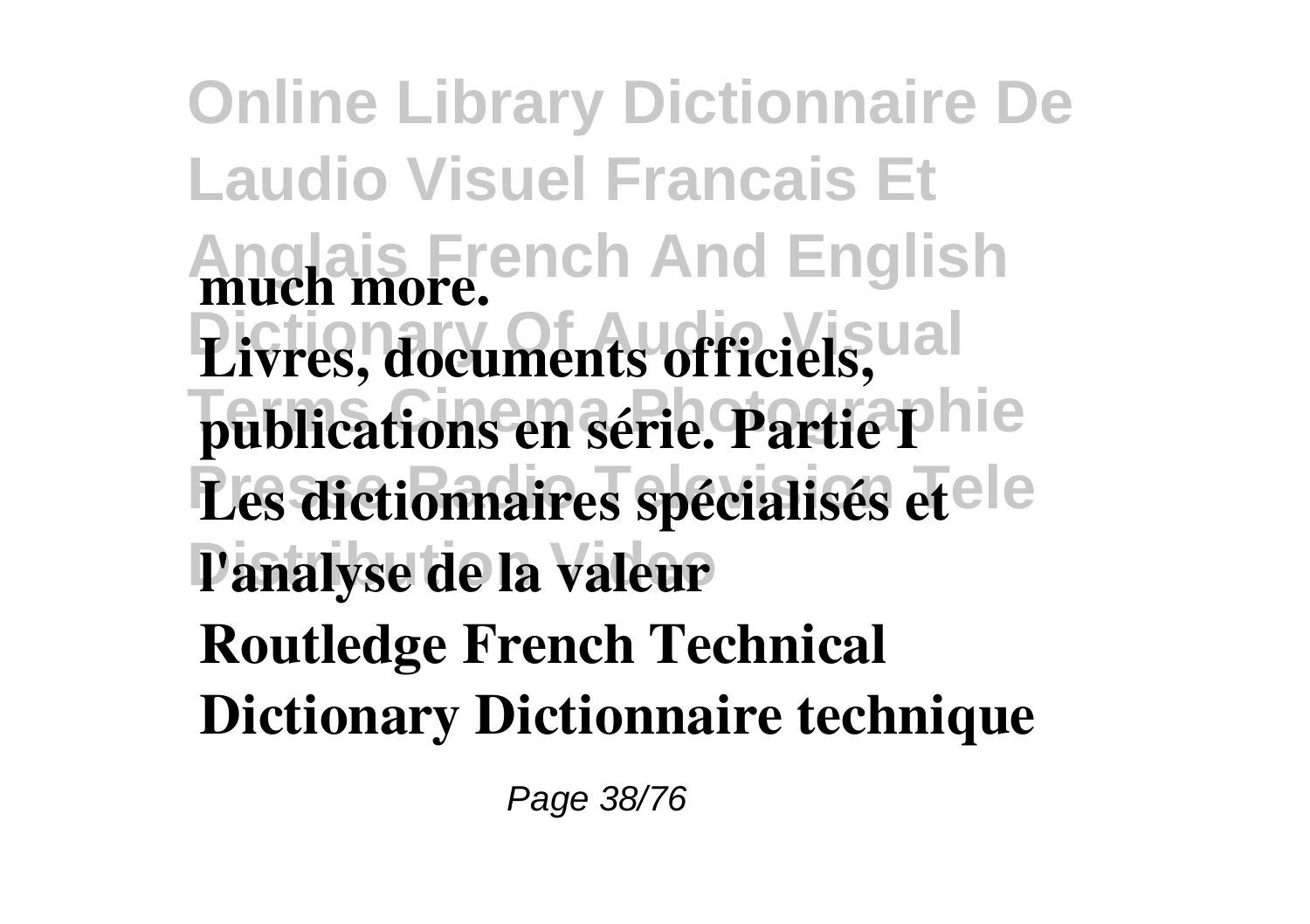**Online Library Dictionnaire De Laudio Visuel Francais Et Anglais French And English anglais** Dictionnaire Anglais-français **Culture, Identity and Society** hie **Popular Music in France from ele Chanson to Techno**<sup>o</sup>

**Le tome 1 présente le guide et analyse les**

Page 39/76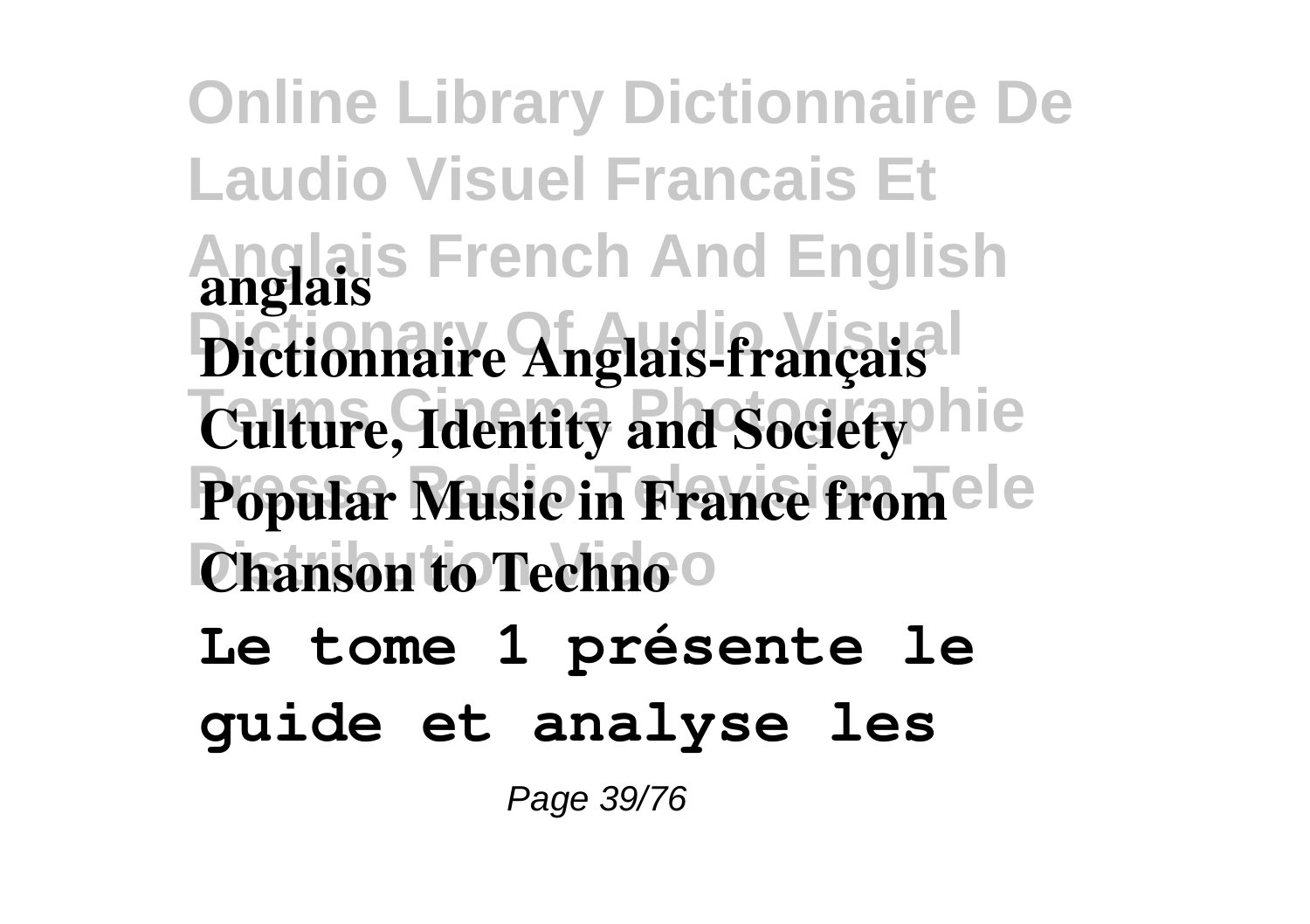**Online Library Dictionnaire De Laudio Visuel Francais Et Anglais French And English sources répertoriées. Il Dictionary Of Audio Visual offre aussi les Terms Cinema Photographie différentes clés pour Presse Radio Television Tele accéder aux archives Distribution Video disponibles : liste alphabétique des institutions, index géo-**Page 40/76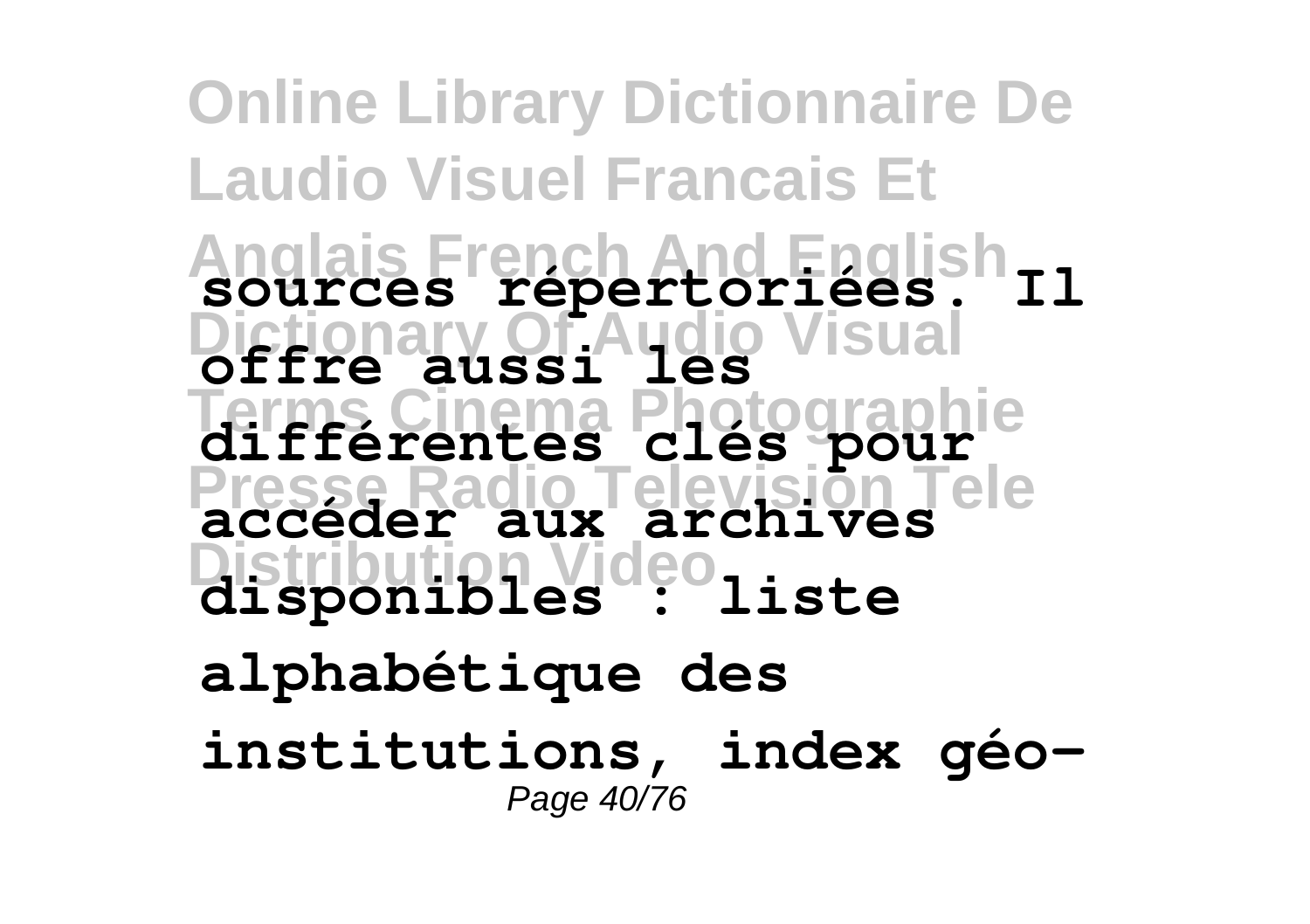**Online Library Dictionnaire De Laudio Visuel Francais Et Anglais French And English sectoriel des organismes Dictionary Of Audio Visual et des collectionneurs, Terms Cinema Photographie tableau méthodique. Les Presse Radio Television Tele tomes 2 à 5 regroupent Distribution Video 848 notices très complètes et bien structurées permettant** Page 41/76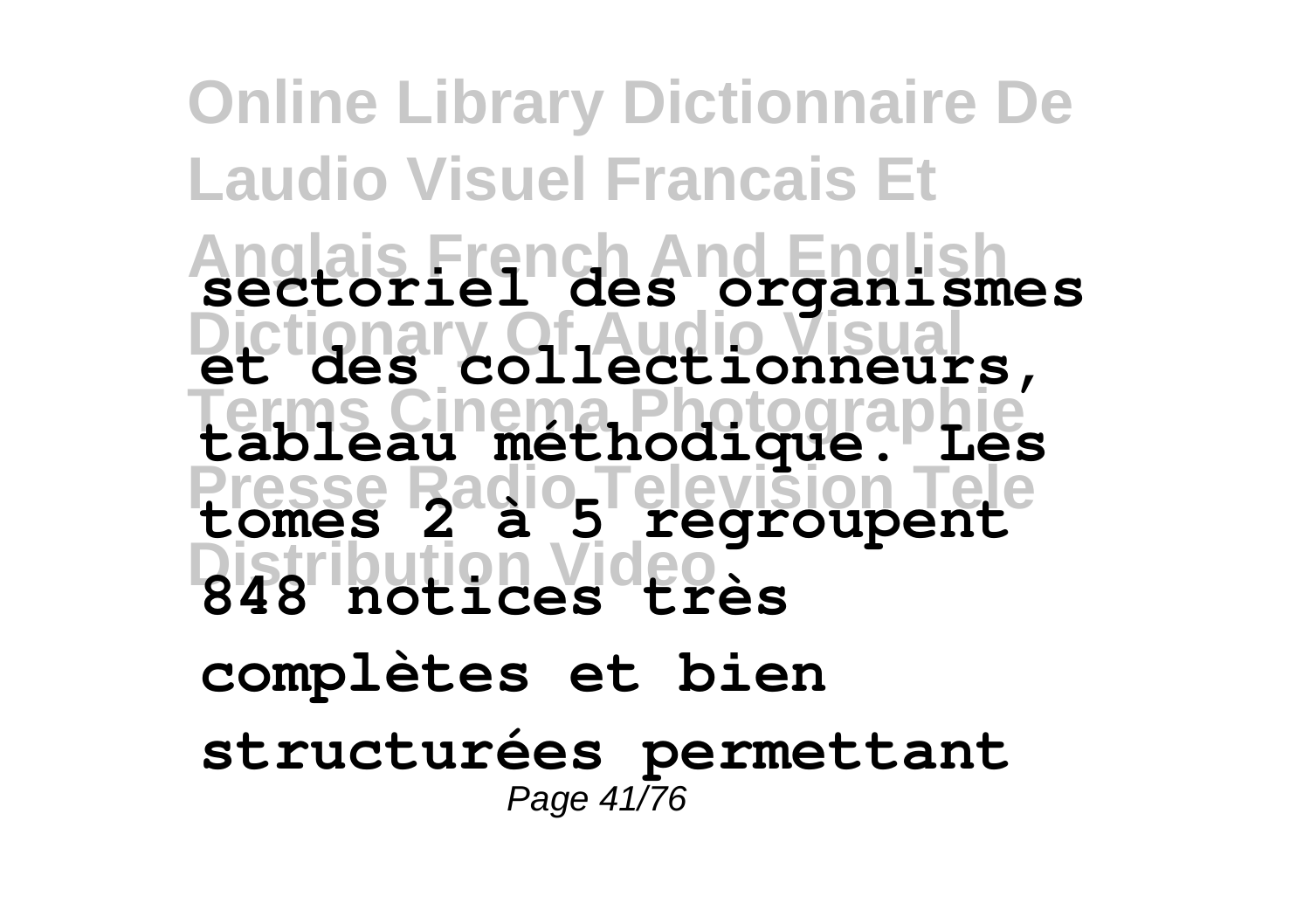## **Online Library Dictionnaire De Laudio Visuel Francais Et Anglais French And English d'identifier les sources Dictionary Of Audio Visual et de contacter les naranhie Presse Radio Television Tele particuliers détenteurs Distribution Video des collections institutions ou cherchées. Les fonds sont classés** Page 42/76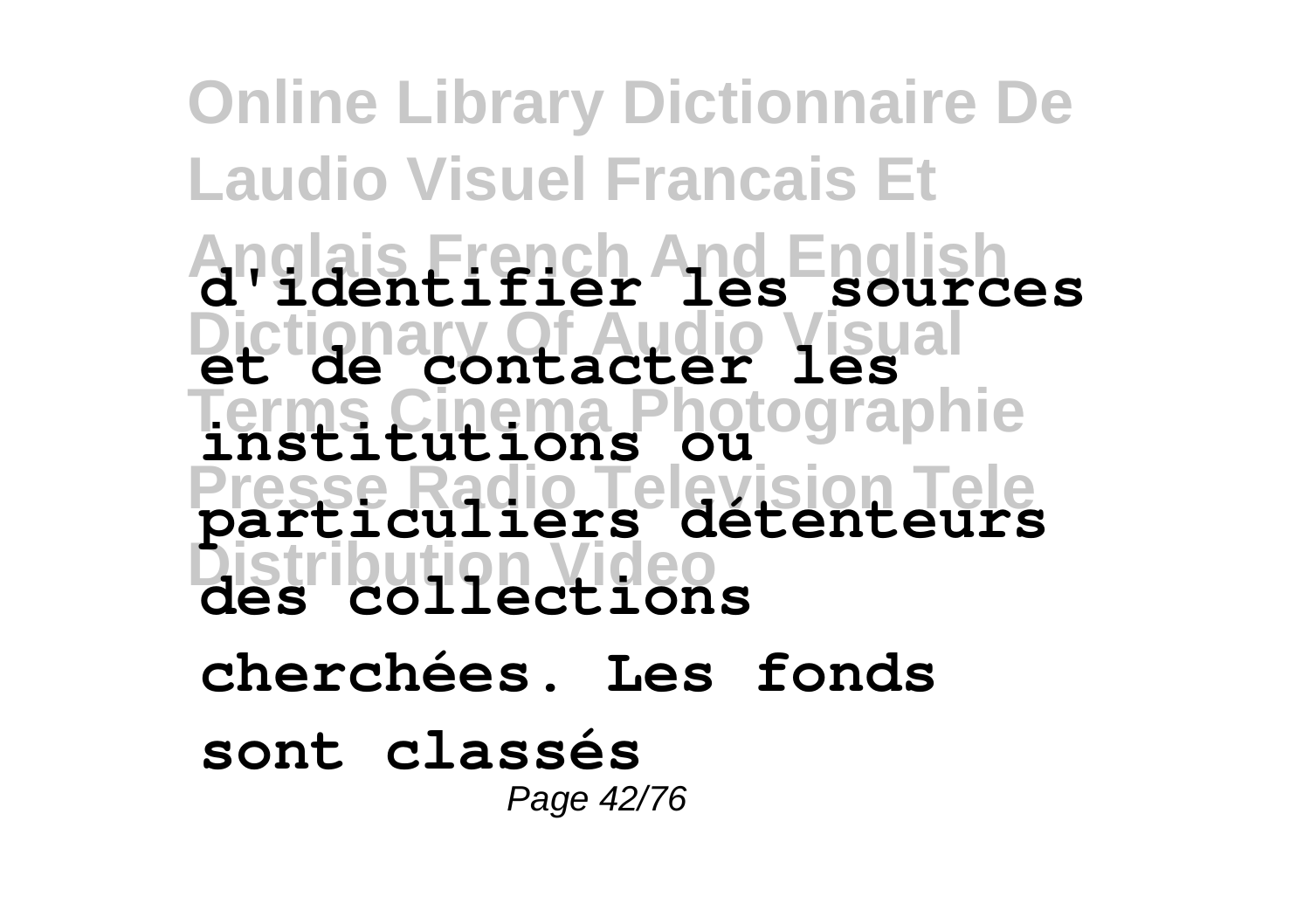**Online Library Dictionnaire De Laudio Visuel Francais Et Anglais French And English géographiquement afin de Dictionary Of Audio Visual tenir compte des Terms Cinema Photographie particularités Presse Radio Television Tele historiques, culturelles Distribution Video et linguistiques des régions françaises qui font la richesse et** Page 43/76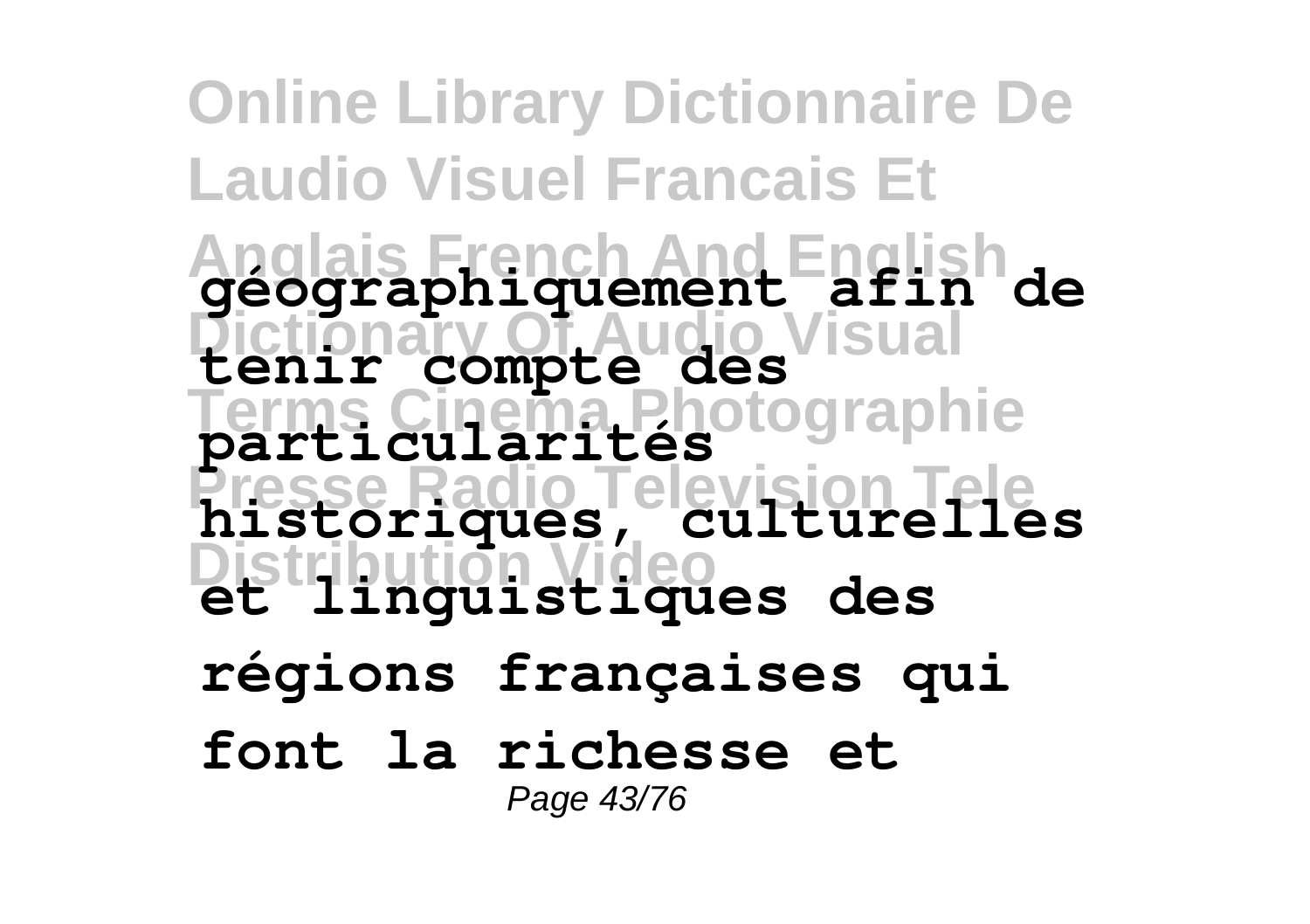**Online Library Dictionnaire De Laudio Visuel Francais Et Anglais French And English l'hétérogénéité du Dictionary Of Audio Visual patrimoine sonore et** Photographie **Presse Radio Television Tele Distribution Video Plus de 440 jeux audiovisuel. -- (Peeters 1997) scéniques (qui sont des oeuvres théâtrales** Page 44/76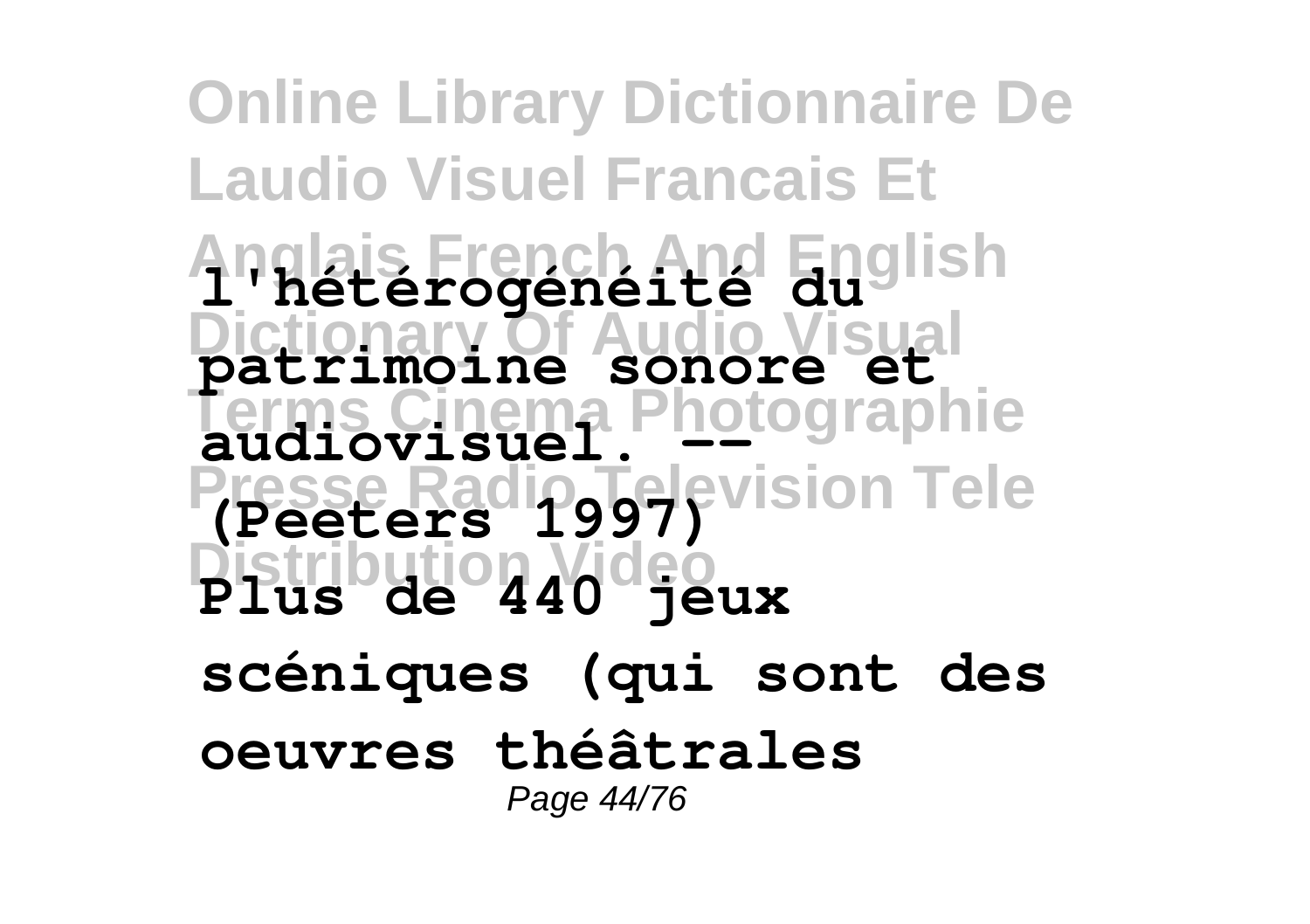**Online Library Dictionnaire De Laudio Visuel Francais Et Anglais French And English populaires se rattachant Dictionary Of Audio Visual davantage à la notion de Terms Cinema Photographie spectacle qu'à celle de Presse Radio Television Tele théâtre proprement dit), Distribution Video datant de 1894 à 1998, ont été répertoriés et classés par ordre** Page 45/76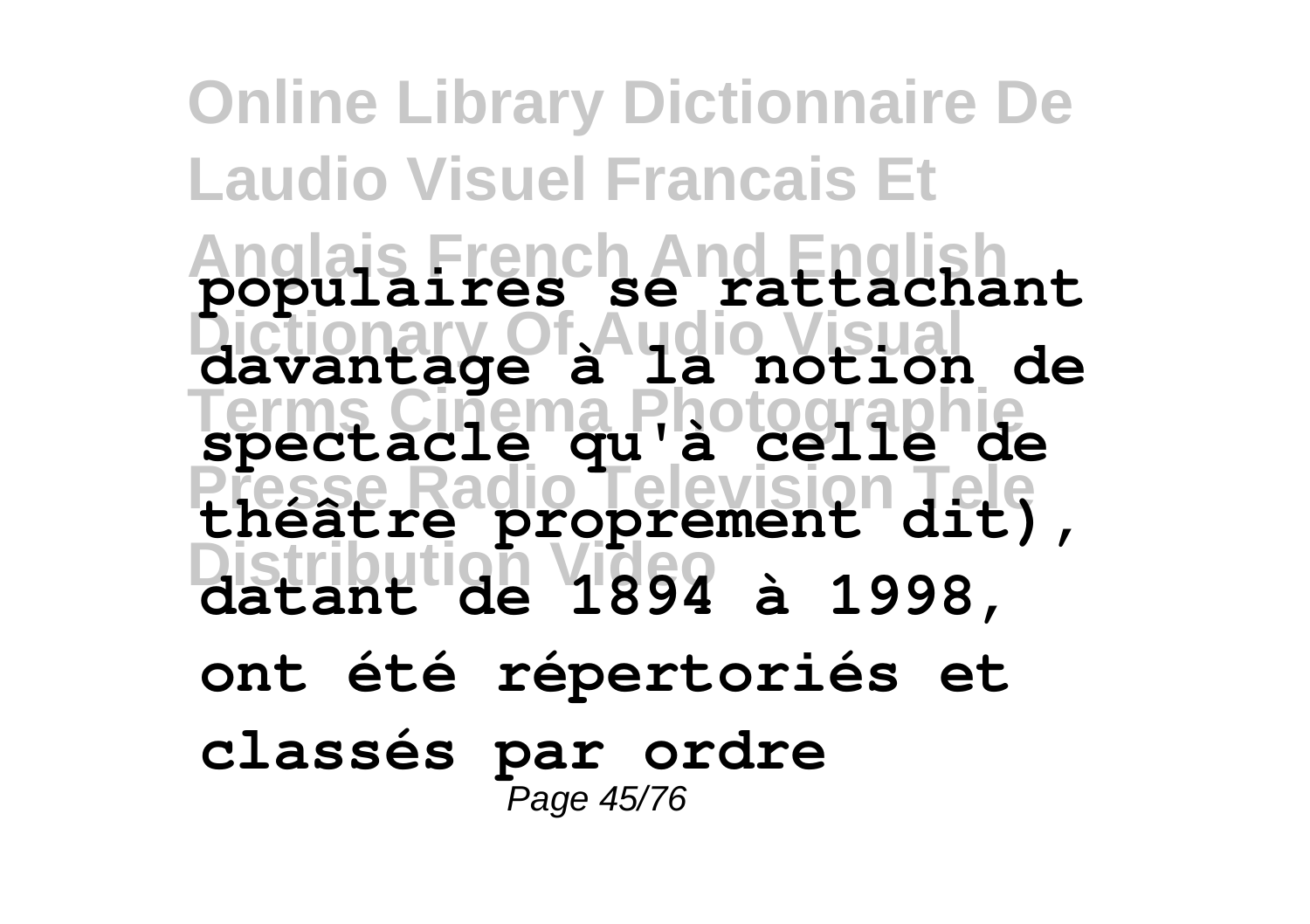**Online Library Dictionnaire De Laudio Visuel Francais Et Anglais French And English chronologique, par Dictionary Of Audio Visual genres et par régions. Terms Cinema Photographie Les auteurs présentent** des<sup>s</sup> **Distribution Video descriptives et** informati **bibliographiques sur chacun des spectacles** Page 46/76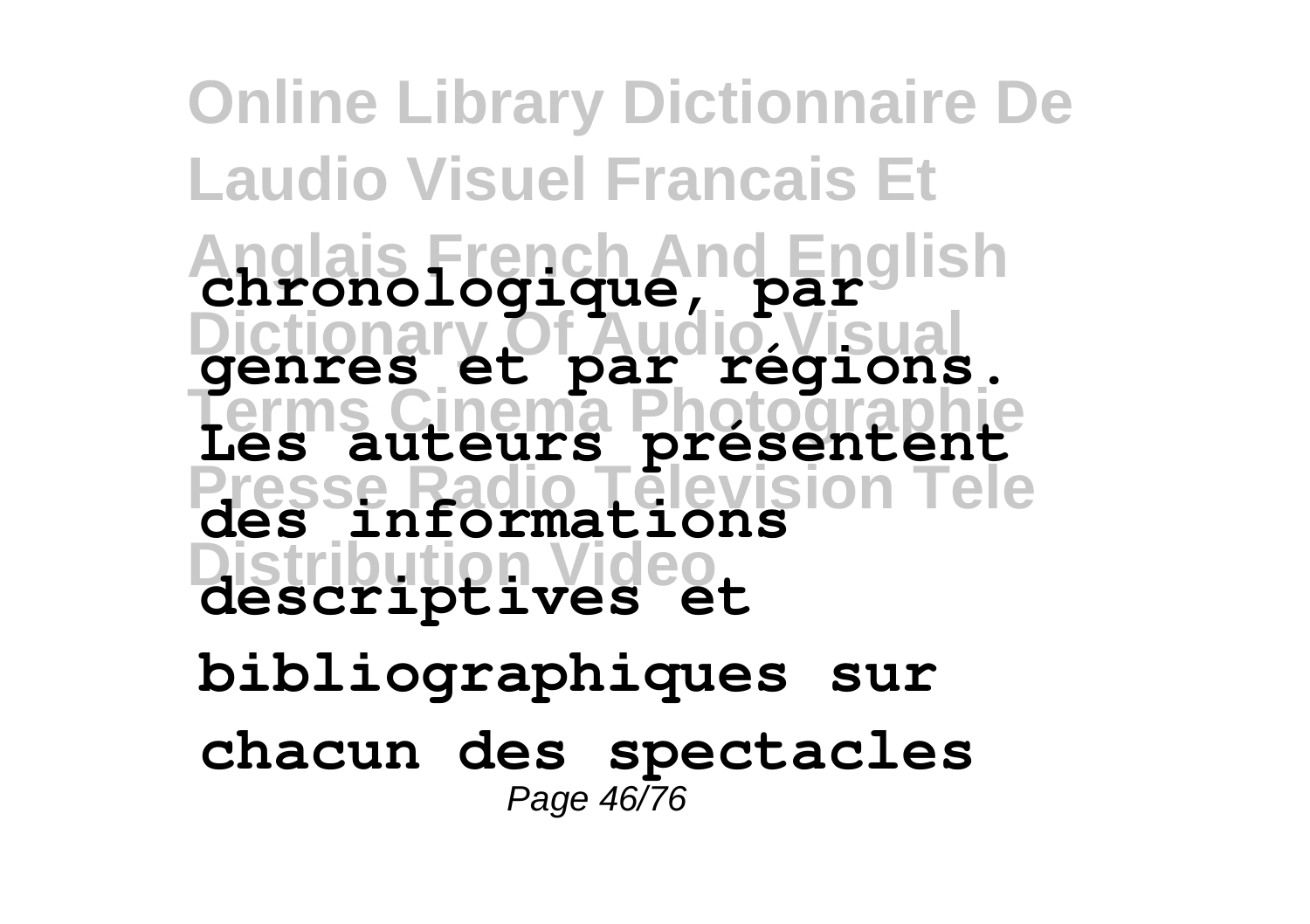**Online Library Dictionnaire De Laudio Visuel Francais Et Anglais French And English retenus, ainsi que des Dictionary Of Audio Visual notices biographiques de Terms Cinema Photographie plus de 250 auteurs et Presse Radio Television Tele metteurs en scène Distribution Video (Ghislain Bouchard, Paul Buissonneau, Raoul Duguay, Rina Lasnier,** Page 47/76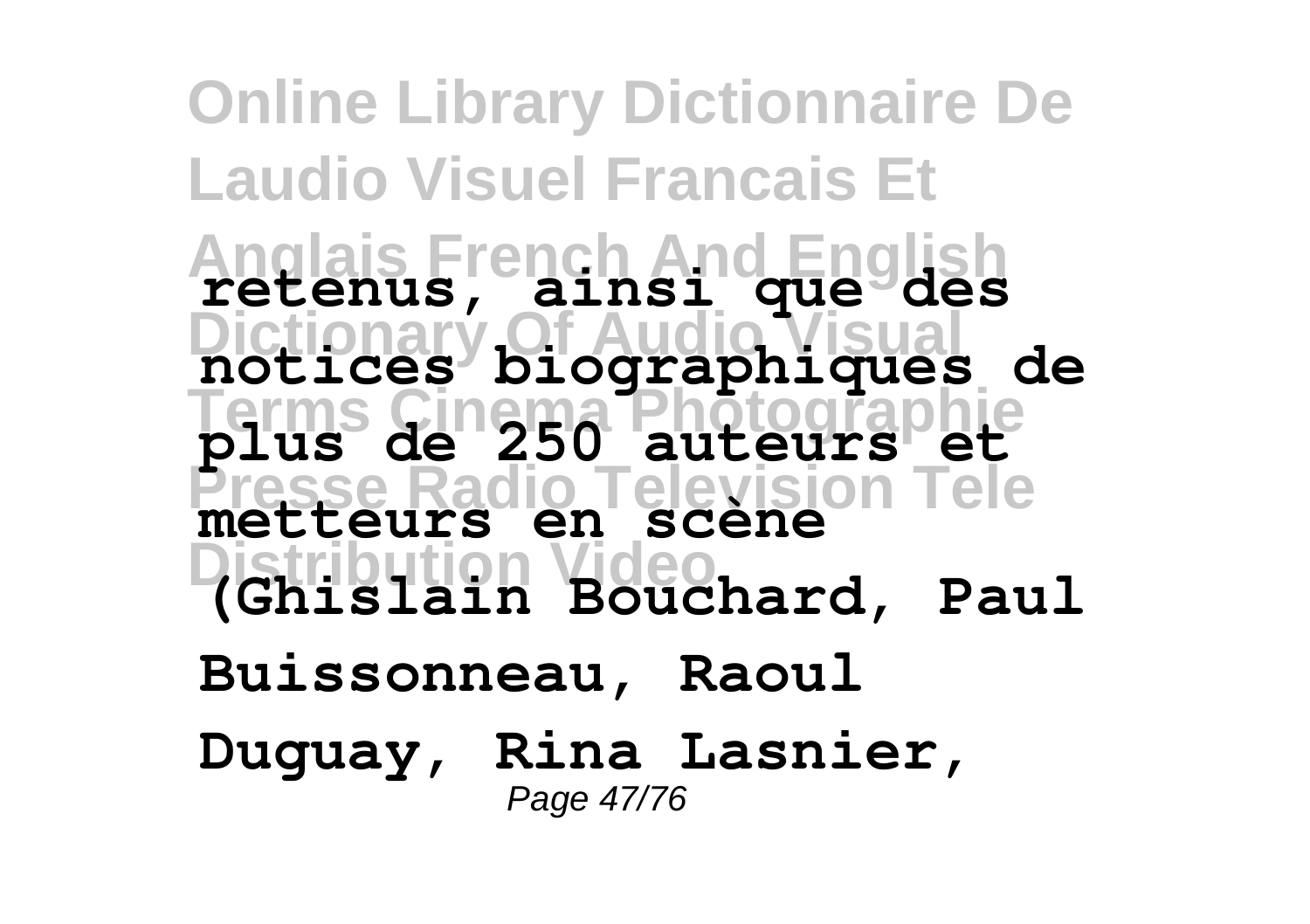## **Online Library Dictionnaire De Laudio Visuel Francais Et Anglais French And English Émile Legault, Monique Dictionary Of Audio Visual Miville-Deschênes, entre Terms Cinema Photographie autres). [SDM]. Presse Radio Television Tele Current Book Review Distribution Video Citations**

**Le guide des sources et**

## **ressources**

Page 48/76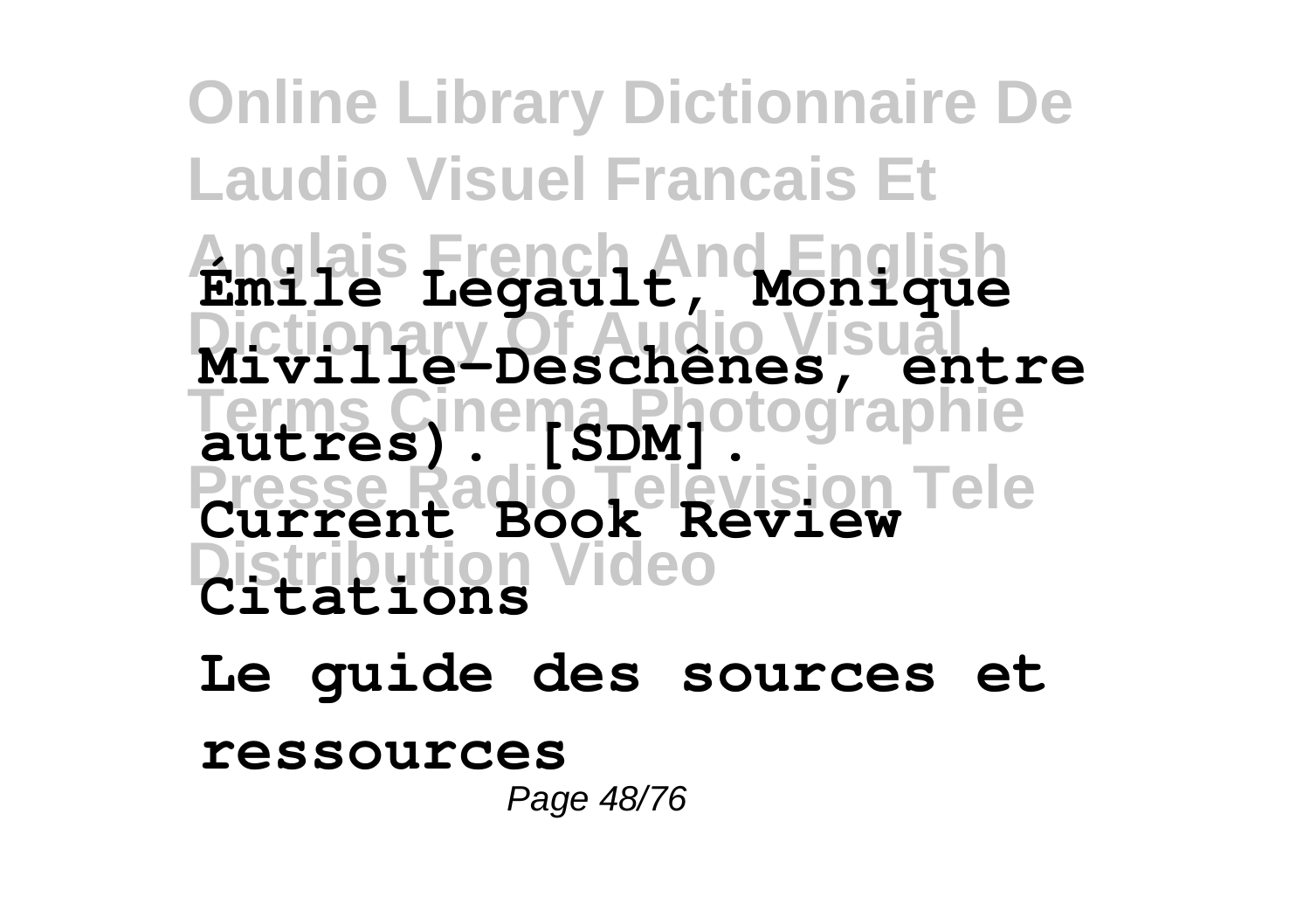**Online Library Dictionnaire De Laudio Visuel Francais Et Anglais French And English La Mesure des mots Dictionary Of Audio Visual Dictionnaire Cinema, Terms Cinema Photographie Audiovisuel, Multimedia, Presse Radio Television Tele Reseaux Anglais-Francais Distribution Video /Francais-Anglais French Twentieth Bibliography** Page 49/76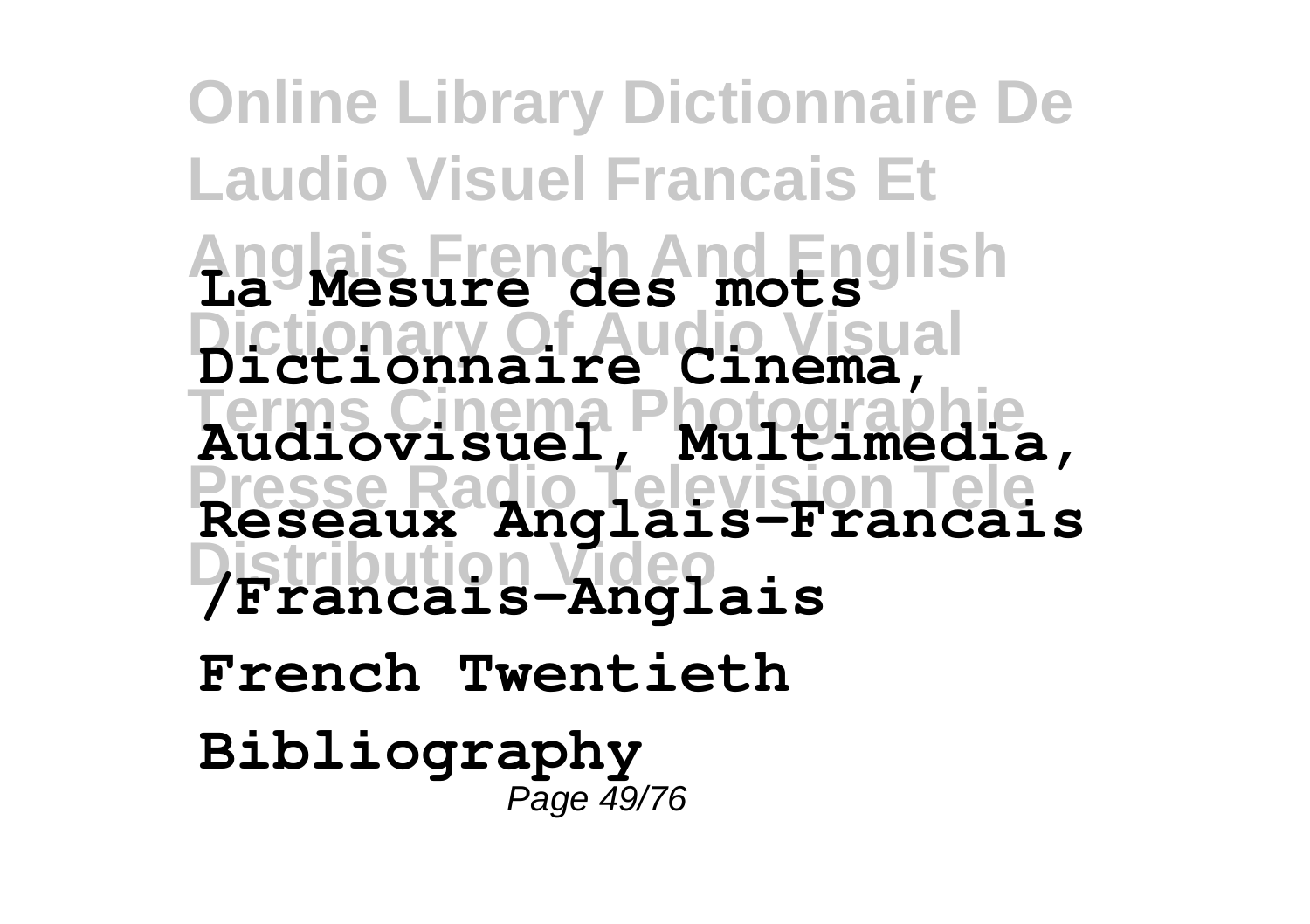**Online Library Dictionnaire De Laudio Visuel Francais Et Anglais French And English Les 1001 expressions Dictionary Of Audio Visual préférées des Français Terms Cinema Photographie** Offers more than 360,000 words **Presse Radio Television Tele** and 550,000 translations and explores idiomatic variations in meaning. Produced in association with the

Page 50/76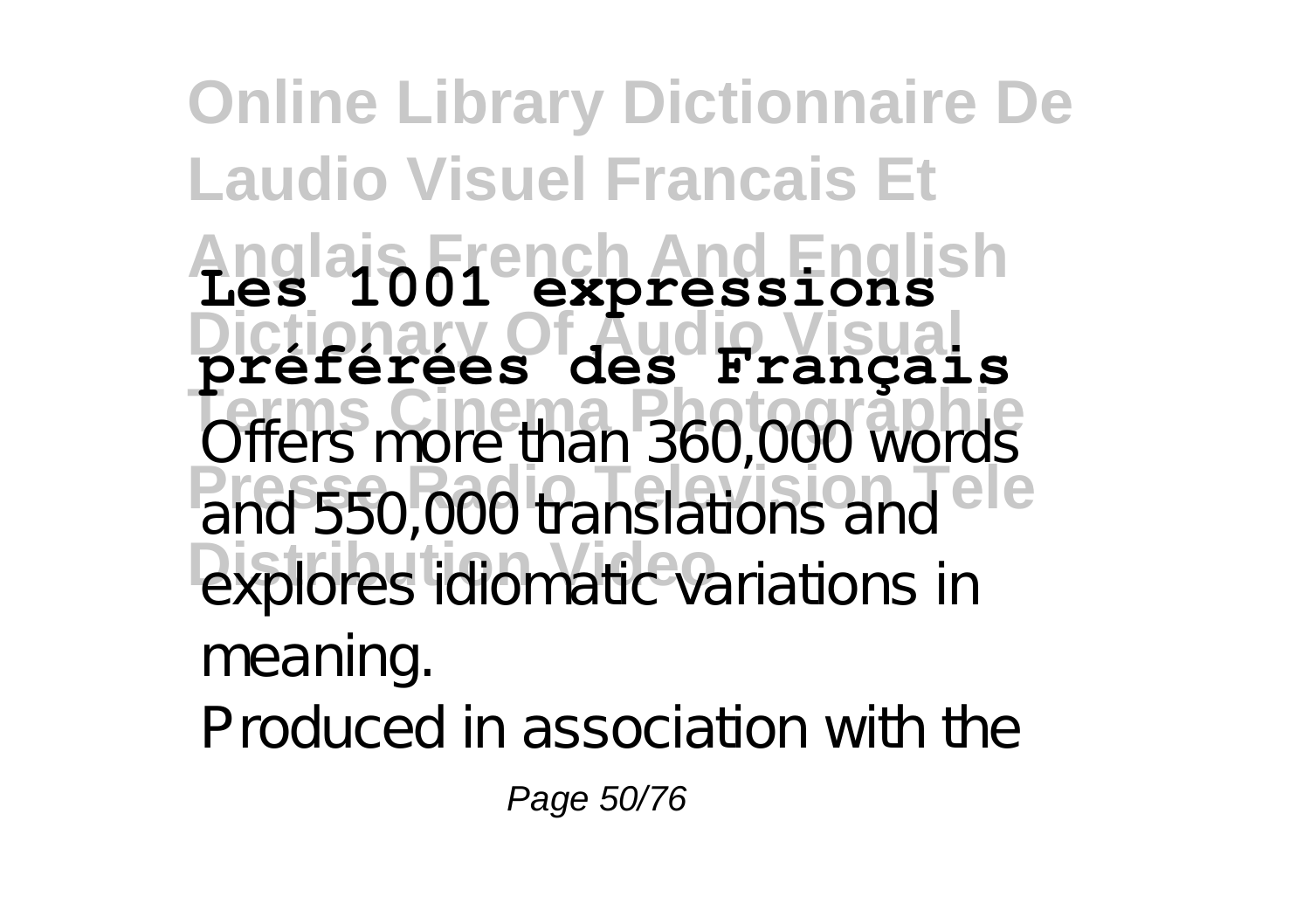**Online Library Dictionnaire De Laudio Visuel Francais Et Anglais French And English** Museum of Broadcast **Communications** in Chicago<sup>1</sup> **They Conedia of Radio includes** more than 600 entries covering<sup>le</sup> major countries and regions of the Communications in Chicago, the Encyclopedia of Radio includes world as well as specific programs and people, networks and

Page 51/76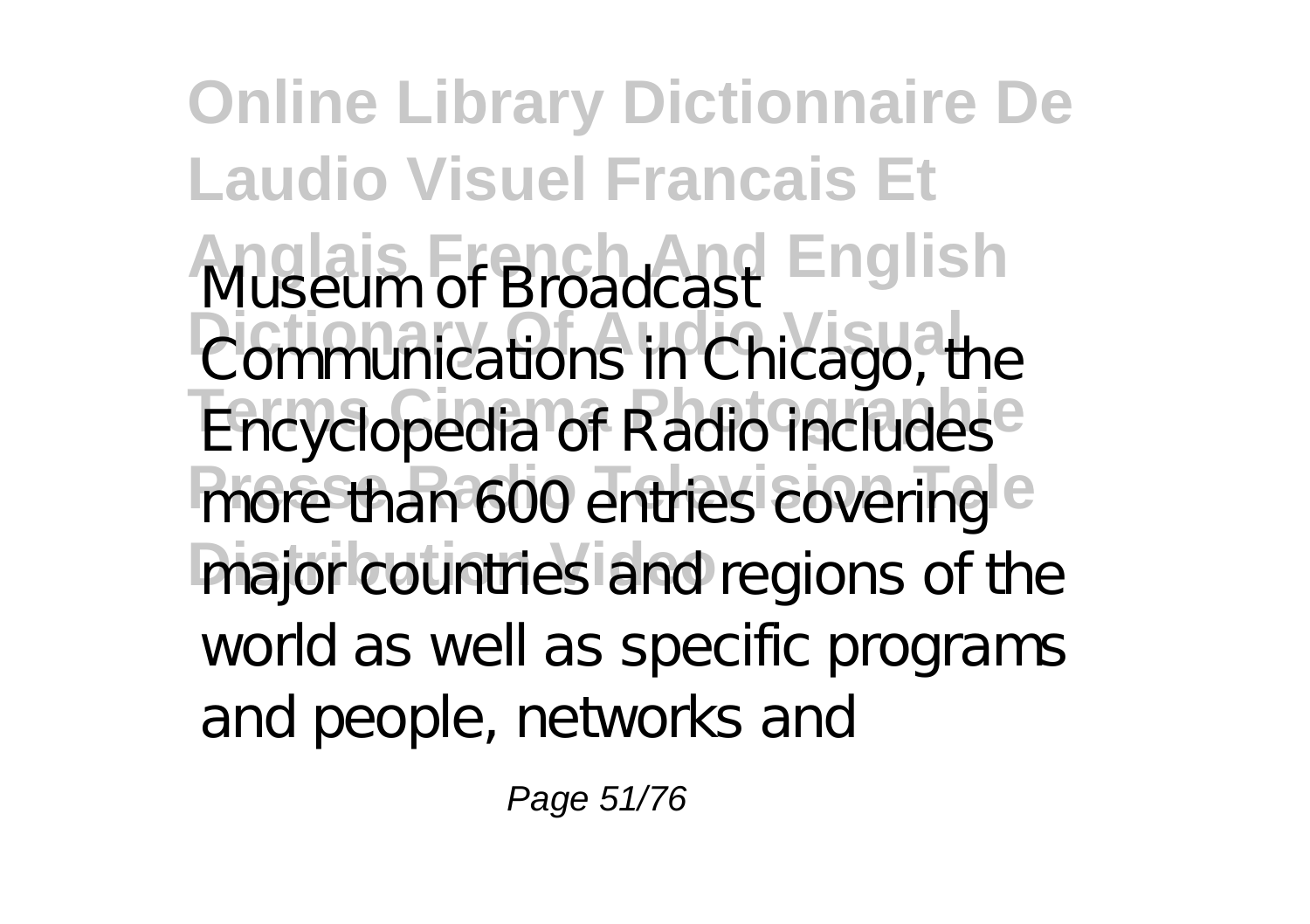**Online Library Dictionnaire De Laudio Visuel Francais Et** Anganizations, regulation and **Sh Dictionary Of Audio Visual** policies, audience research, and radio's technology. This graphie encyclopedic work will be the first **broadly conceived reference source** on a medium that is now nearly eighty years old, with essays that

Page 52/76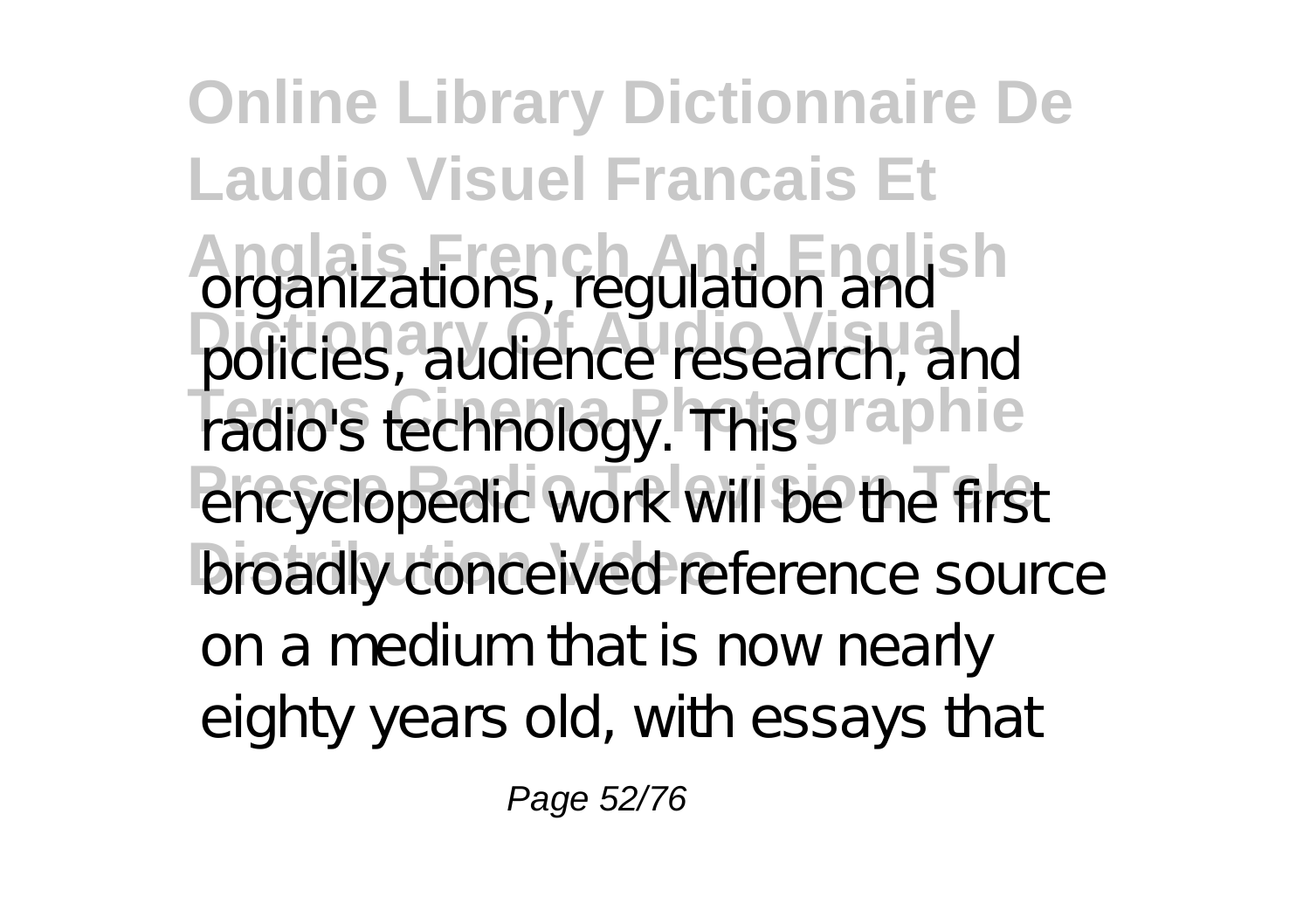**Online Library Dictionnaire De Laudio Visuel Francais Et Anglais French And English District as Commental** significance of the particular hie person, organization, or topic being *<u>Examinedion</u>* Video provide essential information on the subject as well as comment on the

Cet ouvrage recense les 1650 principaux termes " techniques " du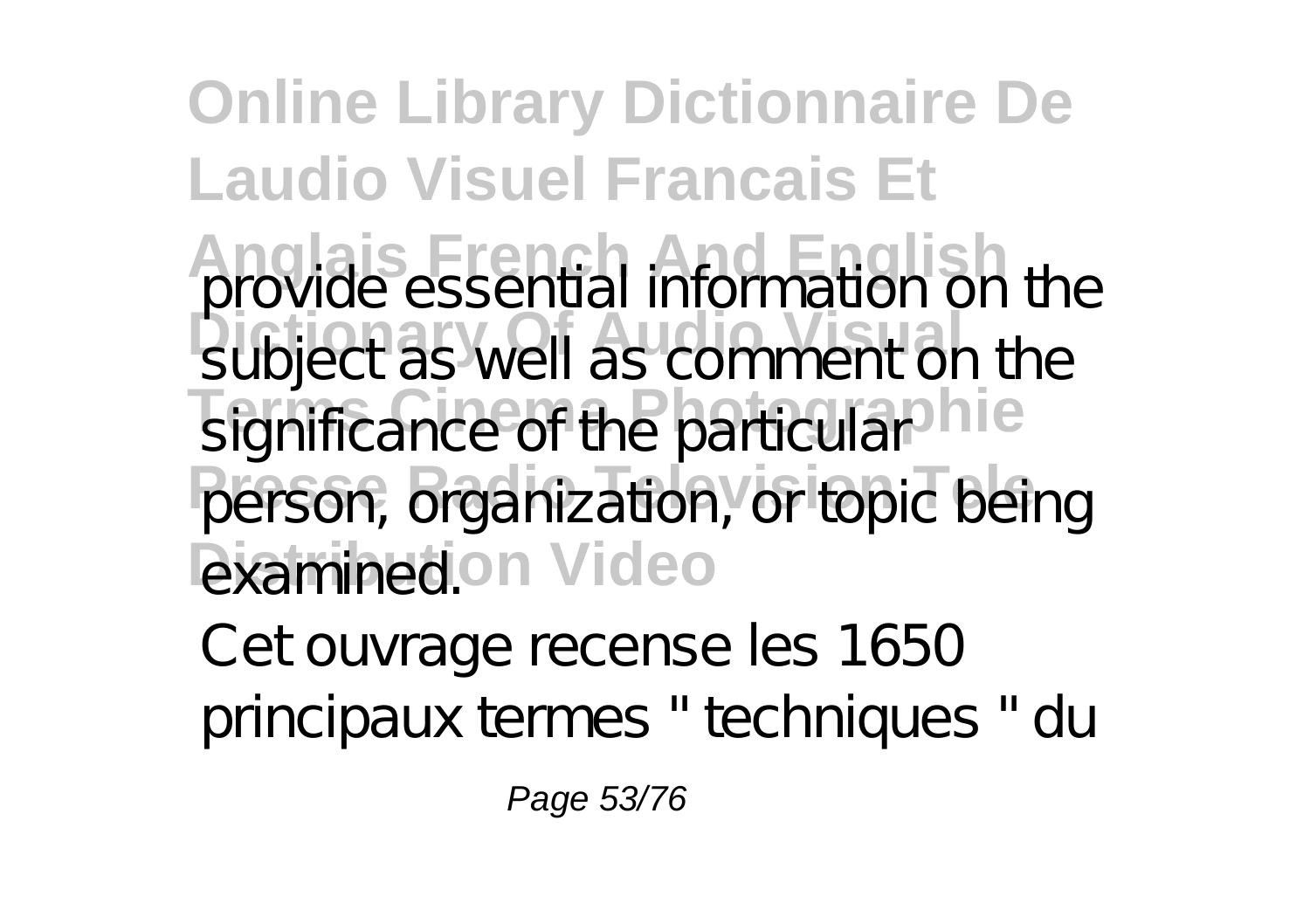**Online Library Dictionnaire De Laudio Visuel Francais Et** ciné ma, dans des domaines variés **Dictionary Of Audio Visual** : lumière, exploitation en salles, montage, tournage, é criture hie scé naristique, é chelle des plans, truquages, direction d'acteur, mé tiers du cinéma, décors, restitution du son... Chaque terme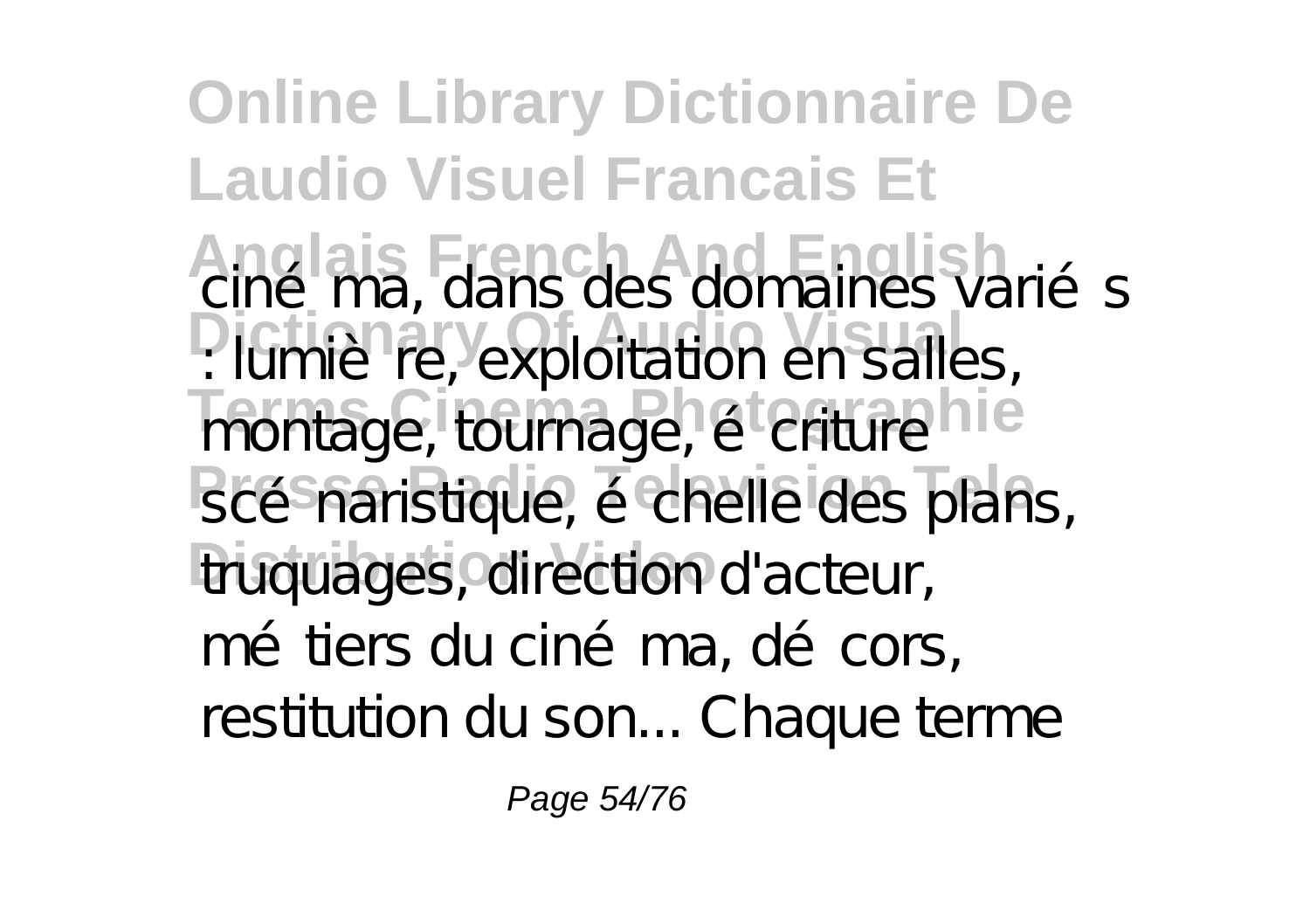**Online Library Dictionnaire De Laudio Visuel Francais Et Anglais French And English** son contaxta<sup>ry m</sup>is an ralation<sup>2</sup> d'autres mots. Un index analytique et un lexique franç ais-anglais<sup>le</sup> complè<sup>tent l'ouvrage. Dans cette</sup> est défini brièvement, replacé dans son contexte, mis en relation avec nouvelle é dition, enrichie et actualisé e de définitions en rapport

Page 55/76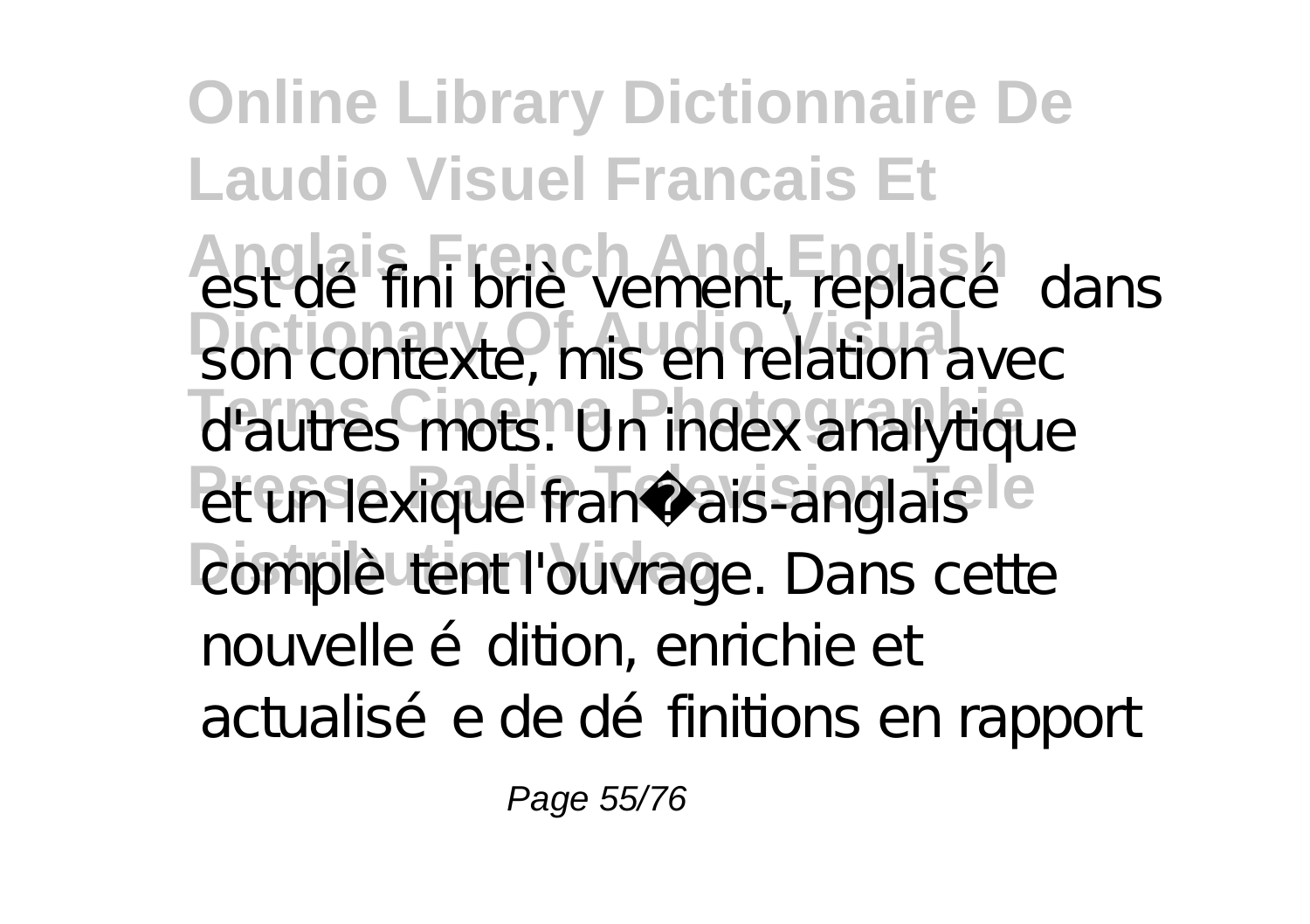**Online Library Dictionnaire De Laudio Visuel Francais Et Anglais French And English Diné ma 3D** Son surround etc **Terms Cinema Photographie illustrations font leur apparition.** le **Distribution Video** Bibliographie Mensuelle avec le numé rique (post-traitement, ciné ma 3D, son surround, etc.), une cinquantaine de nouvelles Books and Pamphlets, Including Serials and Contributions to

Page 56/76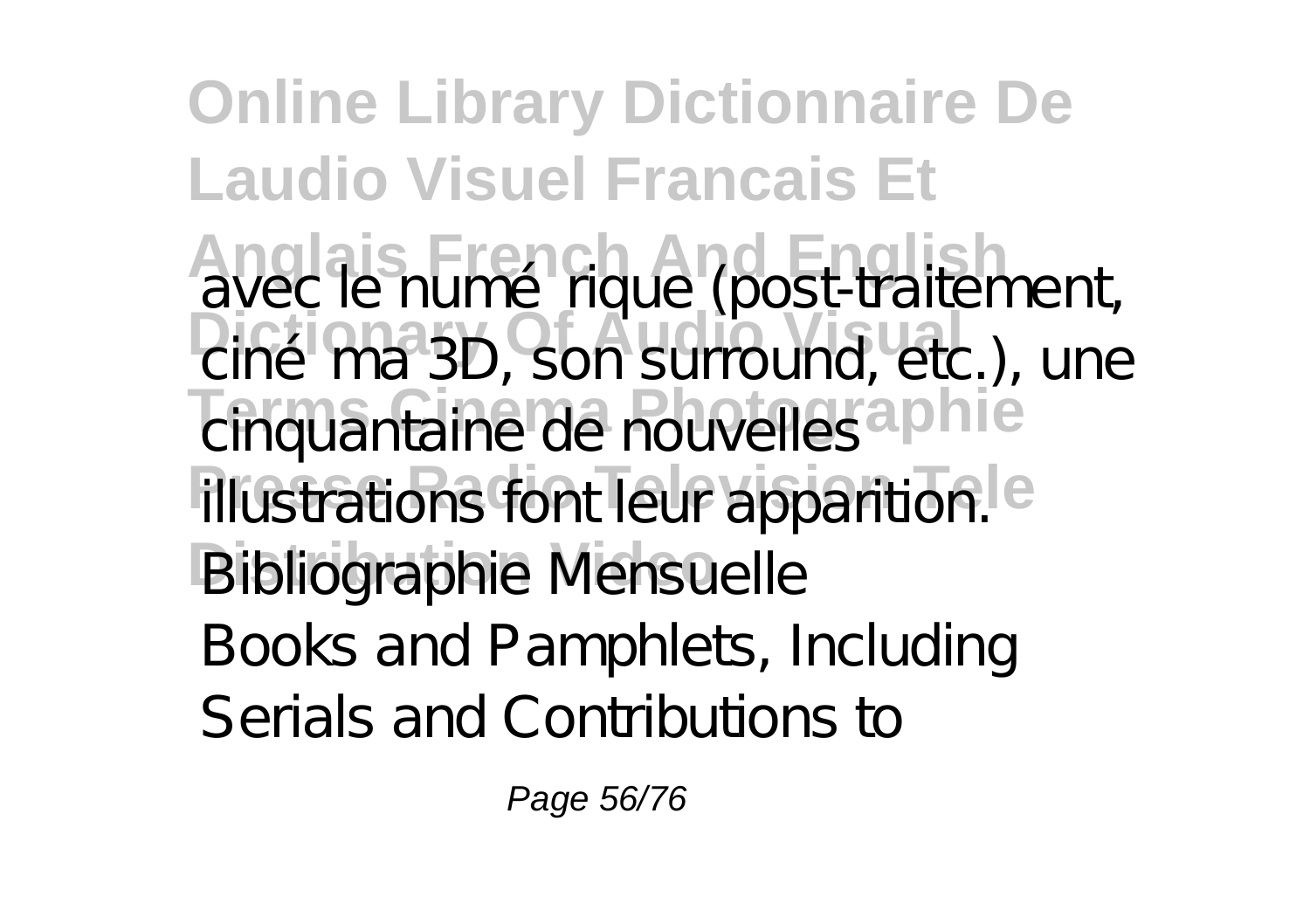**Online Library Dictionnaire De Laudio Visuel Francais Et Anglais French And English** Periodicals Pecarana dictionary Hachette **Toxma** Cinema Photographie Dictionnaire des techniques Tele audiovisuelles et multimé dias Le grand dictionnaire Hachette-Oxford Encyclopedia of Radio 3-Volume Set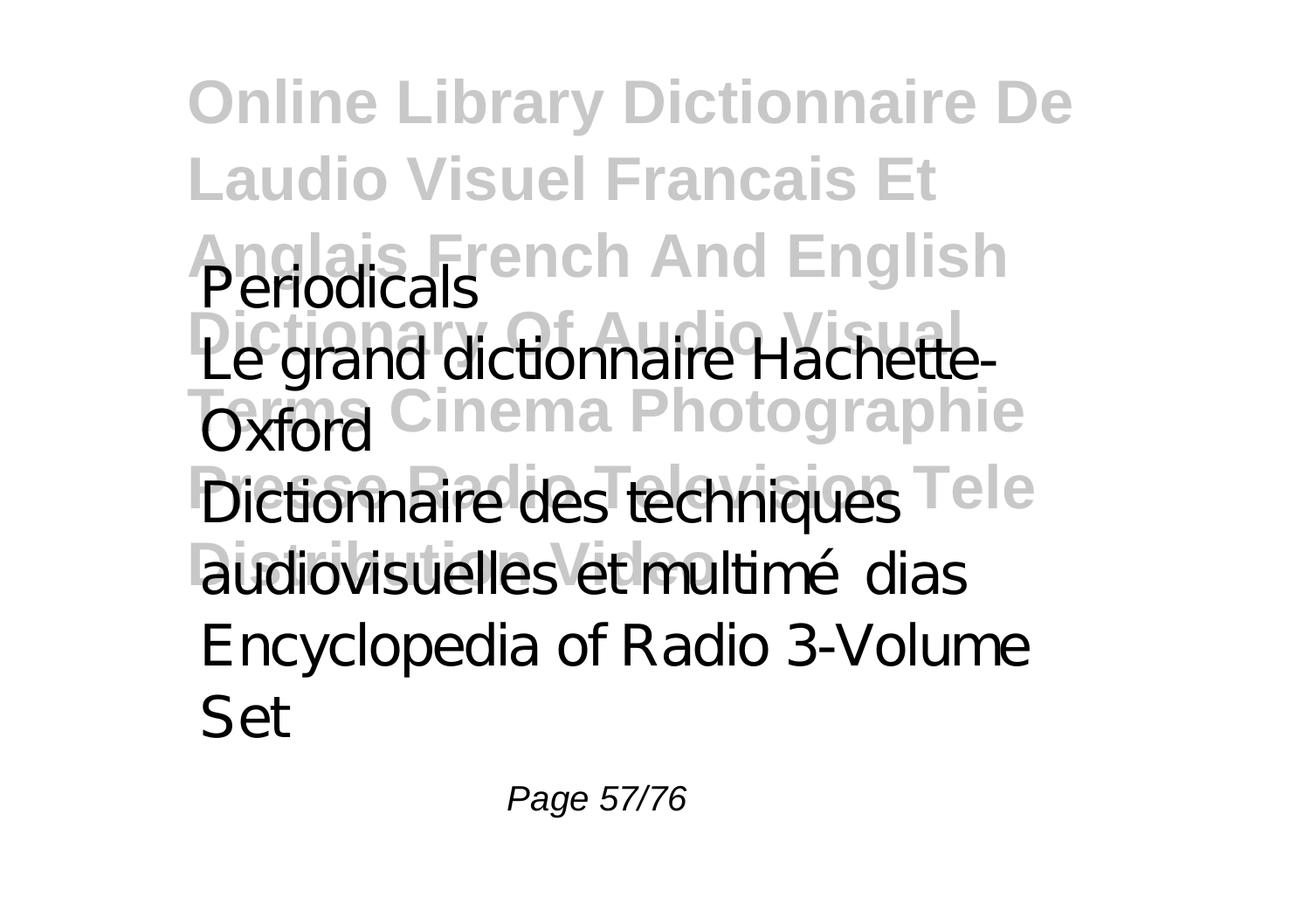**Online Library Dictionnaire De Laudio Visuel Francais Et Anglais French And English** Annual cumulation A French-English dictionary with French-Canadian terms and essential French<sup>ion</sup> Tele **Distribution Video** vocabulary. Cet ouvrage très complet rassemble les définitions Page 58/76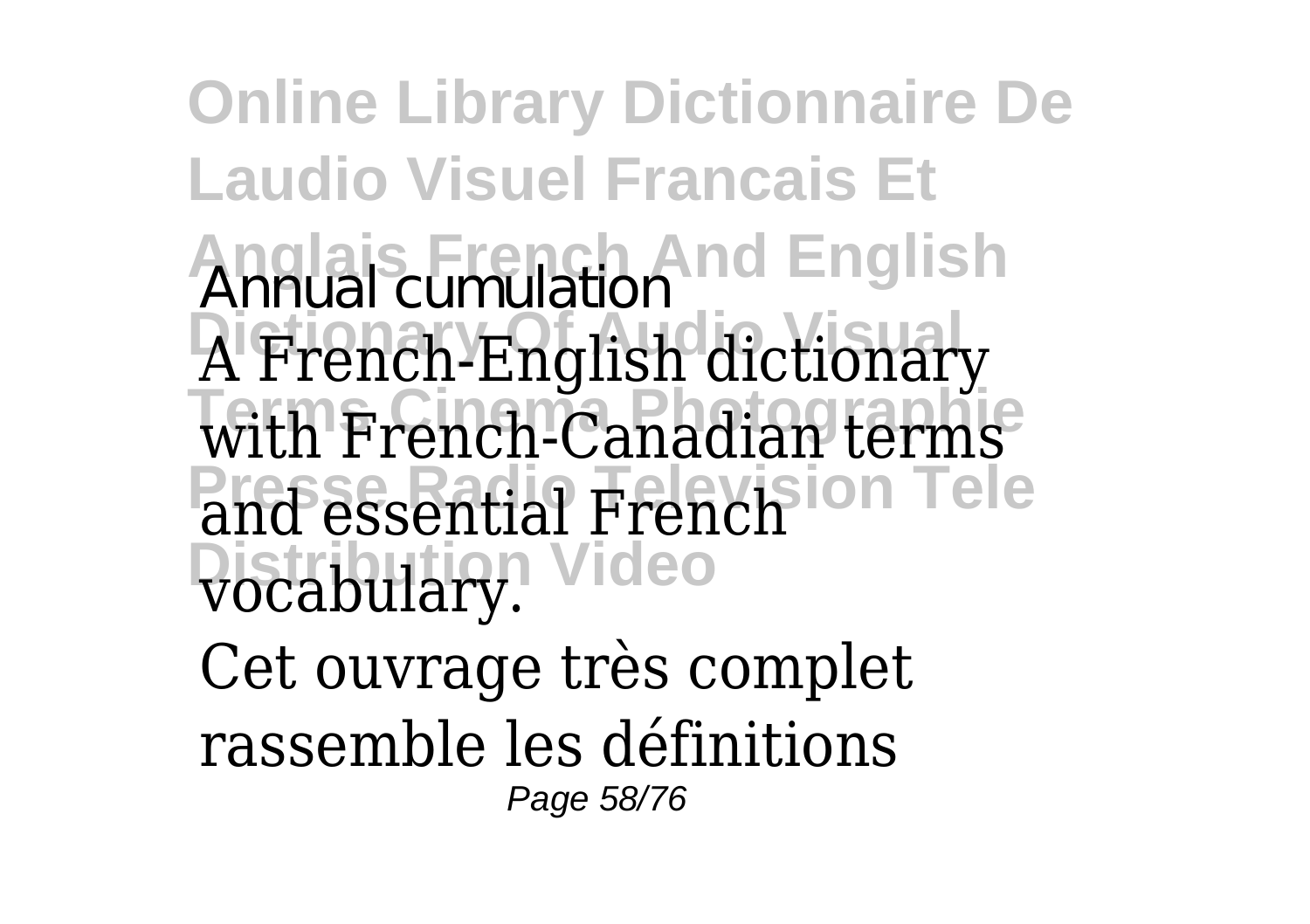**Online Library Dictionnaire De Laudio Visuel Francais Et Anglais French And English** d'environ 2 500 mots, sigles et acronymes, français et anglo-**Terms Cinema Photographie** saxons, du vocabulaire **Presse Radio Tele Distribution Video** domaines de l'audiovisuel : production, postproduction, son, image électronique, Page 59/76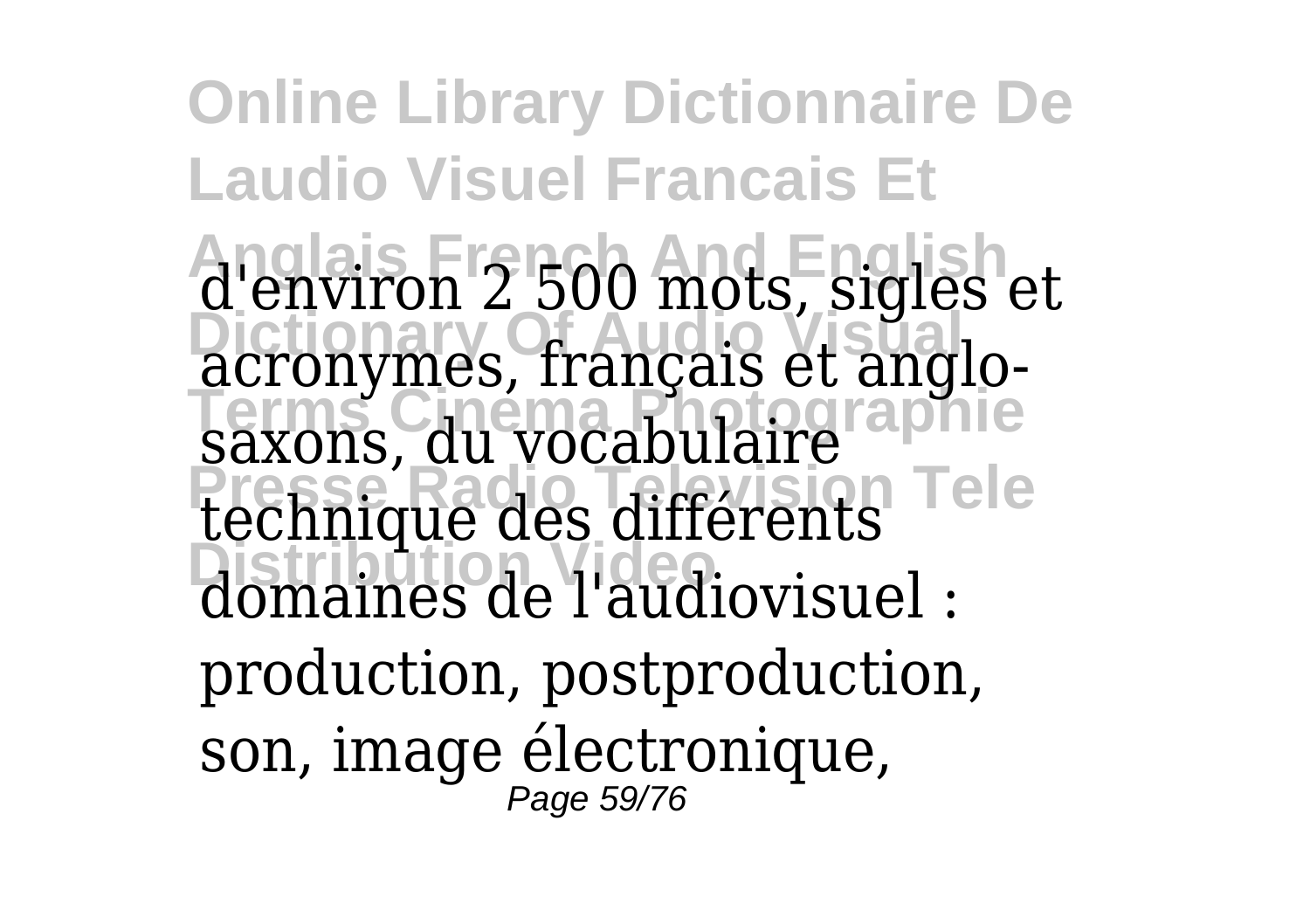**Online Library Dictionnaire De Laudio Visuel Francais Et Anglais French And English** traitement analogique, numérique, diffusion, **Terms Cinema Photographie** connectique, support, etc. Des **Presse Radio Television Tele** théories fondamentales aux **Distribution Video** procédures opérationnelles, toutes les définitions sont présentées dans un souci de Page 60/76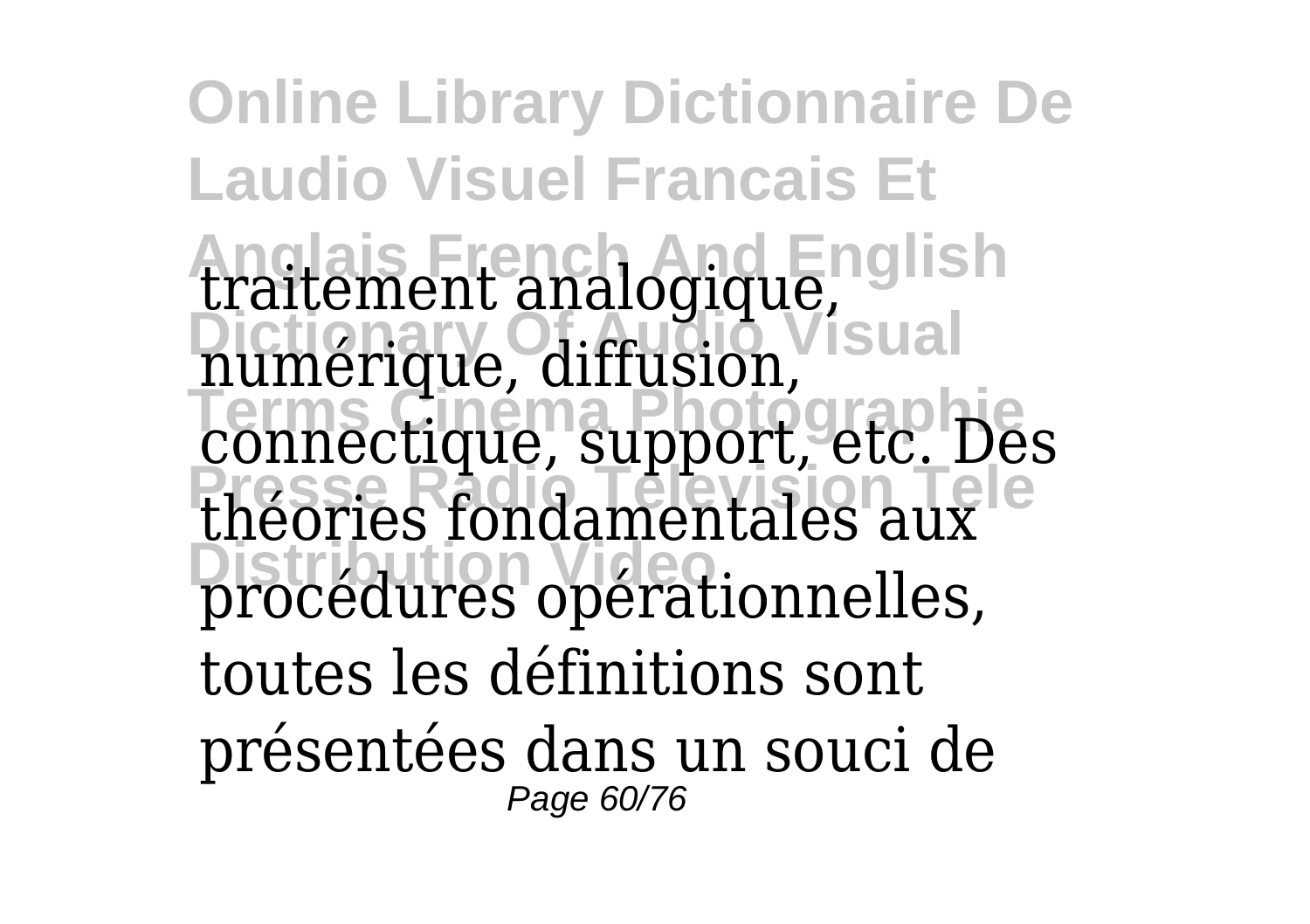**Online Library Dictionnaire De Laudio Visuel Francais Et Anglais French And English** clarté et de simplicité. Elles sont également enrichies d'un système d'indexation renvoyant **Presse Radio Television Tele** le lecteur vers les articles de **Distribution Video** l'ouvrage qui complèteront ses informations, et accompagnées de précieux schémas et Page 61/76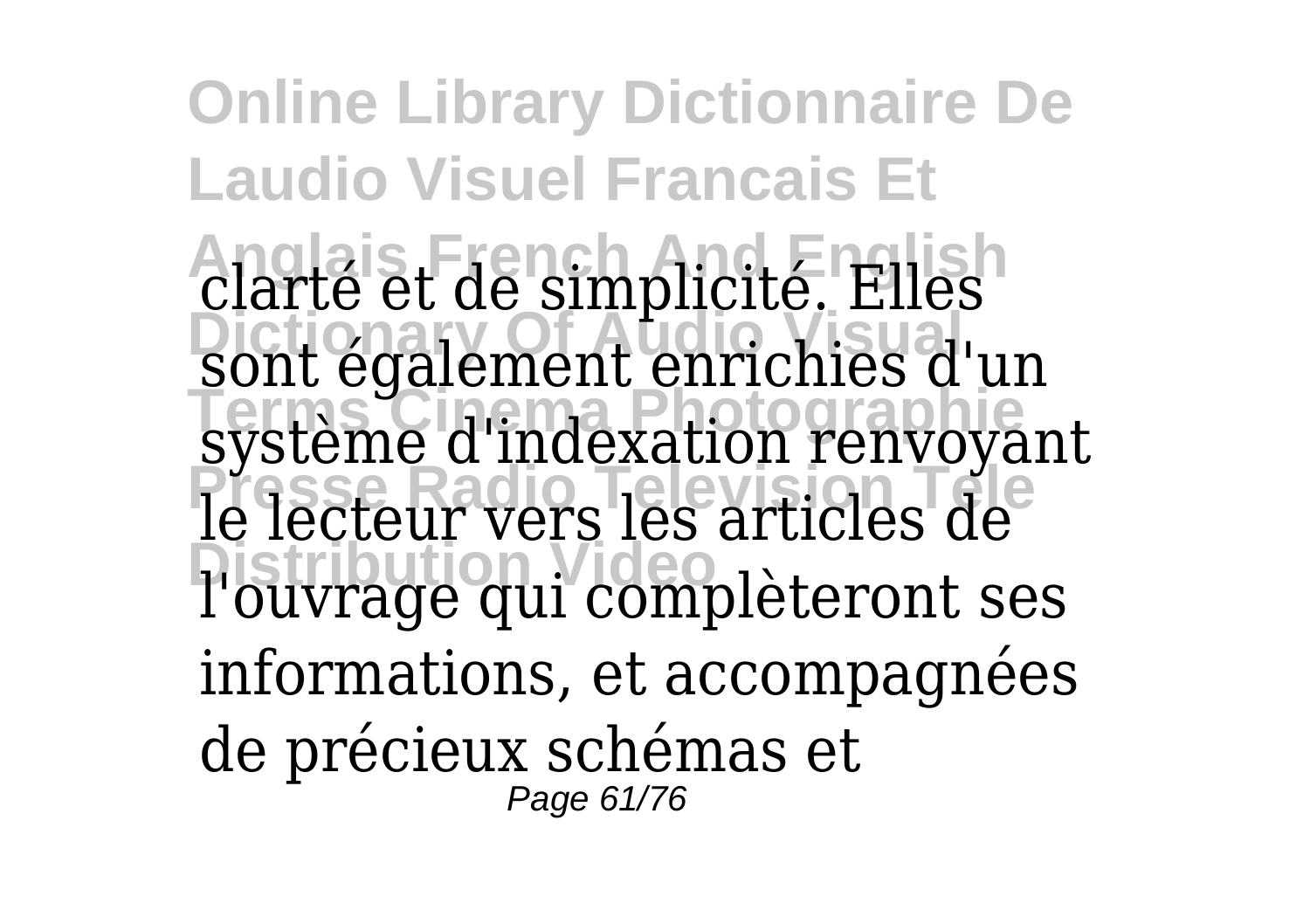**Online Library Dictionnaire De Laudio Visuel Francais Et Anglais French And English** photographies. Pratique, ce dictionnaire s'adresse aux **Terms Cinema Photographie** étudiants et aux professionnels **Presse Radio Television Tele** du son, de l'image et du **Distribution Video** multimédia, mais aussi à tous les amateurs curieux d'explorer un univers audiovisuel en pleine Page 62/76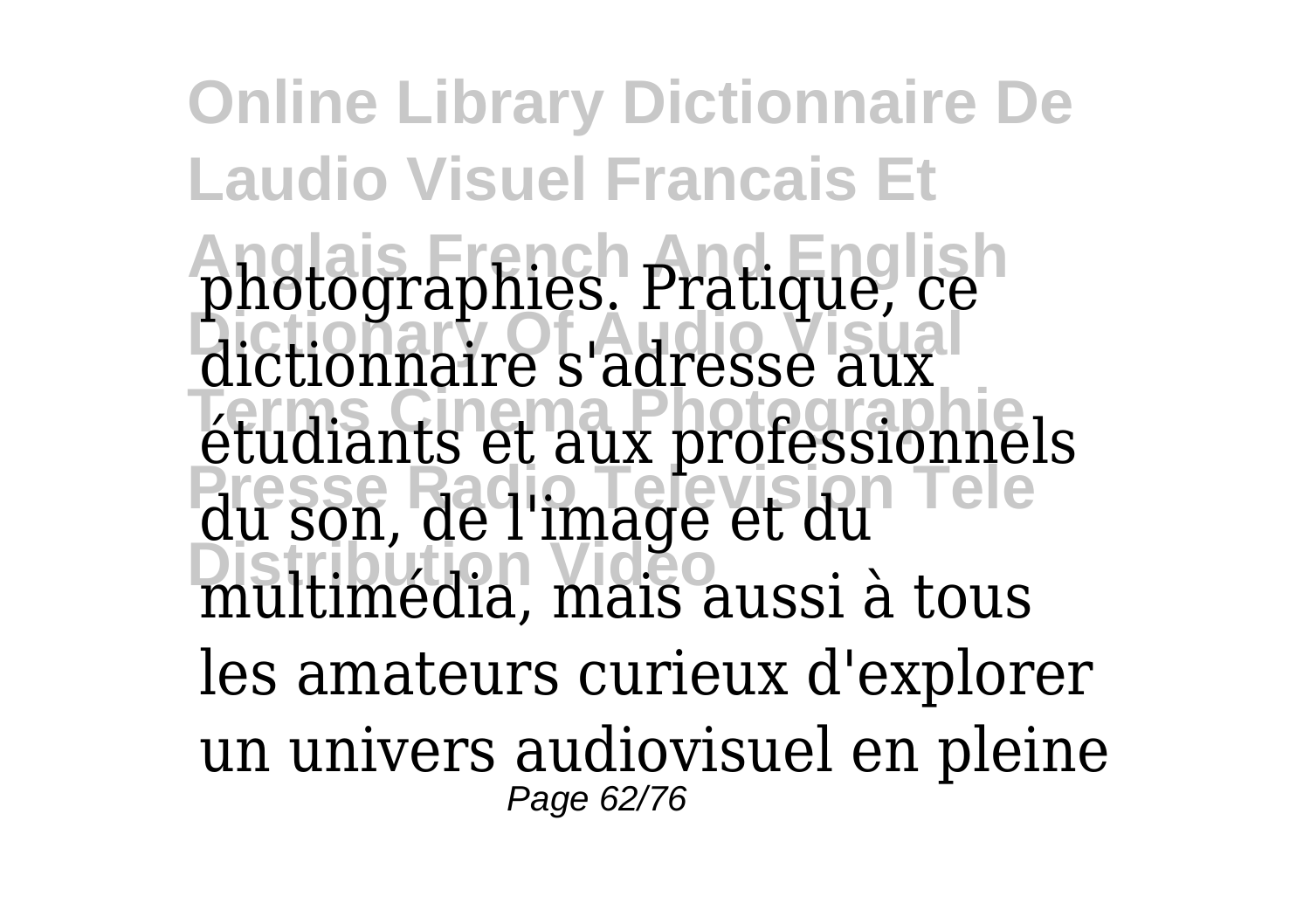**Online Library Dictionnaire De Laudio Visuel Francais Et Anglais French And English** mutation. L'édition définitive d'une **Terms Cinema Photographie** référence absolue ! Les 1001 expressions préférées des **Distribution Video** Français s'est déjà vendue à plus de 100 000 exemplaires depuis sa parution en 2012. Page 63/76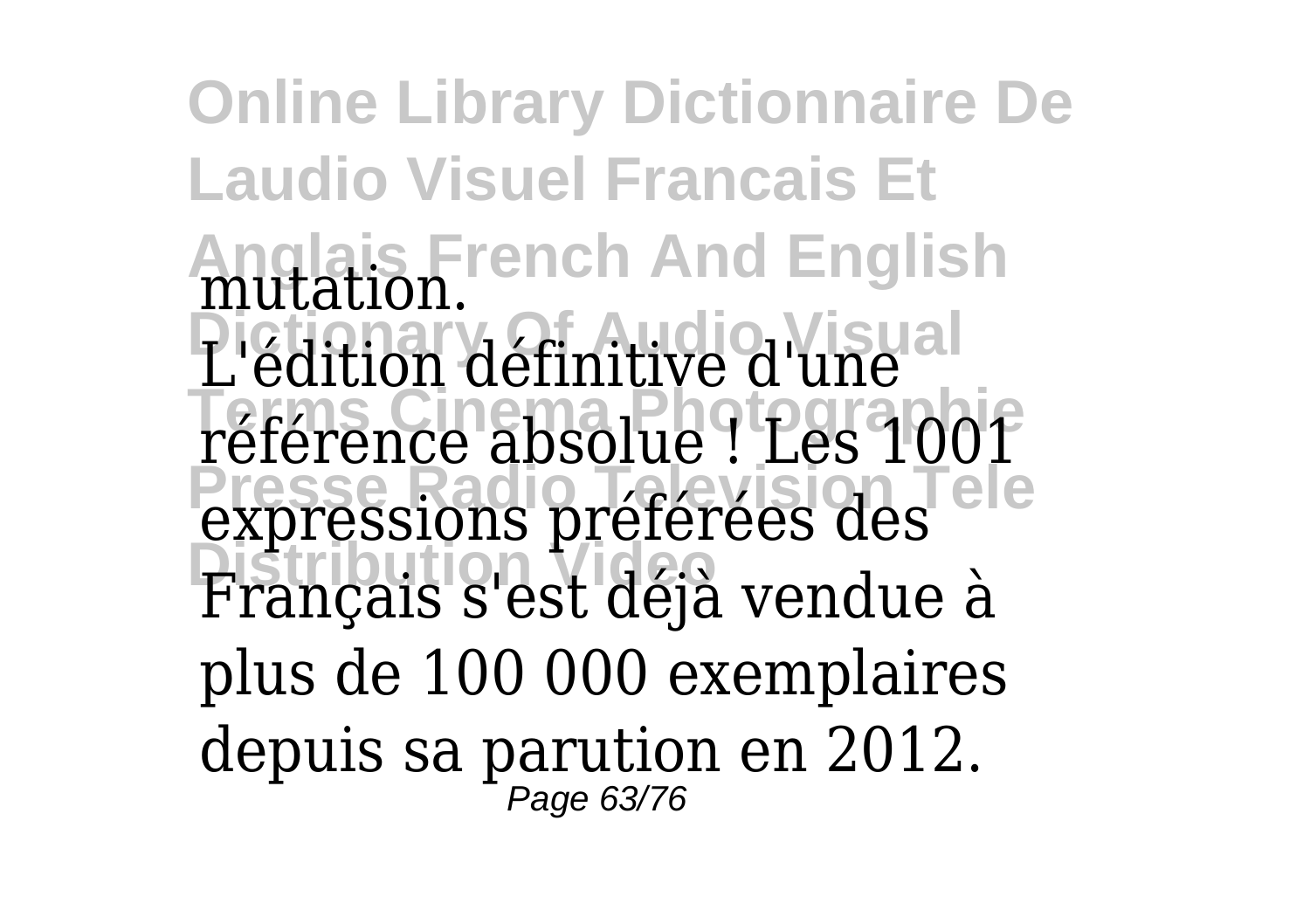**Online Library Dictionnaire De Laudio Visuel Francais Et** Pour la première fois dans un **Dictionary Of Audio Visual** format intégral XXL, le livre qui **Terms Cinema Photographie** dit tout sur les origines parfois **Presse Radio Television Tele** surprenantes des expressions **Distribution Video** populaires revient dans une édition définitive. Georges Planelles est un amoureux fou Page 64/76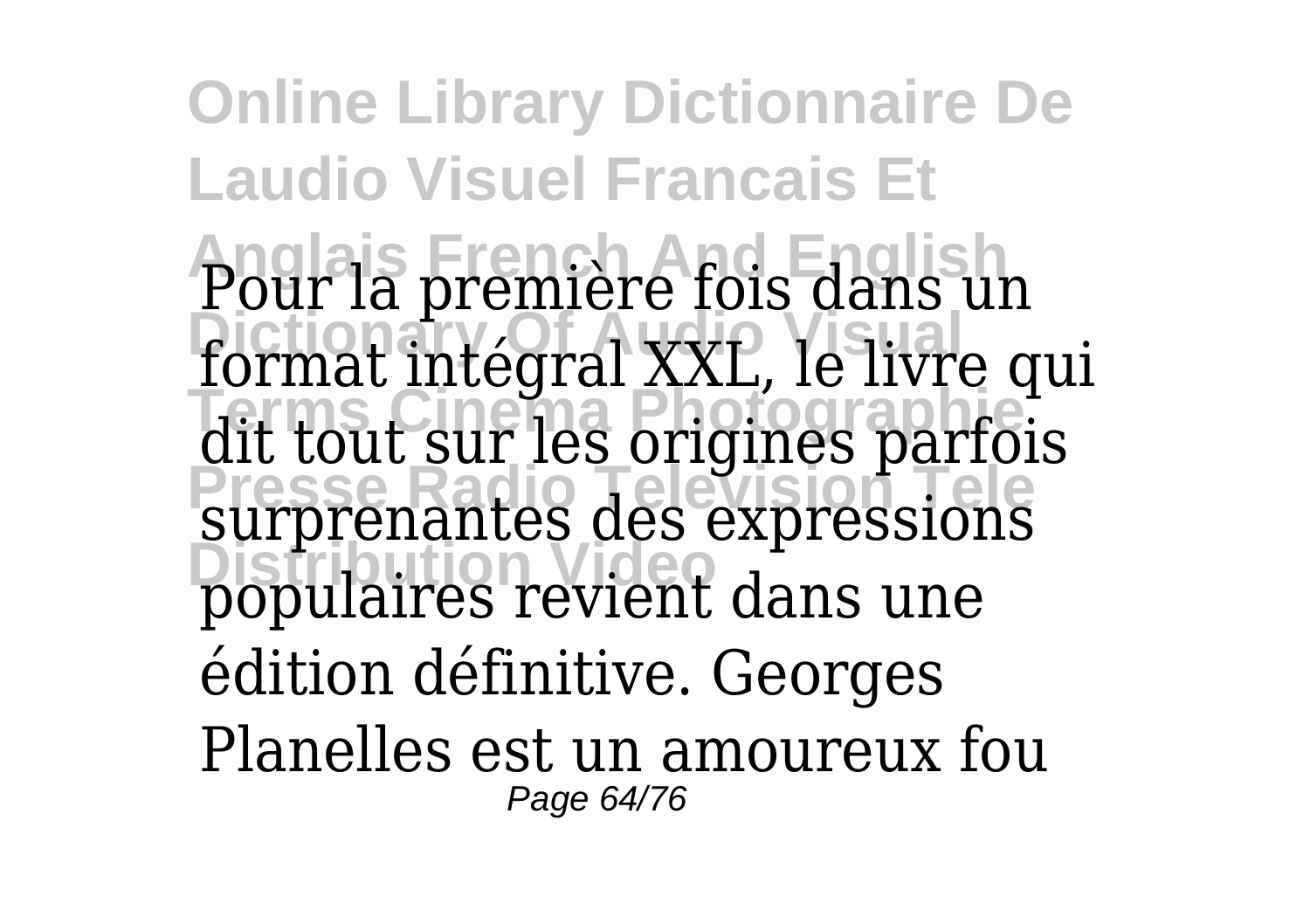**Online Library Dictionnaire De Laudio Visuel Francais Et Anglais French And English** de la langue française et un **Dictionary Of Audio Visual** enquêteur linguistique des plus **Terms Cinema Photographie** pointilleux. Son travail a été **Presse Radio Television Tele** largement salué par le public et **Distribution Video** par la presse. Son humour ajoute une dimension supplémentaire à son ouvrage Page 65/76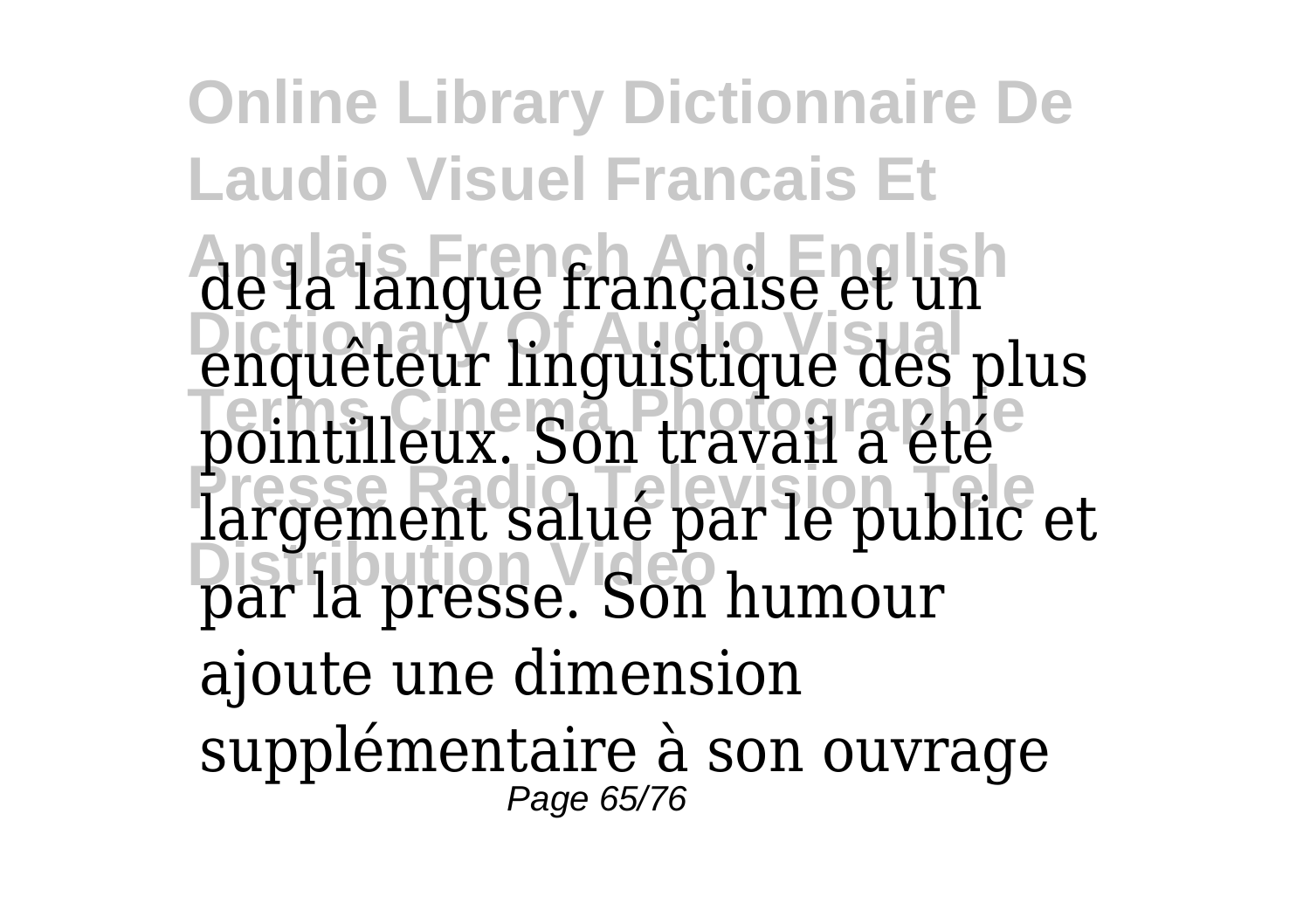**Online Library Dictionnaire De Laudio Visuel Francais Et** devenu une référence pour tous les amoureux de la langue **Terms Cinema Photographie Presse Radio Television Tele Distribution Video** français-anglais, anglaisfrançaise. À posséder absolument français Les Livres disponibles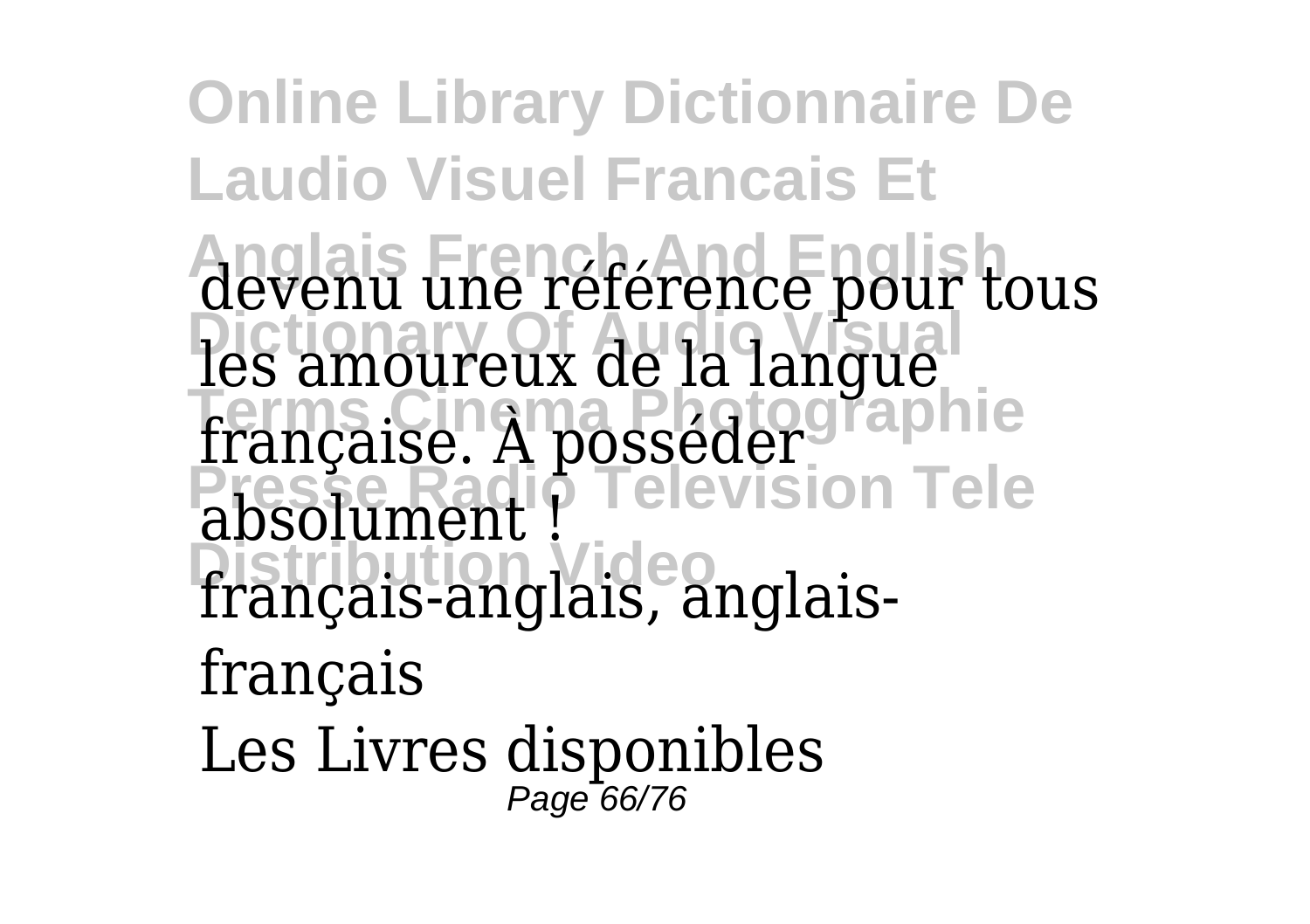**Online Library Dictionnaire De Laudio Visuel Francais Et Anglais French And English** Volume 2 English-**Dictionary Of Audio Visual Terms Cinema Photographie Presse Radio Television Tele** Dictionary cinema, video, **Distribution Video** sound, multimedia, electronic French/anglais-francais web French books in print Page 67/76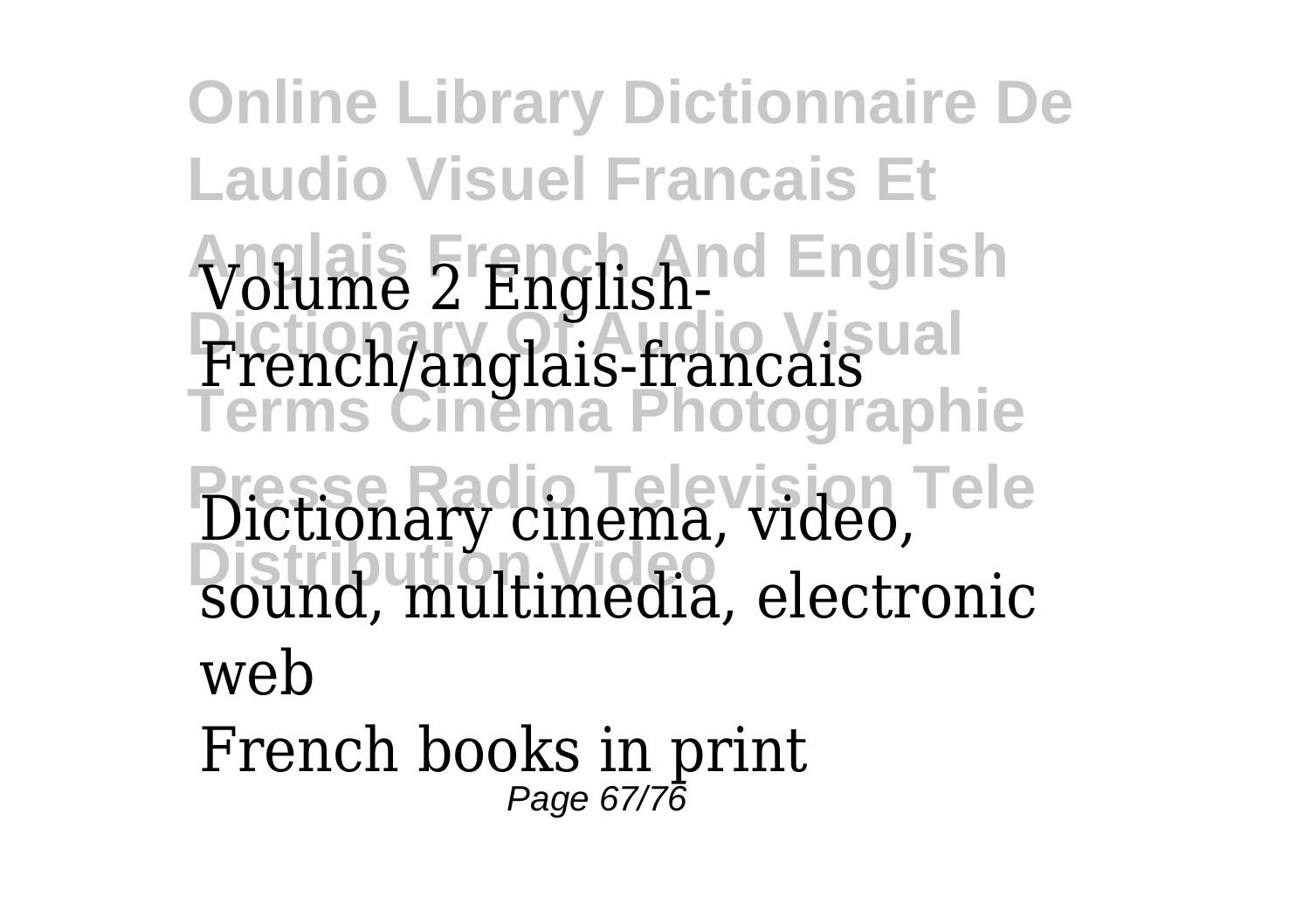**Online Library Dictionnaire De Laudio Visuel Francais Et Anglais French And English** *La liste exhaustive des ouvrages* **Dictionary Of Audio Visual** *disponibles publiés en langue* **Terms Cinema Photographie** *française dans le monde. La liste des éditeurs et la liste des* n Tele  $collections$  de langue française. *Étendu à la Belgique, à la Suisse et au Québec, ce Dictionnaire du*

Page 68/76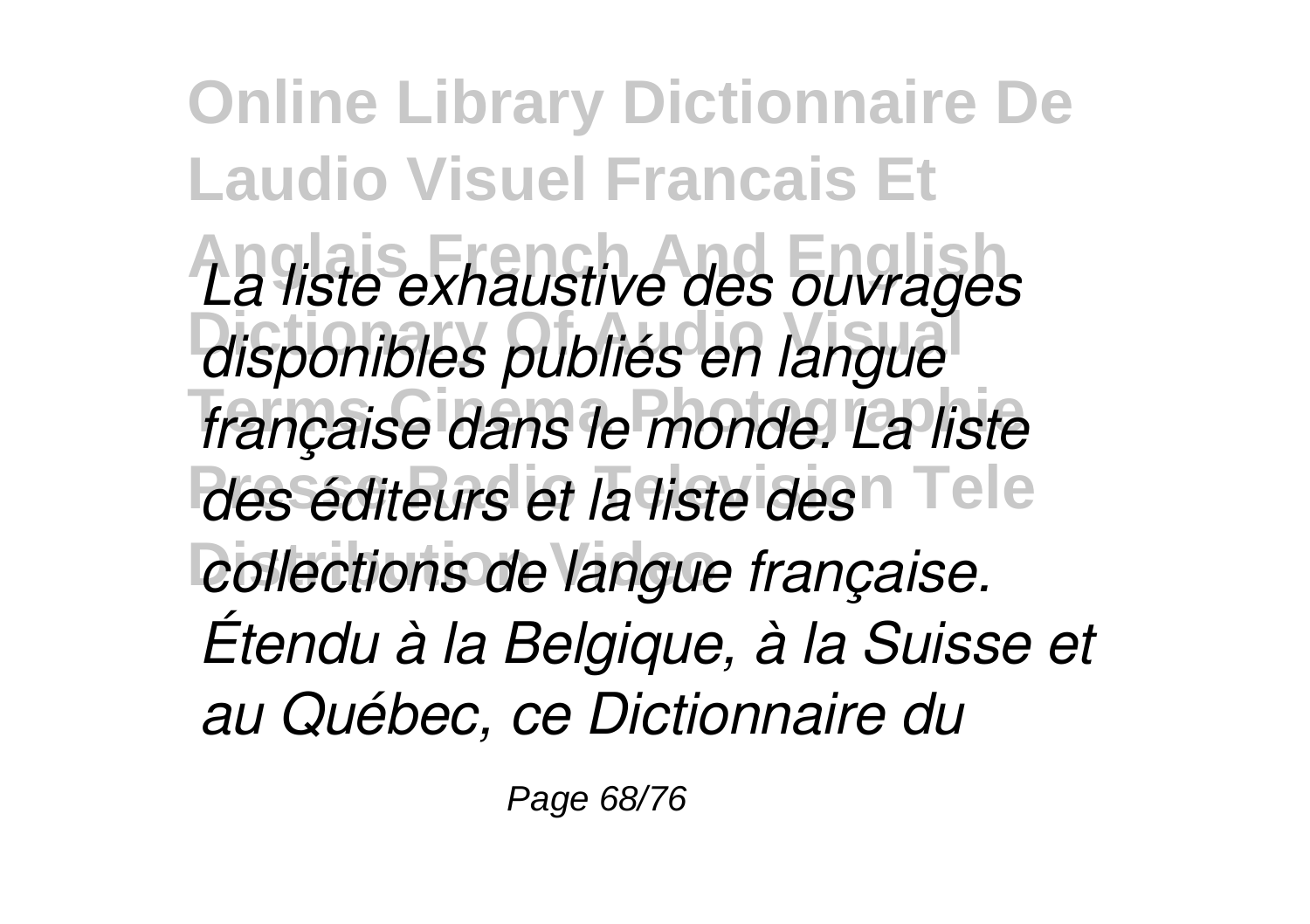**Online Library Dictionnaire De Laudio Visuel Francais Et Anglais French And English** *Cinéma français parcourt un large* **Dictionary Of Audio Visual** *champ temporel et spatial. D'Adjani (Isabelle) à Z (film de Costa*phie Gavras), près de 400 articles<sup>e le</sup> empruntés à l'Encyclopædia *Universalis retracent le chemin parcouru depuis les frères Lumière*

Page 69/76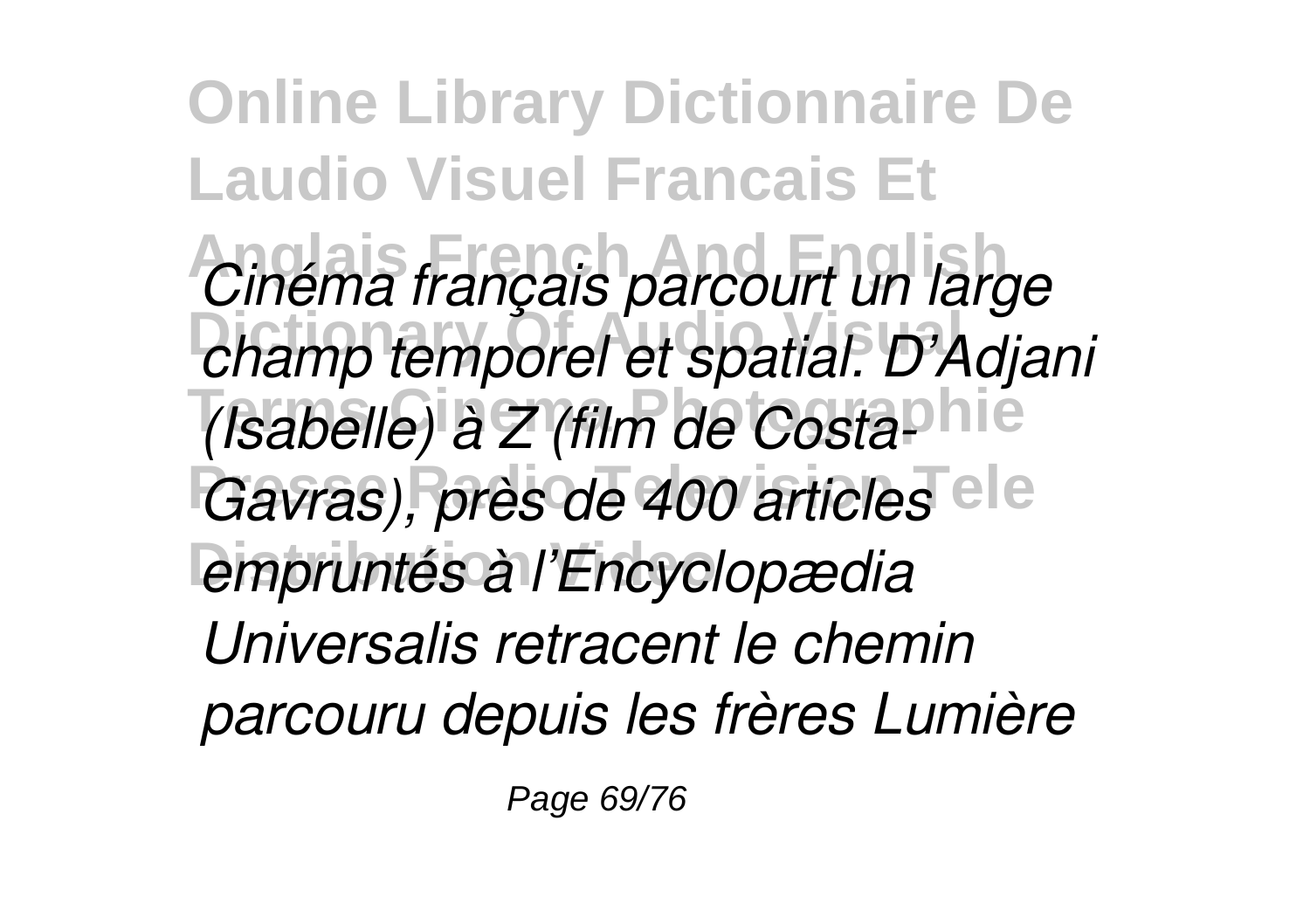**Online Library Dictionnaire De Laudio Visuel Francais Et Anglais French And English** *pour donner naissance à cette «* **Dictionary Of Audio Visual** *nébuleuse en expansion* permanente » qu'est le cinéma <sup>e</sup> *français. Les réalisateurs et* Tele **Distribution Video** *metteurs en scène y ont la plus grande part, mais les comédiens et comédiennes, les techniciens, les*

Page 70/76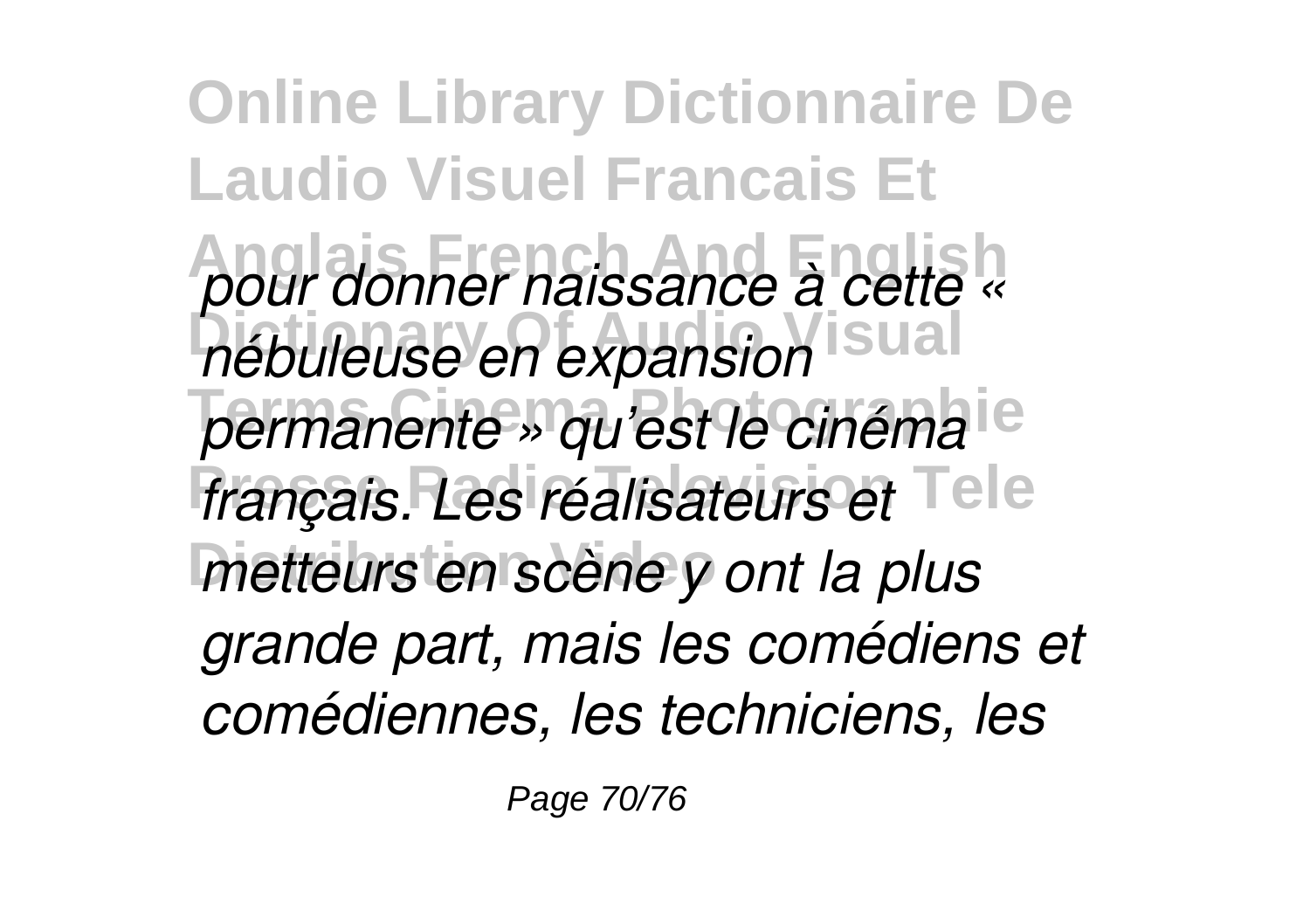**Online Library Dictionnaire De Laudio Visuel Francais Et Anglais French And English** *producteurs, les écoles ne sont pas* **Dictionary Of Audio Visual** *oubliés dans une table des matières* **Terms Cinema Photographie** *où brillent les noms des meilleurs* experts et des spécialistes les plus **Distribution Video** *reconnus (Claude Beylie, Jean Collet, Alain Garel, Joël Magny, René Prédal, Noël Simsolo...). Pour*

Page 71/76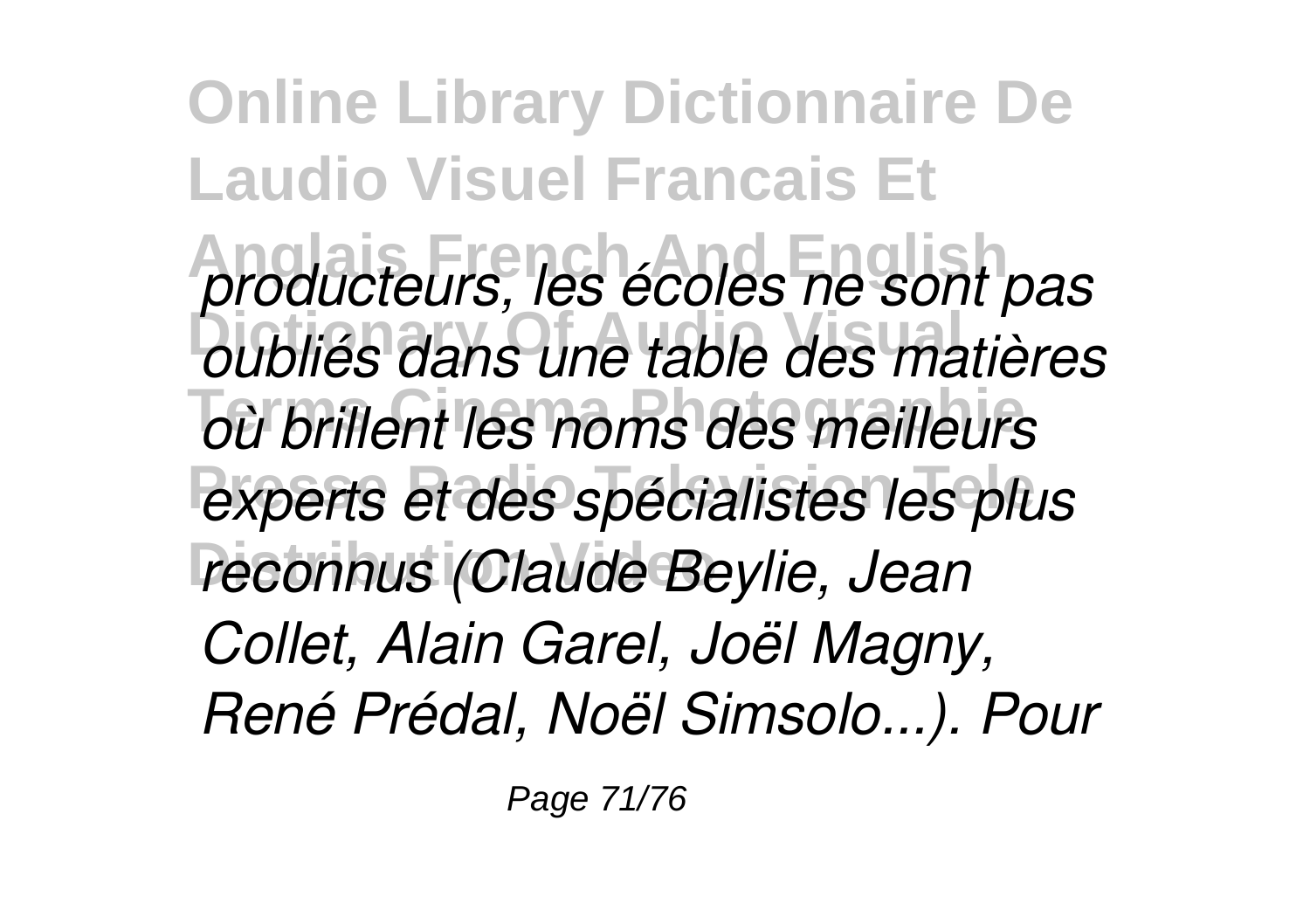**Online Library Dictionnaire De Laudio Visuel Francais Et Anglais French And English** *l'amateur, l'étudiant, le* **Dictionary Of Audio Visual** *professionnel, ce Dictionnaire du Cinéma français est une mine* **Presse Radio Television Tele** *inépuisable d'aperçus éclairants et*  $d'$ *informations sûres.* 

*La science est plus que jamais objet de controverses. Elle est*

Page 72/76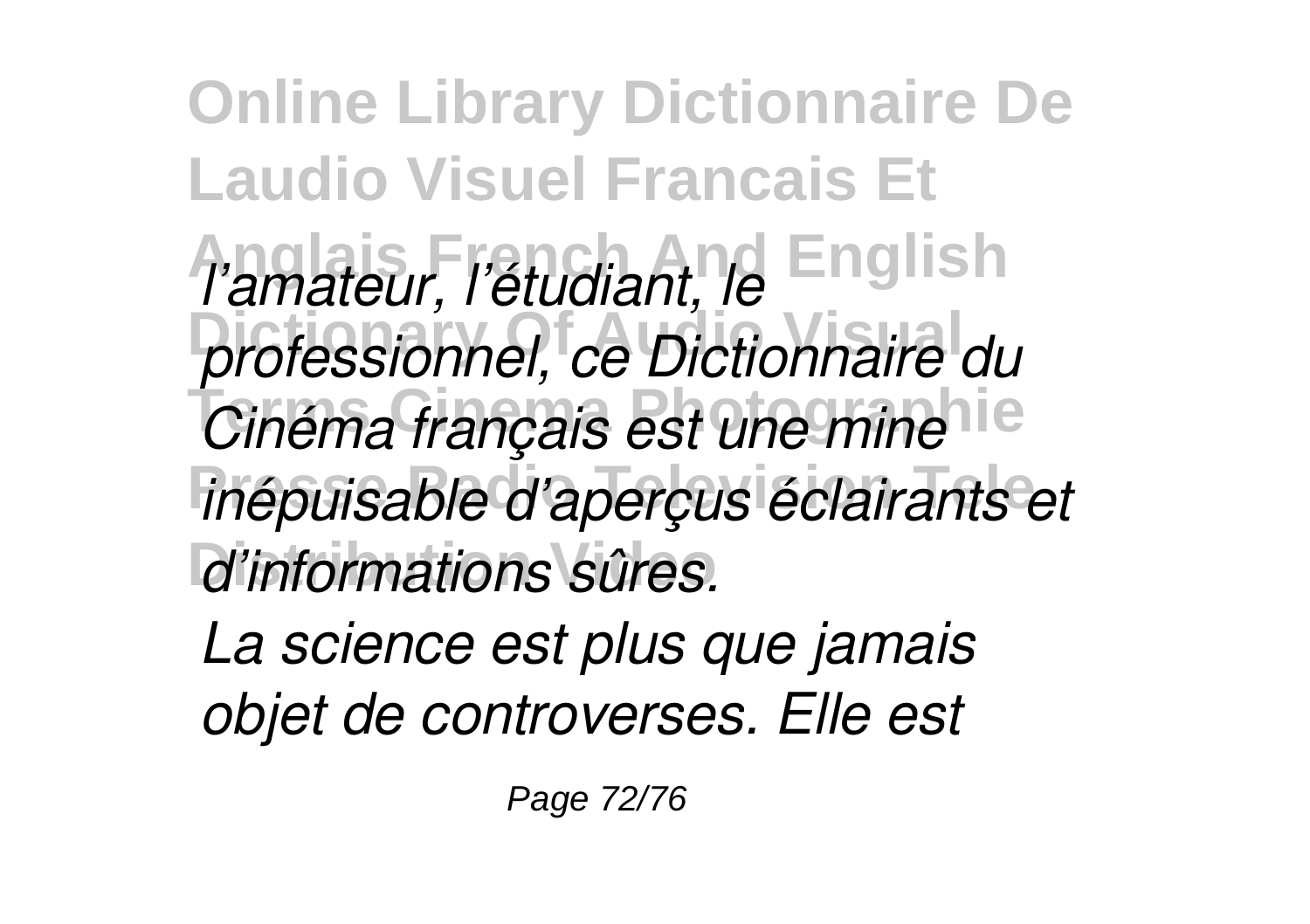**Online Library Dictionnaire De Laudio Visuel Francais Et Anglais French And English** *tantôt divinisée, tantôt diabolisée.* **Du Big Bang à la génétique, du Terms Cinema Photographie** *cyber-espace à l'imagerie cérébrale*  $\overline{\text{ou}}$  à l'intelligence artificielle, Tele **Distribution Video** *jusqu'aux bases biologiques de l'amour, où en est-on ? Guitta Pessis-Pasternak donne la parole à*

Page 73/76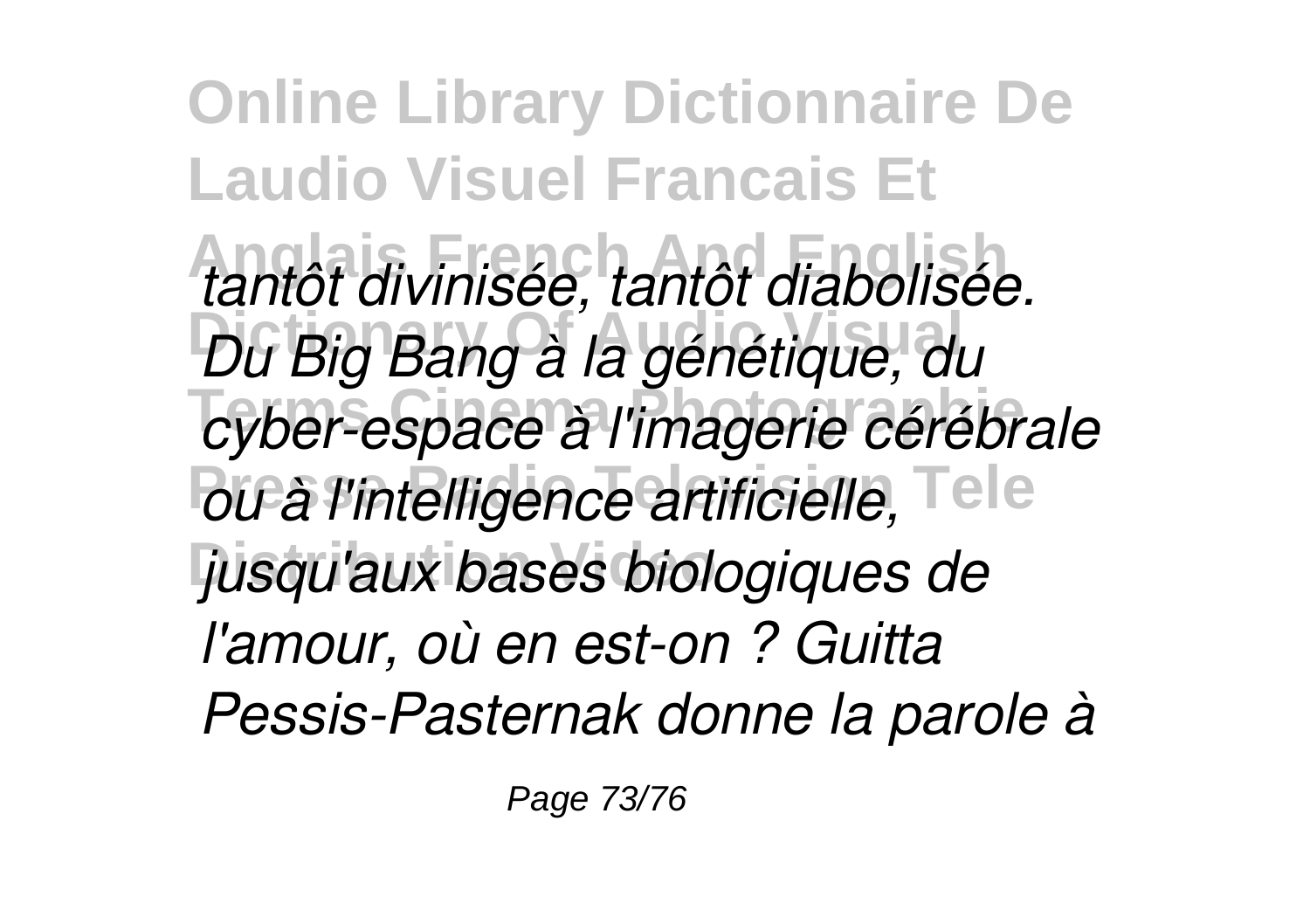**Online Library Dictionnaire De Laudio Visuel Francais Et Anglais French And English** *ceux qui font la science, dans une* **Dictionary Of Audio Visual** *suite d'entretiens avec les plus* grands chercheurs français et le *internationaux d'aujourd'hui,* Tele **Distribution Video** *physiciens, astrophysiciens, chimistes, biologistes, généticiens et philosophes. Ces textes*

Page 74/76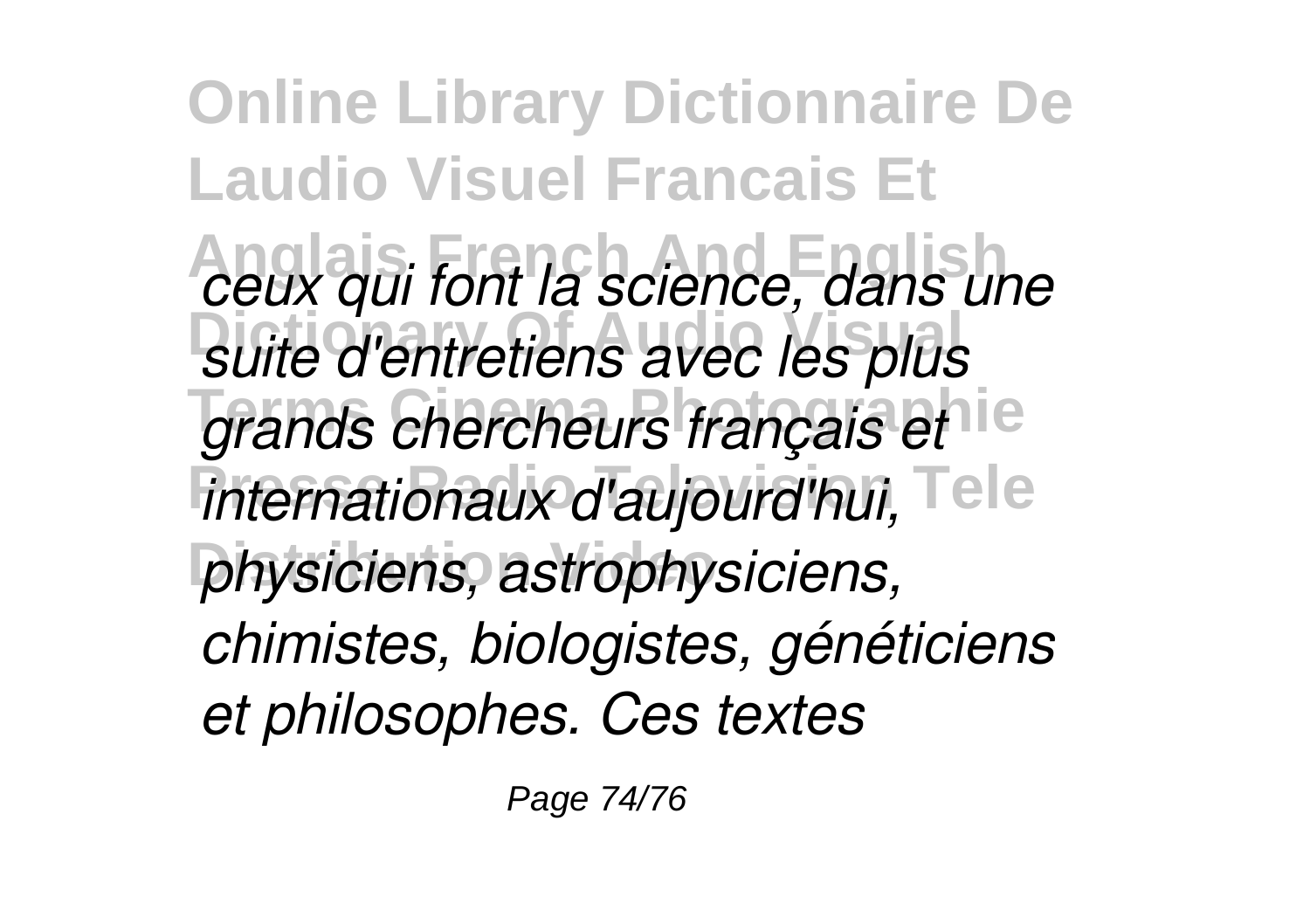**Online Library Dictionnaire De Laudio Visuel Francais Et Anglais French And English** *constituent autant d'introductions à* **Dictionary Of Audio Visual** *leurs travaux, essentiels pour la* pensée contemporaine. graphie *The French Reviewevision Tele* **Distribution Video** *français - anglais, anglais - français The Worldwide Development of the French Language in the Past, the*

Page 75/76